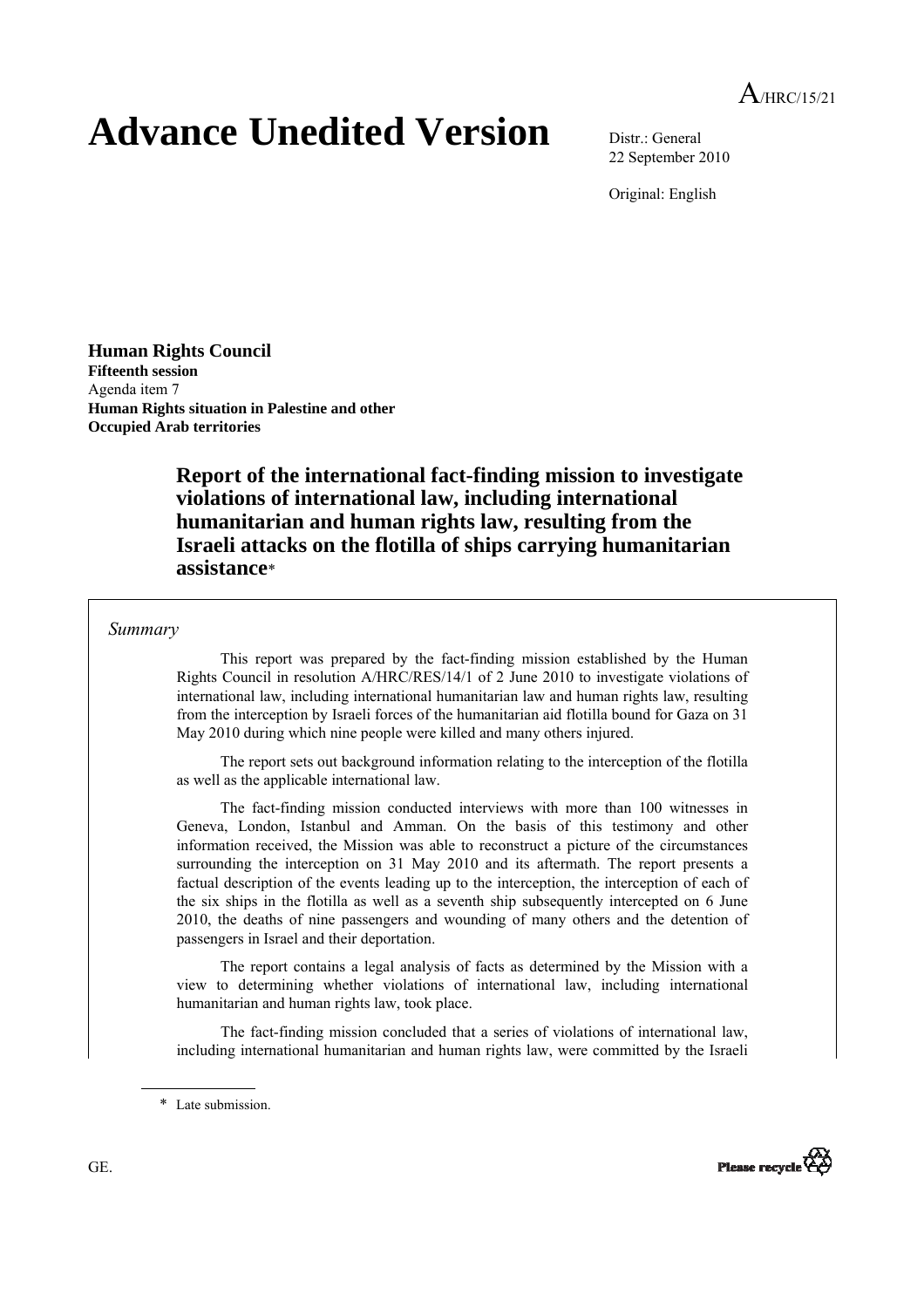forces during the interception of the flotilla and during the detention of passengers in Israel prior to deportation.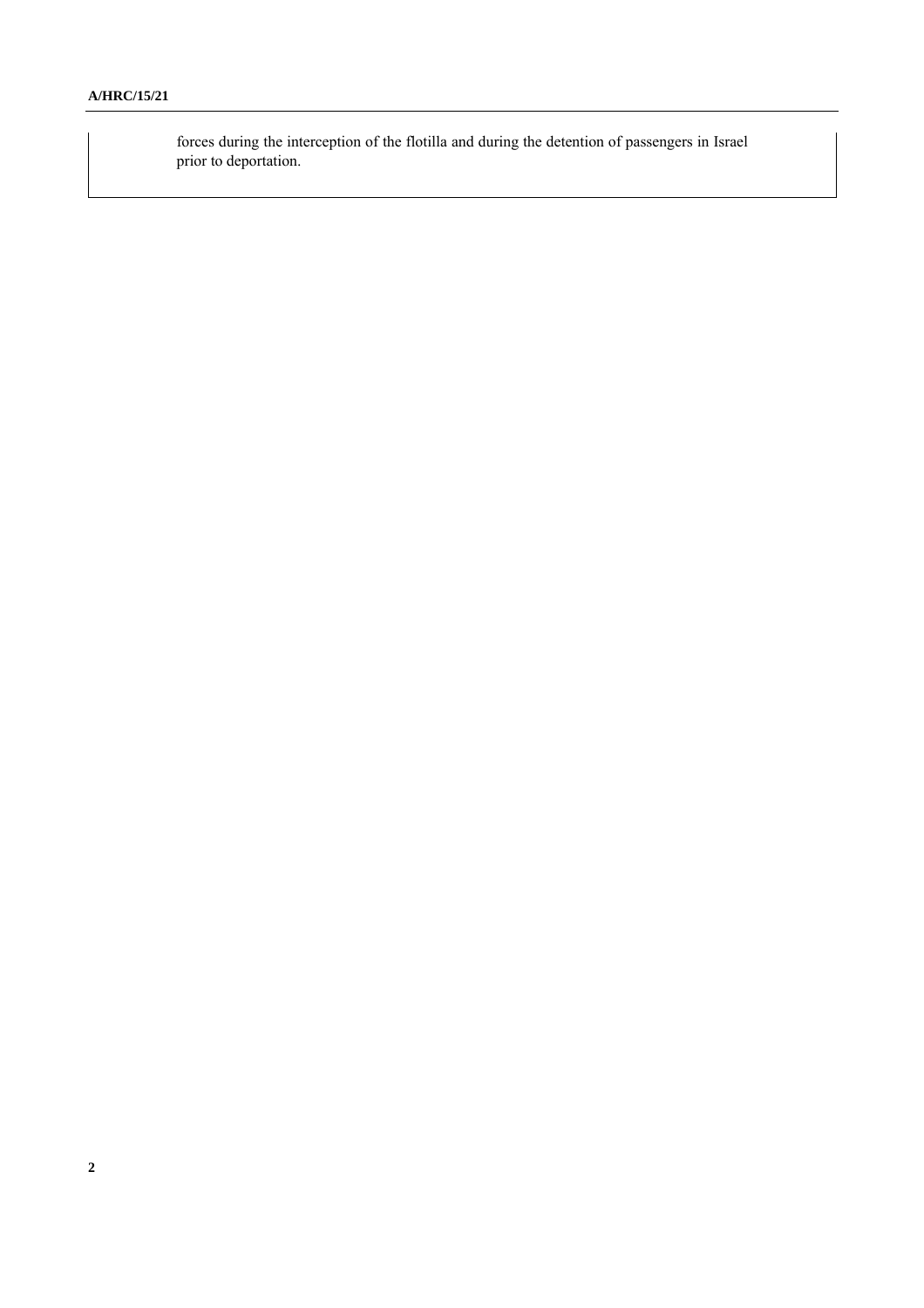# Contents

|         |             |                                                                                                                                     | Paragraphs | Page |
|---------|-------------|-------------------------------------------------------------------------------------------------------------------------------------|------------|------|
| I.      |             |                                                                                                                                     |            |      |
|         | $A_{\cdot}$ |                                                                                                                                     |            |      |
|         | <b>B.</b>   |                                                                                                                                     |            |      |
| П.      |             |                                                                                                                                     |            |      |
|         | А.          |                                                                                                                                     |            |      |
|         | <b>B.</b>   |                                                                                                                                     |            |      |
| Ш.      |             |                                                                                                                                     |            |      |
|         | А.          | Organisation of the Gaza flotilla and the response of the Israeli government                                                        |            |      |
|         | <b>B.</b>   | The interception of the Gaza flotilla by the Israeli Navy on 31 May 2010                                                            |            |      |
|         | C.          |                                                                                                                                     |            |      |
|         | D.          |                                                                                                                                     |            |      |
|         | Е.          | Consequences for Israeli Citizens of participation in the Flotilla                                                                  |            |      |
| IV.     |             |                                                                                                                                     |            |      |
| V.      | Conclusions |                                                                                                                                     |            |      |
| Annexes |             |                                                                                                                                     |            |      |
| I.      |             | HRC Resolution 14/1                                                                                                                 |            |      |
| П.      |             | TOR's of the fact-finding mission                                                                                                   |            |      |
|         |             | $\mathbf{a}$ and $\mathbf{a}$ and $\mathbf{a}$ and $\mathbf{a}$ and $\mathbf{a}$ and $\mathbf{a}$ and $\mathbf{a}$ and $\mathbf{a}$ |            |      |

- III. Correspondence between the fact-finding mission and the Permanent Mission of Israel before the United Nations and Specialized in Geneva
- IV. Table of ships in the flotilla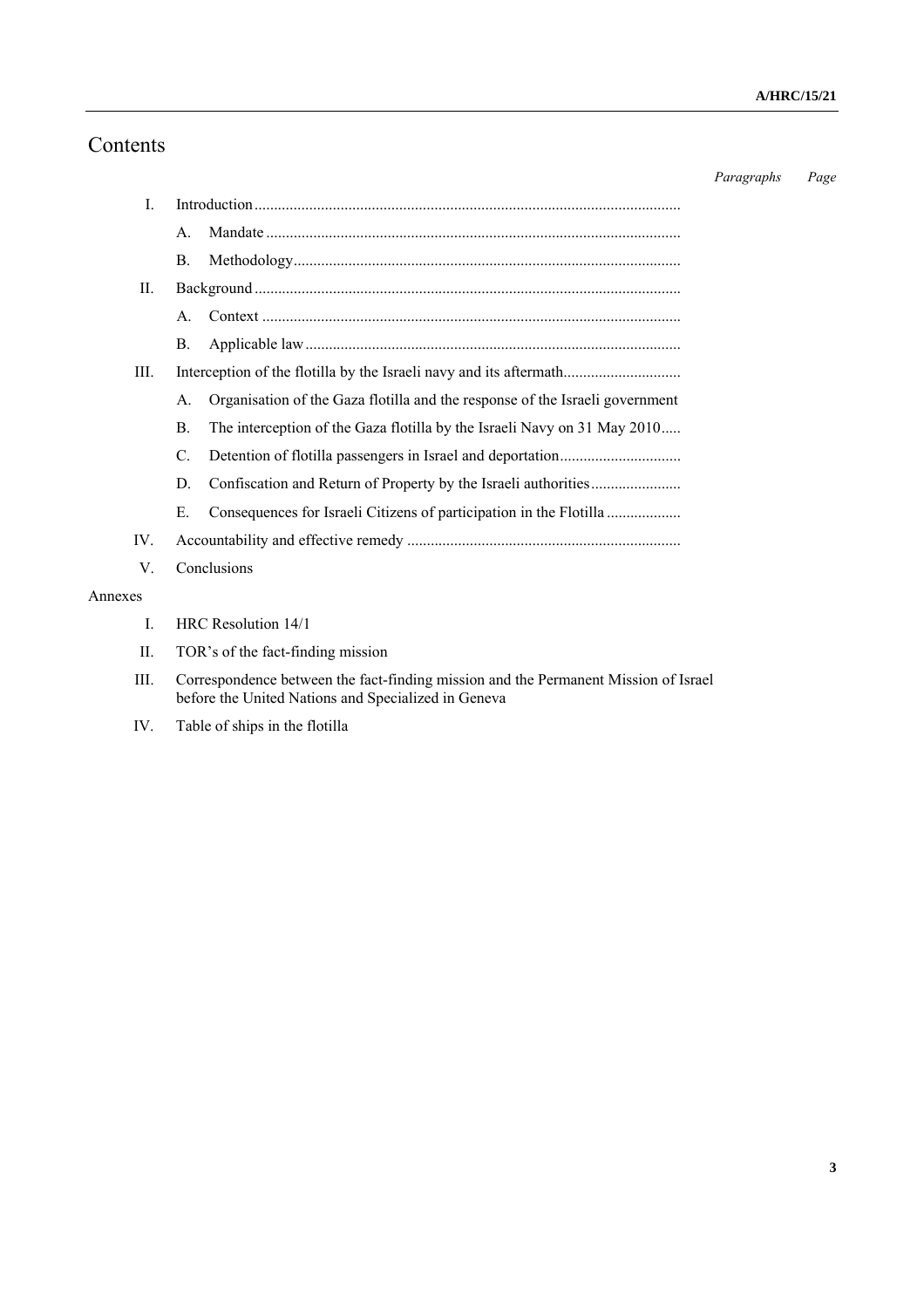# **I. Introduction**

# **A. Mandate**

1. On 2 June 2010 the Human Rights Council, by resolution 14/1, decided "to dispatch an independent international fact-finding mission to investigate violations of international law, including international humanitarian law and human rights law, resulting from the Israeli attacks on the flotilla of ships carrying humanitarian assistance" to Gaza. The same resolution authorized the President of the Council to appoint the members of this Mission and called for the independent international fact-finding mission, hereinafter called "the Mission", to report its findings to the fifteenth session of the Council.<sup>1</sup>

2. Seven weeks later, on 23 July 2010, the President of the Human Rights Council appointed Judge Karl T. Hudson-Phillips, Q.C., retired Judge of the International Criminal Court and former Attorney General of Trinidad and Tobago, to be Chairman and to head the Mission. The other appointed members were Sir Desmond de Silva, Q.C. of the United Kingdom, former Chief Prosecutor of the United Nations-backed Special Court for Sierra Leone and Ms. Mary Shanthi Dairiam of Malaysia, founding member of the Board of Directors of the International Women's Rights Action Watch Asia Pacific and former member of the Committee on the Elimination of Discrimination against Women.

3. In accordance with common practice, the Office of the United Nations High Commissioner for Human Rights (OHCHR) established a secretariat to support the Mission. The experts were also assisted by external specialists in forensic pathology, military issues, firearms, the law of the sea and international humanitarian law.

4. The Mission considered that its task was directed to investigating the facts and circumstances surrounding the boarding by Israeli military personnel of a flotilla of ships bound for Gaza and to determine whether in the process violations occurred of international law, including international humanitarian and human rights law.

5. The Resolution in terms directed an investigation of '*violations*' of international law, international humanitarian and human rights law, resulting from the Israeli *'attacks'* on the flotilla carrying humanitarian assistance. This appeared to determine that "violations" of international law, including international humanitarian and human rights law had in fact occurred prior to any investigation. The Resolution also appeared to find as a fact that there were Israeli "attacks" on the flotilla of ships and that the ships were carrying humanitarian assistance.

6. The Mission did not interpret its task as proceeding on any such assumptions. It could not be determined what the position was until the Mission came to its conclusion on the facts. The same can be said of the alleged actions by the Israeli forces.

7. It was not generally contested that there was an interception by Israeli forces of a flotilla of ships and that the ships were carrying cargos of a humanitarian nature. That apart, the Mission considered that its mandate required it to ascertain the sequence of the facts and events as they occurred and to examine the reasons and justification in law, if any, for the same.

8. The Mission convened in Geneva to officially commence its work on 9 August 2010. Shortly prior thereto, on 2 August 2010, the Secretary-General of the United Nations announced "the setting-up of a Panel of Inquiry on the flotilla incident of 31 May". The

<sup>&</sup>lt;sup>1</sup> The resolution was adopted by a recorded vote of 32 to 3, with 9 abstentions. See A/HRC/ RES/14/1.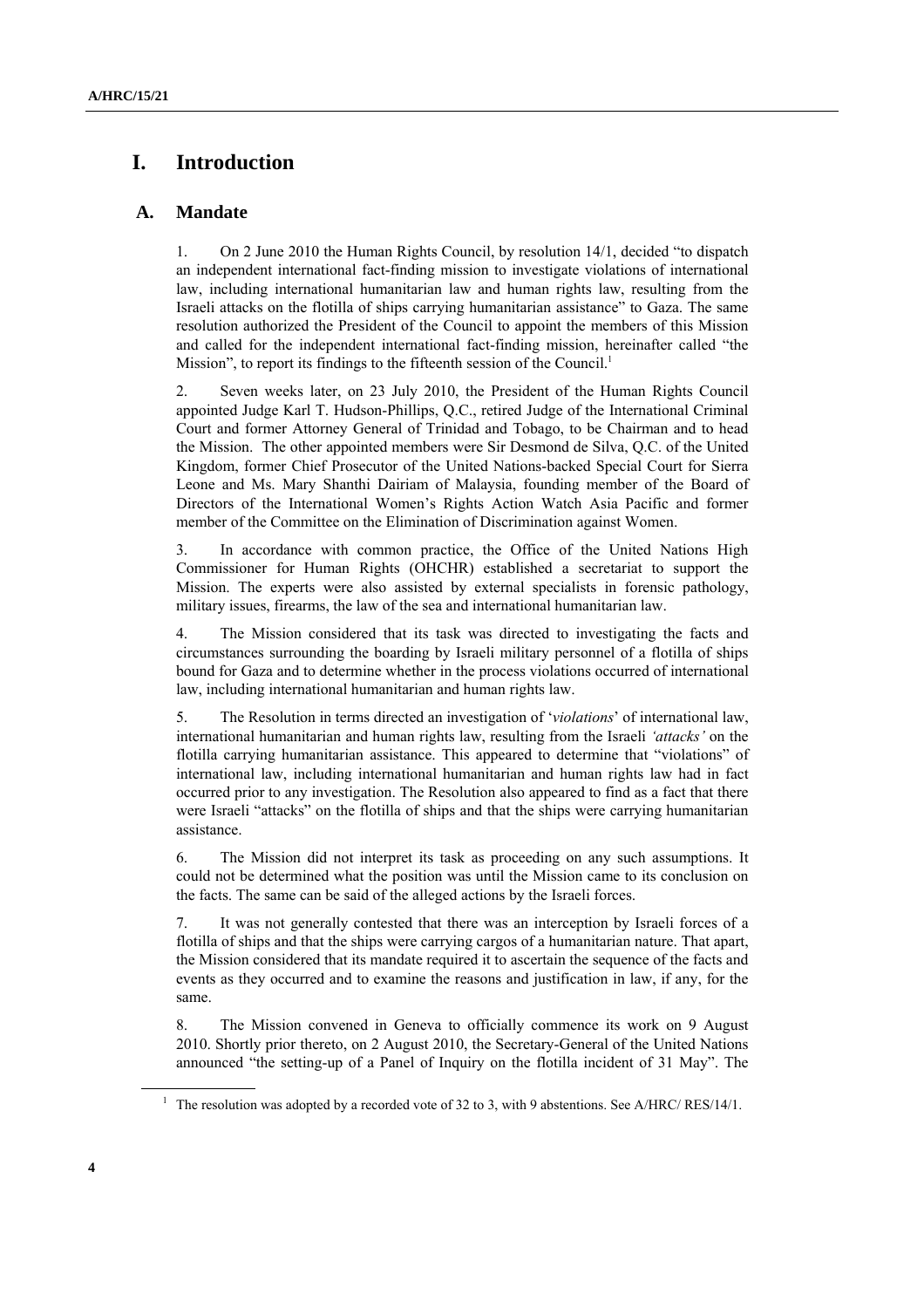Secretary-General, without indicating what specific area of inquiry the Panel was to undertake, expressed the hope that the panel "will fulfil its mandate based on the Presidential Statement of the Security Council".

9. The Panel of Inquiry was given the mandate to receive and review the reports of the national investigations with the view to recommending ways of avoiding similar incidents in the future".<sup>2</sup>

10. Both Israel and Turkey announced the setting-up of national inquiries, on 15 July 2010 10 August 2010 respectively.

11. In the opinion of the Mission, the remit of the Panel appointed by the Secretary General is quite different and distinct from that of the Mission as it ultimate goal is to "positively affect the relationship between Turkey and Israel, as well as the overall situation in the Middle East."3

12. At the time of writing this report, the Mission was made aware of sittings of the Israeli inquiry under Judge Turkel.<sup>4</sup> Both from the internet and other sources, the Mission was able to secure transcripts of some of the evidence given by witness to that enquiry. It appears that evidence was given partly in closed sessions, the transcripts of which have not been made available to the Mission. As far as the Mission is aware, the inquiry announced by the Government of Turkey submitted a preliminary report to the Secretary-General's Panel on 1 September 2010.

13. The Mission decided that its task required it to seek the cooperation of as wide a cross section of relevant interests as possible and in particular that of the Governments of Turkey and Israel. The Mission was greatly assisted by having discussions in Geneva with the Permanent Representatives of Israel, Jordan, Turkey, the United Kingdom and the United States of America, as well as with the Permanent Observer Mission of Palestine to the United Nations.

14. The Mission wishes to place on record its appreciation for the assistance provided by the Governments of Turkey and Jordan in facilitating its visit to Istanbul, Ankara and Amman and providing pertinent and relevant information in the case of Turkey at an official level.

15. The Mission also wishes to thank the Office of the United Nations Resident Coordinators and the United Nations Development Programme (UNDP) in Ankara and Amman for the cooperation provided. Particular mention is also to be made of the collaboration provided by the Office for the Coordination of Humanitarian Affairs (OCHA) in the Occupied Palestinian Territory, the United Nations Relief and Works Agency for Palestine Refugees in the Near East (UNRWA) and the Office of the Special Coordinator for the Middle East Peace Process (UNSCO) for briefing the Mission on the situation in the Gaza Strip.

16. The Mission expresses its profound regret that, notwithstanding a most cordial meeting on the 18 August 2010, the Permanent Representative of Israel advised in writing at the end of the meeting that the position of his government was one of non-recognition of and non-cooperation with the Mission. In the hope that this position would change before

 $2$  Daily press briefing by the Office of the Spokesperson for the Secretary-General. 02 August 2010. http://www.un.org/News/briefings/docs/2010/db100802.doc.htm. 3

 $3$  Ibid.

<sup>&</sup>lt;sup>4</sup> See correspondence between the Mission and the Israeli Permanent Mission on annexes.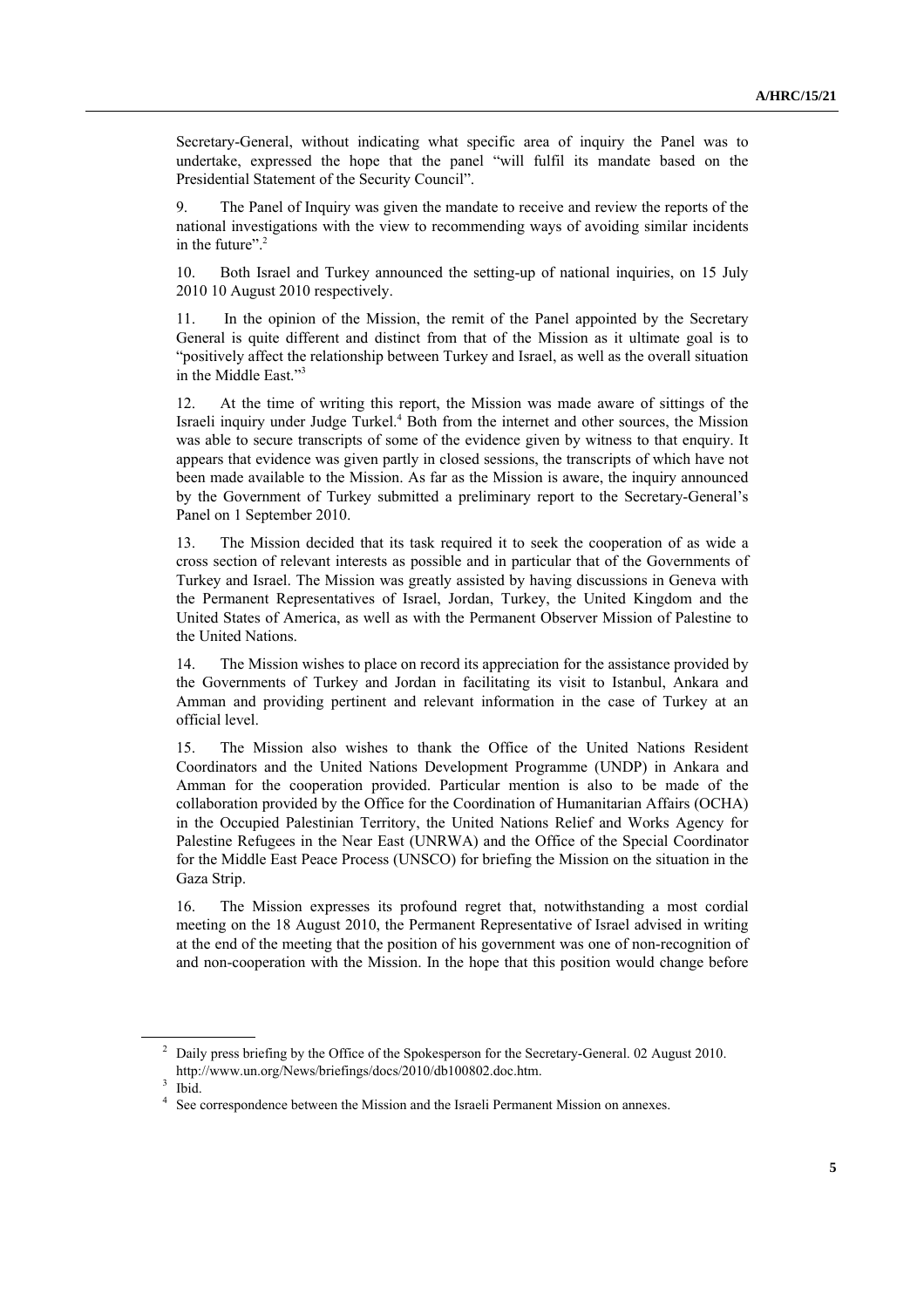the conclusion of its work, the Mission left with the Permanent Representative a list of requests for information.<sup>5</sup>

17. Not having heard from the Permanent Representative of Israel, by letter dated 7 September 2010, the Mission wrote to the Permanent Representative renewing its request for information. The Permanent Representative replied by letter dated the 13 September 2010 requesting the Mission to delay delivering its report to the Council on the ground that it should await the report of the Commission under Judge Turkel in Israel and the Panel appointed by the Secretary-General of the United Nations. The Mission replied advising the Permanent Representative that the request should be made to the Council. Regrettably to date, no information has been given to the Mission by or on behalf of the Government of Israel.

# **B. Methodology**

18. Following its official establishment, the Mission redrafted its Terms of Reference so as to reflect its approach to the mandate given. The Mission then established its working methodology, including the criteria to select witnesses that participated in the flotilla.

19. Different sources of information were made available to the Mission, including the evidence of eye witnesses, forensic reports and interviews with medical and forensic personnel in Turkey, as well as written statements, video film footage and other photographic material relating to the incident.

20. In ascertaining the facts surrounding the Israeli interception of the Gaza-bound flotilla, the Mission gave particular weight to the direct evidence received from interviews with eye witnesses and crew, as well as the forensic evidence and interviews with government officials. In light of seizure of cameras, CCTV footage and digital media storage devices and of the suppression of that material with the disclosure only of a selected and minute quantity of it, the Mission was obliged to treat with extreme caution the versions released by the Israeli authorities where those versions did not coincide with the evidence of eyewitnesses who appeared before us.

21. Taking into consideration the resources and limited time available, the Mission travelled to Istanbul, Ankara and Iskenderun in Turkey, Amman in Jordan and London in the United Kingdom in order to interview witnesses, hold meetings with government officials and to conduct an inspection of the ship Mavi Marmara, in which nine passengers died on 31 May 2010. The Mission was able to contact several persons with information bearing on the matters under enquiry. A total of one hundred and twelve witnesses<sup>6</sup> were interviewed by the Mission either by all of its members at the same time or by individual members. In addition written statements were received from several persons through their attorneys.

22. The Mission wishes to record its appreciation for the assistance given by various firms of attorneys for facilitating the appearance before it of persons involved in the incident<sup>7</sup> and represented by them. Meetings were also held with different nongovernmental organizations in Geneva, Istanbul and Amman.

<sup>5</sup> See annexes.

<sup>&</sup>lt;sup>6</sup> Witnesses were interviewed at the following locations: London; Geneva; Istanbul; Amman. The Mission is grateful to the International Maritime Organization for its assistance in providing a venue

for the interviews in London.<br><sup>7</sup> Law firms in London, Istanbul, and Athens assisted the Mission.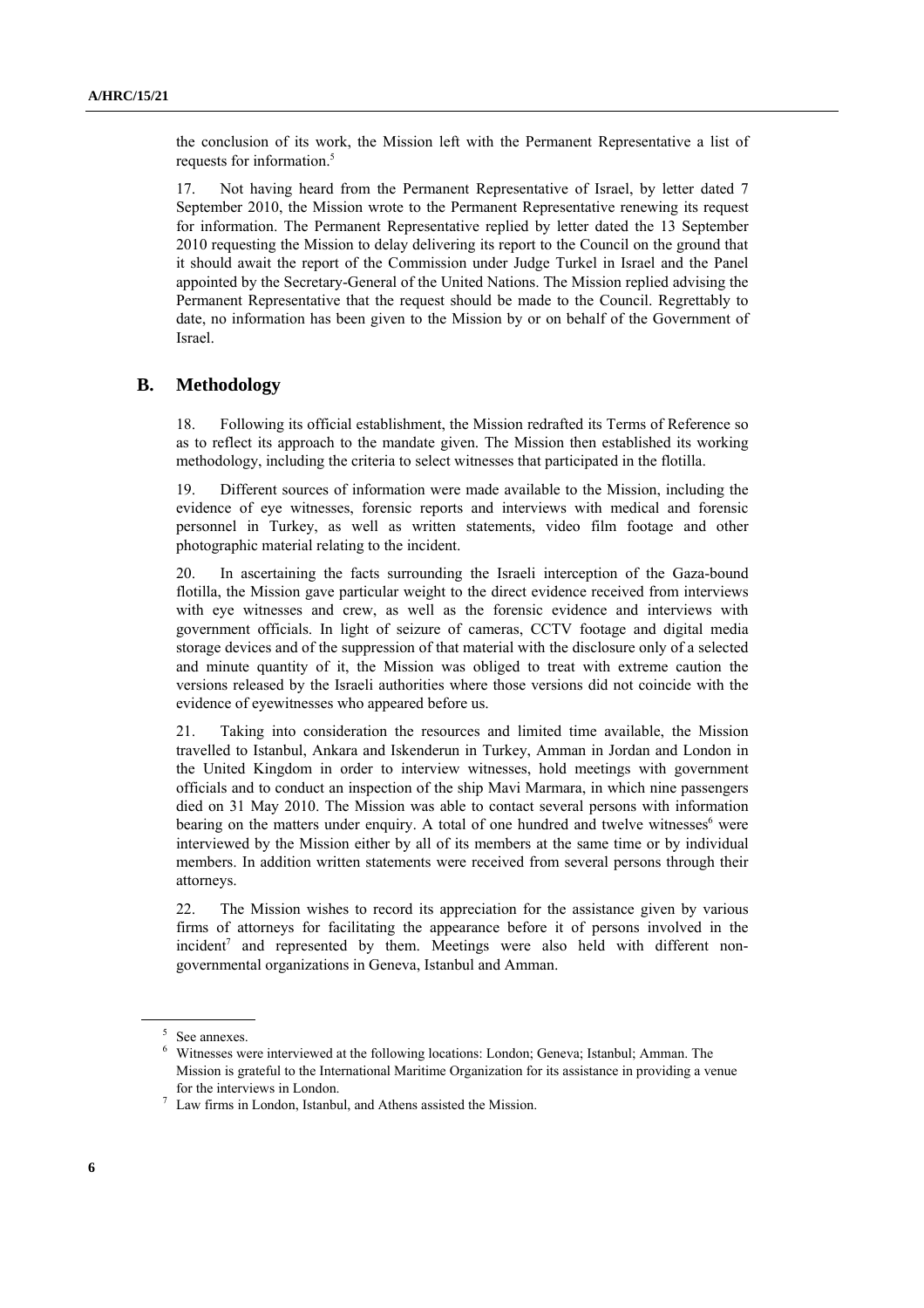23. The Mission is of the opinion that evidence of a sufficient number and range of witnesses was taken to afford it a comprehensive picture of the events as they occurred on the 31 May 2010. In addition to the information received live from persons attending on it, the Mission took into consideration information from a variety of sources subject to verification of authenticity.

24. In assessing the evidence and information available to it, the Mission paid particular attention to the content of the evidence and demeanour of the persons appearing before it in deciding whether and if so what part of the information provided should be accepted. More weight of necessity was accorded to such evidence if believed than to information from other sources. In addition, with respect to information in the nature of hearsay evidence, due regard was paid, giving to it such weight as the circumstances merited. Matters were decided on the basis of the preponderance and quality of the evidence so as to satisfy all the members of the Mission in order that they felt sure of their conclusions.

25. In the preparation of the report, the Mission first of all reviewed the factual contextual background of the incident and came to its conclusions on the facts which are set out in this report. The Mission expressed its opinion on the relevant principles of international law, including international humanitarian and human rights law on the basis of the facts it found. A segmented approach is taken to the analysis.

# **II. Background**

# **A. Context**

## **1. The blockade of the Gaza Strip**

#### *Pre-existing restrictions of maritime access to the Gaza Strip*

26. Israel implemented a complete military occupation of the Gaza Strip from June 1967 until its first disengagement from parts of the Gaza Strip from May 1994 as part of the peace process. A series of peace agreements between 1993 and 1995 concluded between the State of Israel and the Palestinian Liberation Organization with international backing were intended, within a transitional period of five years, to regulate Israel's disengagement from the West Bank and Gaza Strip leading up to the conclusion of a permanent status agreement which would establish an independent Palestinian state alongside Israel. These agreements, often collectively referred to as the Oslo Accords, provided the basis for, amongst other matters, the establishment of the Palestinian Authority and Council and put in place interim arrangements for security cooperation between the Israeli and Palestinian police, including the policing of borders and maritime and air space.

27. Under the Oslo Accords, it was agreed that the territorial waters off Gaza would be included in the territorial jurisdiction of the Palestinian Authority (PA).<sup>8</sup> However, the external security of the Gaza Strip was specifically excluded from the PA's functional jurisdiction;<sup>9</sup> responsibility of external security was retained by Israel until the final status agreement.<sup>10</sup> Article VIII of the Gaza-Jericho Agreement specifically stated that "Israel will continue to carry the responsibility … for defence against external threats from the sea and the air […] and will have all the powers to take the steps necessary to meet this responsibility." The agreed security arrangements and coordination mechanisms establishes

<sup>8</sup> Article 5, para. 1(a), Gaza-Jericho Agreement.

<sup>9</sup> Article 5, para. 1(b), Gaza-Jericho Agreement.

<sup>10</sup> Article 5, para. 3, Gaza-Jericho Agreement.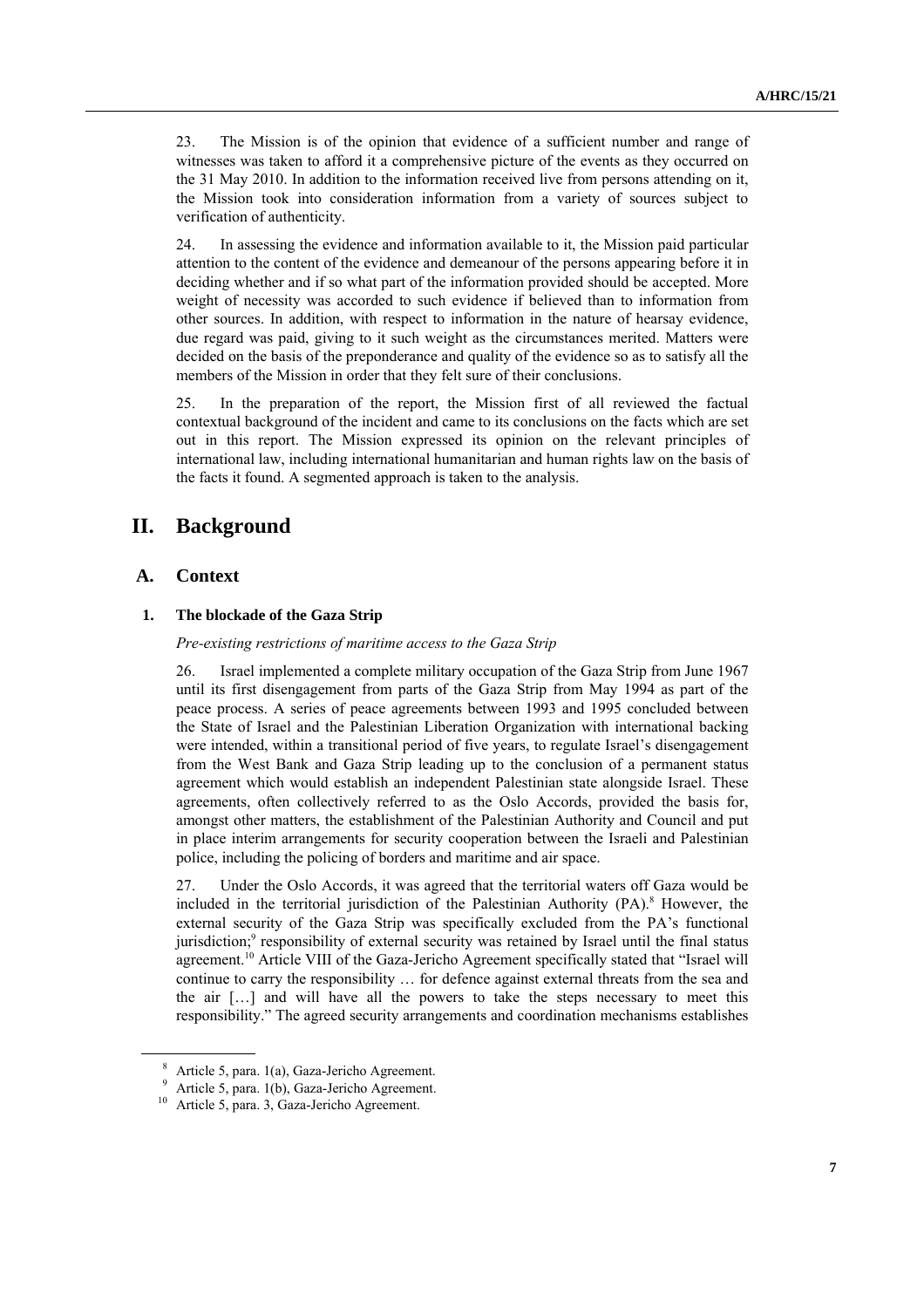three maritime activity zones: a central zone extending twenty nautical miles out to sea, bounded by two one-nautical mile wide strips of water at the Egyptian end and Israeli end of the Gaza Strip, both of which are closed military areas under Israeli control. The central zone, under joint Palestinian-Israeli control, was designated as open for fishing up to the twenty nautical miles limit and recreational boats up to three nautical miles. Foreign vessels entering the central zone were not allowed to approach closer than twenty nautical miles from the coast pending agreement on construction of a sea port for Gaza. Even though there was a breakdown in security cooperation between Israelis and Palestinians in the West Bank and Gaza Strip following the breakdown of bilateral peace negotiations in 2002, significant aspects of the Oslo Accords remain in force, including provisions related to the territorial waters off Gaza.

28. During the 1990s, following the contours of the peace negotiations, Israeli forces imposed periodic "closures" of the Palestinian areas, usually in response to suicide bombings inside Israel. These closures would last for a matter of weeks or months. Prior to the first peace accords, it was estimated that as many as 20,000 Gazans left the strip each day to work inside Israel, returning each evening. Closures impacted on the many families dependent on the wages earned by these workers.

#### *Restrictions imposed on Gaza following Hamas' election victory*

29. Since the beginning of the Second Intifada in 2000, a progressive restriction of the access for Gaza fishermen to the sea has taken place. According to OCHA the latest expansion of the restricted sea areas can be dated to late 2008, on the eve of the "Cast Lead" offensive.<sup>11</sup> Along most of Gaza's coast, the restricted areas begin at three nautical miles from shore. Overall, OCHA states that Palestinians are barred access to 85 percent of the sea areas on which they are entitled to carry out maritime activities and that Palestinian fishermen entering the restricted sea areas are regularly exposed to warning fire by Israeli naval forces and in some cases, directly targeted and that fishing boats are often intercepted by the Israeli military and confiscated.

30. Economic and political measures started to be imposed against the Gaza Strip in February 2006 following the Hamas election victory in the legislative elections, accompanied by the withholding of financial resources on the part of donor countries. The closure on the Gaza Strip was imposed by Israel after Hamas took control of the Gaza Strip in June 2007. In September 2007, Israel declared the Gaza Strip "hostile territory" and that the movement of goods into and out of Gaza would be restricted for security concerns as well as in order to apply pressure on the Hamas government "as part of the State of Israel's operations against continuous terrorism."12 Harsher fuel restrictions came into effect since October 2007.

<sup>&</sup>lt;sup>11</sup> '*Between the Fence and a Hard Place*', UNOCHA oPt Report, August 2010<br><sup>12</sup> "Hamas is a terrorist organization that has taken control of the Gaza Strip and turned it into hostile territory. This organization engages in hostile activity against the State of Israel and its citizens and bears responsibility for this activity. In light of the foregoing, it has been decided to adopt the recommendations that have been presented by the security establishment, including the continuation of military and counter-terrorist operations against the terrorist organizations. Additional sanctions will be placed on the Hamas regime in order to restrict the passage of various goods to the Gaza Strip and reduce the supply of fuel and electricity. Restrictions will also be placed on the movement of people to and from the Gaza Strip. The sanctions will be enacted following a legal examination, while taking into account both the humanitarian aspects relevant to the Gaza Strip and the intention to avoid a humanitarian crisis."

http://www.mfa.gov.il/MFA/Government/Communiques/2007/Security+Cabinet+declares+Gaza+host ile+territory+19-Sep-2007.htm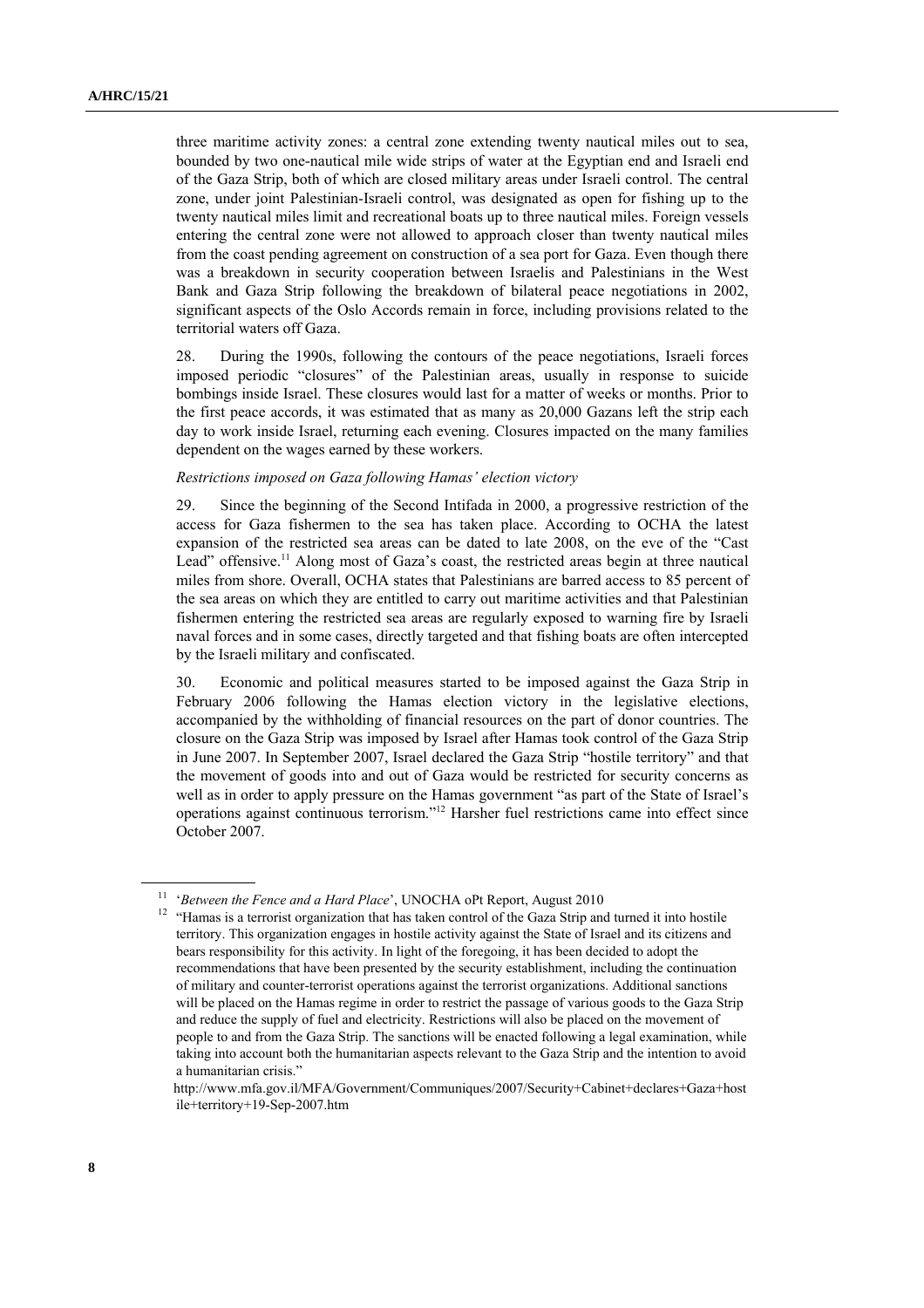31. In a petition to the Israeli Supreme Court,<sup>13</sup> the legality of the decision by the Government of Israel to reduce the supply of electricity and fuel was challenged based on the argument that such cuts were inconsistent with the obligations of Israel under the Fourth Geneva Convention relating to the protection of civilians. In its response, the State Attorney's Office inter alia submitted that harming the economy itself is a legitimate means of warfare and a relevant consideration even when deciding on allowing in relief consignments.<sup>14</sup>

32. From mid-2008, in response to the Free Gaza Movement's attempts to enter Gaza by sea, the Israeli Government took a series of steps aimed initially at deterring shipping from travelling to the area. A Notice to Mariners was issued stating that all ships entering the central zone of the Gaza Maritime Area would be "subject to supervision and inspection." Then, in August 2008, a second Notice to Mariners was issued stating that "a maritime zone extends 20 miles to seaward from the Gaza Strip. In accordance with the agreements between Israel and the PA, entry by foreign vessels to this zone is prohibited."15

#### *Imposition of the naval blockade*

33. In his testimony to the Turkel Committee, Chief of General Staff Gabi Ashkenazi accepted that the "phenomenon of the flotillas" in mid-2008 represented the trigger for the imposition of the maritime closure, although he outlines that it was done for security purposes.16 Israeli Chief Military Advocate General, Avichai Mandelblit also stated that the justification for a naval blockade was on security grounds only. However, plans for a full naval blockade were initially not approved at the political level "on grounds of legitimacy" and the possibility of what Mandelblit describes as "severe criticism" at the international level.<sup>17</sup>

34. Shortly prior to the initiation of Operation 'Cast Lead' at the end of 2008 a recommendation for the initiation of a closure was made by the Military Advocate General to the Defence Minister who directed the imposition of a maritime closure on the Gaza Strip until further notice.<sup>18</sup> The naval blockade of the Gaza Strip was established by Israel on 3 January 2009 and announced by the Israeli Navy on 6 January. The advisory states that "the Gaza maritime area is closed to all maritime traffic and is under blockade imposed by the Israeli Navy until further notice."19 This advisory was publicised inter alia in a further Notice to Mariners  $(NTM)^{20}$  and through other channels. It was also publicised twice daily

<sup>&</sup>lt;sup>13</sup> Israeli Supreme Court, case HCJ 9132/07 – *Al Bassiouni vs. Prime Minister*.<br><sup>14</sup> Section 4 of State Submission to the Israeli Supreme Court in case HCJ 9132/07 – *Al Bassiouni vs. Prime Minister*. See http://www.gisha.org/UserFiles/File/turkel%2026-8-2010-3.pdf 15 Israeli Notice to Mariners 6/2008

<sup>&</sup>lt;sup>16</sup> IDF Chief of General Staff, Gabi Ashkenazi's testimony to the Turkel Committee: Public Commission to Examine the Maritime Incident of May 31, 2010, Session Number 4, 11 August 2010,

p. 13. 17 IDF Chief Military Advocate General Staff, Avichai Mandelblit's testimony to the Turkel Committee: Public Commission to Examine the Maritime Incident of May 31, 2010, Session Number 4, 26

August 2010, p. 41. 18 IDF Chief of General Staff, Gabi Ashkenazi's testimony to the Turkel Committee: Public Commission to Examine the Maritime Incident of May 31, 2010, Session Number 4, 11 August 2010, pp. 18f. 19 NO. 1/2009 Blockade of the Gaza Strip. See website of theState of Israel Ministry of Transport and

Road Safety:

http://info.mot.gov.il/EN/index.php?option=com\_content&view=article&id=124:no12009&catid=17: noticetomariners&Itemid=12<br><sup>20</sup> A Notice to Mariners advises mariners of important matters affecting navigational safety, including

new hydrographic information, changes in channels and aids to navigation and other important data.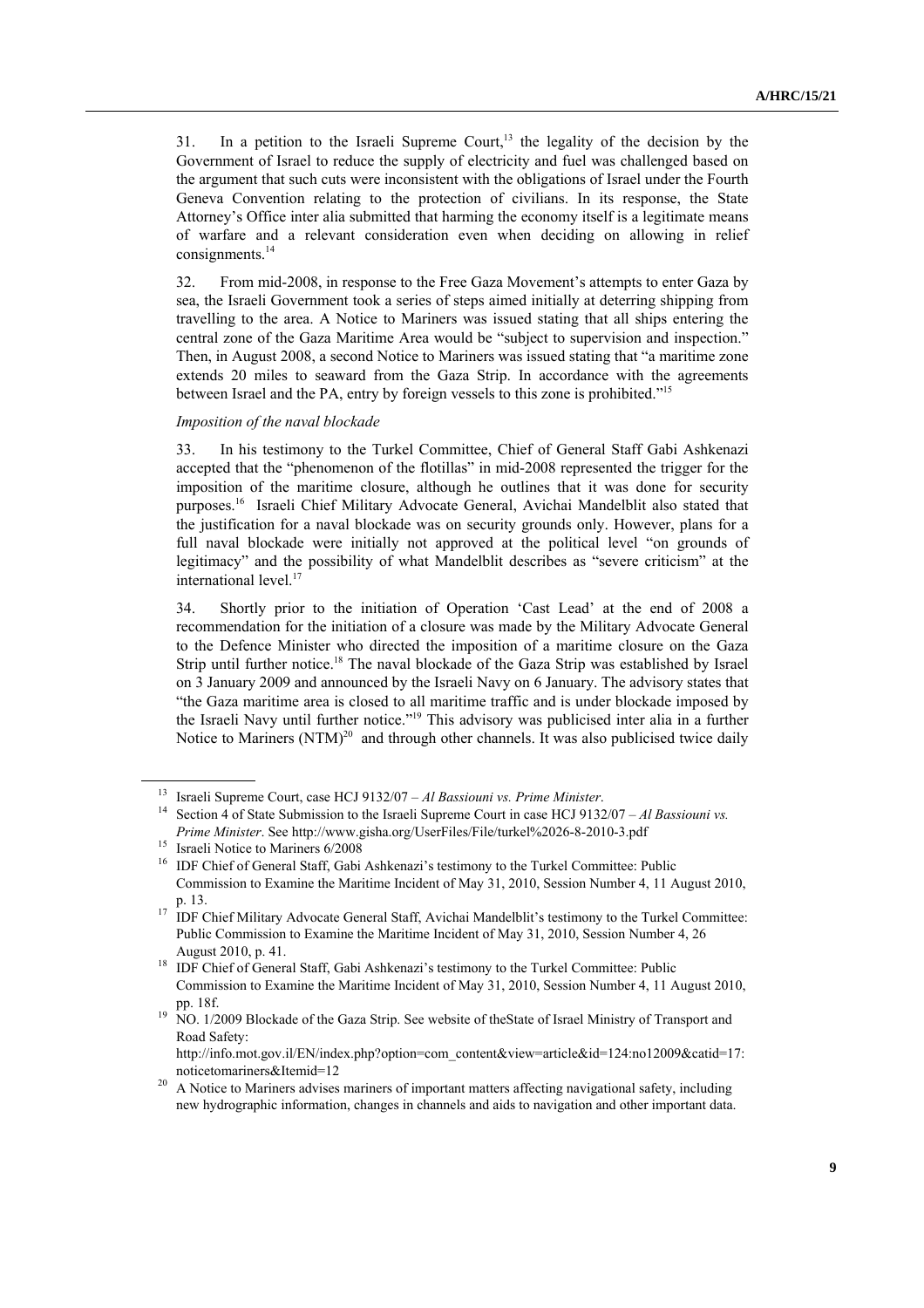on the NAVTEX broadcast system, regularly updating shipping according to location via a direct-printing service.<sup>21</sup> Chief Military Advocate General Staff Mandelblit stated that this blockade was approved at ministry level by the State Attorney without involving military legal advice. $22$ 

35. Senior Israeli officials have stated that the legal basis for the blockade was (1) the San Remo Manual, (2) the London Declaration and (3) customary law<sup>23</sup> and the existence of an armed conflict between Hamas and Israel that had continued after Operation Cast Lead $^{24}$ 

36. A military closure order was signed by the Commander of the Israeli Navy on 28 May  $2010<sup>25</sup>$  prohibiting persons from entering a specified "closed area" referred to as "Area A" and advising all ships and persons to stay away from a "dangerous area" referred to as "Area B"26 but, according to testimony received by the Mission, not gazetted. The order announcing the blockade was presented by the representative of the State in a hearing on the extension of detention of four Palestinian Arab citizens of Israel as the provision on the basis of which the Israeli forces entered international waters. The application to extend the arrest of the 4 individuals concerned was based on the argument that there had been a violation of the above mentioned order.

#### **2. The humanitarian situation in the Gaza Strip**

37. The humanitarian situation in Gaza resulting from the imposition of the blockade on the Gaza Strip since June 2007 has been a matter of increasing concern for the international community, including the Security Council. Following the Flotilla incident, the Security Council qualified the situation in Gaza as "not sustainable", stressing the full implementation of Resolutions 1850 and 1860, in which it, *inter alia*, expressed "grave concern [...] at the deepening humanitarian crisis in Gaza", emphasized "the need to ensure sustained and regular flow of goods and people through the Gaza crossings" and called for the "unimpeded provision and distribution throughout Gaza of humanitarian assistance, including food, fuel and medical treatment." In the Presidential Statement, the Security Council reiterated its "grave concern at the humanitarian situation in Gaza" and stressed "the need for sustained and regular flow of goods and people to Gaza as well as unimpeded provision and distribution of humanitarian assistance throughout Gaza."<sup>27</sup> In addition, the

<sup>&</sup>lt;sup>21</sup> IDF Chief of General Staff, Gabi Ashkenazi's testimony to the Turkel Committee: Public Commission to Examine the Maritime Incident of May 31, 2010, Session Number 4, on the date of

<sup>8.11.2010,</sup> pp. 18f. 22 IDF Chief Military Advocate General Staff, Avichai Mandelblit's testimony to the Turkel Committee: Public Commission to Examine the Maritime Incident of May 31, 2010, Session Number 4, 26 August 2010, pp. 41-43. 23 Ibid, p. 43.

 $24$  Ibid, pp. 44-45.

<sup>&</sup>lt;sup>25</sup> Closure Order and Announcement of Dangerous Area in Sea 06(10, 2010 [Defense (Emergency) Regulations of 1945].<br><sup>26</sup> Extract of the hearing on 1 June 2010 on the detention of the four Palestinian Arab citizens of Israeli,

before the Ashkelon Magistrates Court (unofficial translation).<br><sup>27</sup> S/PRST/2010/9. In Security Council resolution 1860 of 8 January 2009, the Security Council expressed "grave concern ...at the deepening humanitarian crisis in Gaza" and emphasized "the need to ensure sustained and regular flow of goods and people through the Gaza crossings. It called for the "unimpeded provision and distribution throughout Gaza of humanitarian assistance, including food, fuel and medical treatment."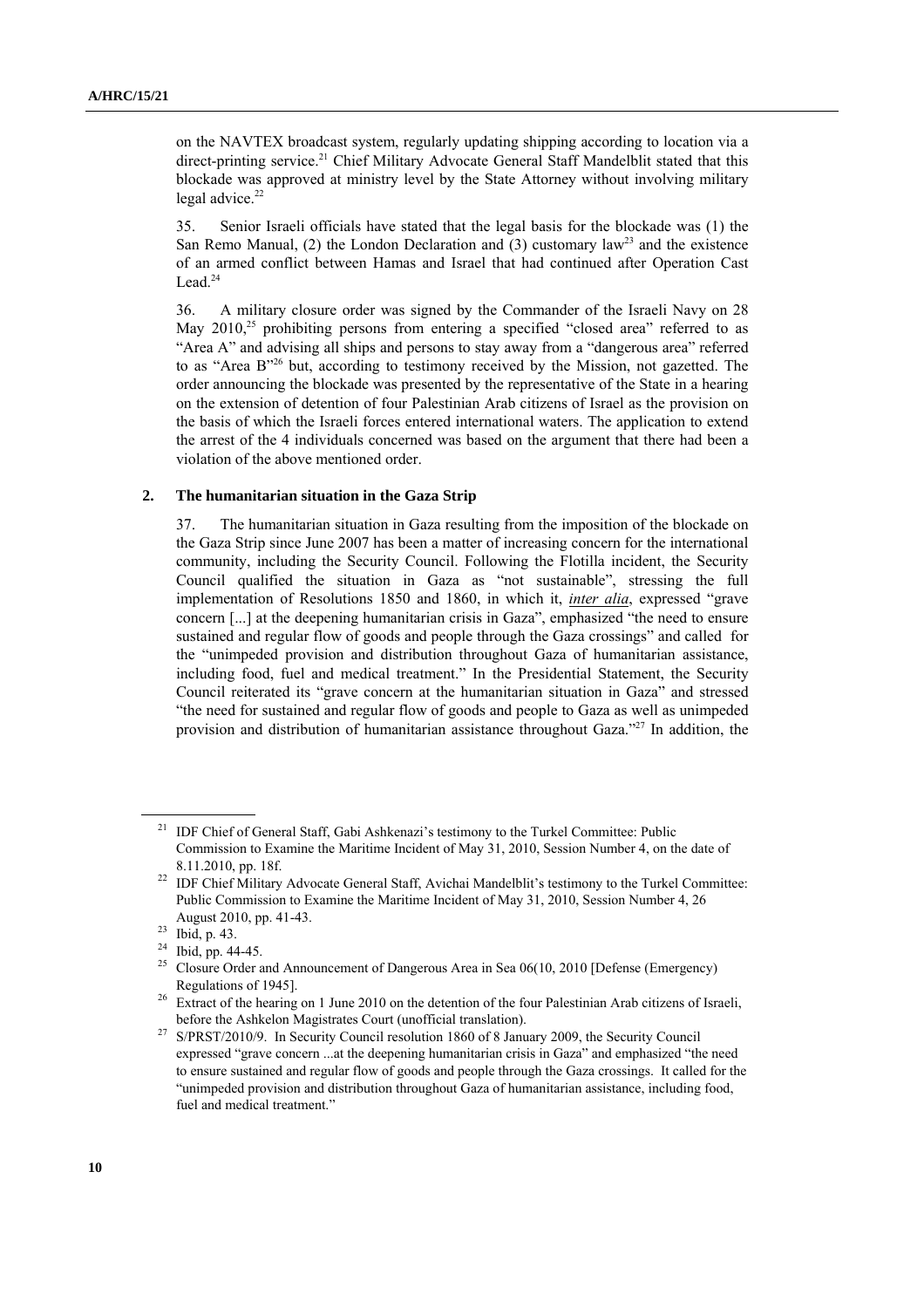United States Ambassador to the United Nations in Geneva said "we continue to believe the situation in Gaza is unsustainable and is not in the interest of any of those concerned".<sup>28</sup>

38. In a United Nations joint statement issued on 31 May, Robert Serry, the United Nations Special Coordinator for the Middle East Peace Process and Filippo Grandi, Commissioner-General of the United Nations Relief and Works Agency (UNRWA) emphasized that "such tragedies are entirely avoidable if Israel heeds the repeated calls of the international community to end its counterproductive and unacceptable blockade of Gaza." In a public statement issued on 14 June 2010, the ICRC described the impact of the closure on the situation in Gaza as "devastating" for the 1.5 million people living there, emphasizing that "the closure constitutes a collective punishment imposed in clear violation of Israel's obligations under international humanitarian law", saying the only sustainable solution is a lifting of the closure.

39. Similarly, the Human Rights Committee, in its concluding observations of July 2010, expressed its concern at the "effects of the blockade on the civilian population in the Gaza Strip, including restrictions to their freedom of movement, some of which led to deaths of patients in need of urgent medical care, as well as restrictions on the access to sufficient drinking water and adequate sanitation." It recommended that Israel lift the military blockade of Gaza, insofar as it adversely affects the civilian population.<sup>29</sup>

40. According to information provided to the Mission by the United Nations Office for the Coordination of Humanitarian Affairs (OCHA) in the occupied Palestinian territory, the blockade exacerbated the already existing difficulties of the population in Gaza in terms of livelihoods and brought to new peaks the severe human dignity crisis resulting from the deteriorated public services, widespread poverty, food insecurity, over 40 percent unemployment and 80 percent aid dependence (i.e. some 80 percent of the population receives humanitarian assistance, mainly food). People's lives were reduced to a daily struggle in an attempt to secure the most basic needs.

41. "Abject poverty" among refugees tripled since the imposition of the blockade from 100,000 to 300,000 and 61 percent of households are food insecure. There has been a shift in diet (from protein rich to low cost and high carbohydrate foods), triggering concerns over mineral and vitamin deficiencies. Moreover, Gaza has been affected by a protracted energy crisis, with the power plant operating at 30 percent of its capacity, scheduled cuts of 8-12 hours per day, leaving households with partial food refrigeration. Services and utilities are forced to rely on generators and UPS units vulnerable due to inconsistent supply of spare parts.

42. Water and sanitation services have deteriorated and resulted in over 40 percent of water loss due to leakages. On a daily basis, eighty million litres of untreated and partially treated sewage is discharged into the environment. Polluted sea water has led to increased health risks and as a result of sewage infiltrating into the aquifer only between five and ten percent of the extracted water is safe. Challenges to the health system include the impossibility to ensure that medical equipment is available and properly maintained, while referral abroad is subject to long and arduous permit processing and medical staff is prevented from upgrading knowledge and skills.

43. On 20 June 2010, the Security Cabinet of the Government of Israel decided on several steps to implement a new Governmental policy towards Gaza, seeking to keep weapons and war material out of Gaza while liberalizing the system by which civilian

<sup>&</sup>lt;sup>28</sup> Statement by the Ambassador of the United States of American to the Human Rights Council, Geneva, 1 June 2010.<br><sup>29</sup> CCPR/C/ISR/CO/3, para. 8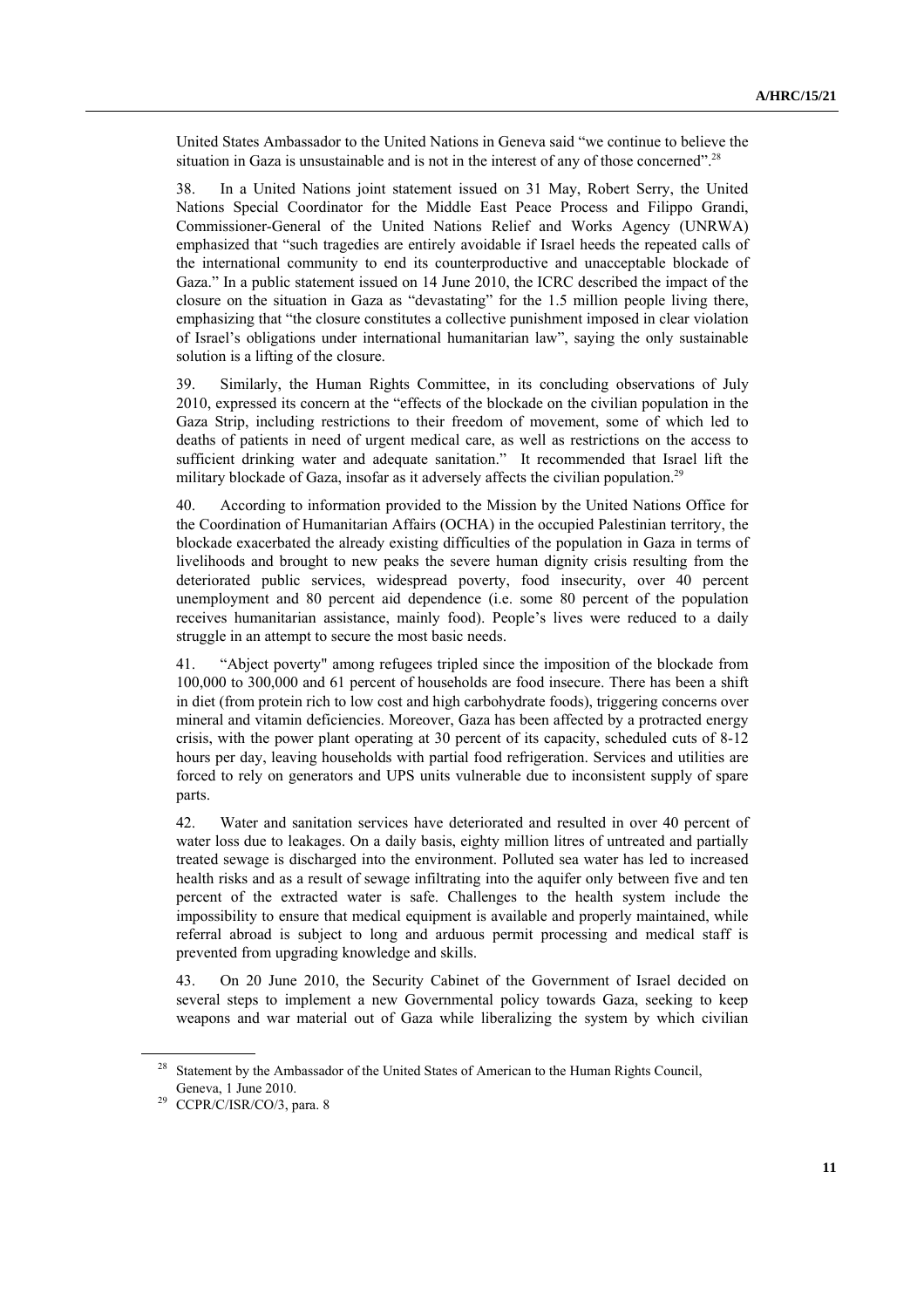goods enter Gaza.<sup>30</sup> In July, the United Nations and international relief agencies cautiously welcomed the easing of import restrictions on the blockade, but emphasized that only a complete lifting of the blockade can address the humanitarian crisis, highlighting that this would also mean bringing exports out of Gaza in order to rebuild the economy destroyed by the blockade $31$ 

44. At the end of August, OCHA reported that despite the easing of the restrictions and an increase of imports into the Gaza Strip for some weeks, ongoing restrictions on the entry of construction materials as well as on exports, continued to impede major reconstruction and development, noting that the truckloads of goods entering Gaza during the week of 18 August to 24 August constituted only 37 percent of the weekly average of truckloads that entered during the first five months of 2007, prior to the imposition of the blockade. In the same report, OCHA also highlights the continuing fuel shortage and electricity crisis in the Gaza Strip.<sup>32</sup> The impact of the power cuts in terms of putting people's lives at risk, for instance those in need of medical treatment (i.e. dialysis patients) was also highlighted by the ICRC in a press release on 7 September 2010.

# **3. Information on recent armed hostilities**

45. According to OCHA, in 2010, forty-one Palestinians (including fourteen civilians), three Israeli soldiers and one foreign national have been killed in the context of the Palestinian–Israeli conflict in the Gaza Strip and southern Israel, with another 178 Palestinians (including 154 civilians) and eight Israeli soldiers having been injured.<sup>33</sup> According to the Israeli Defence Forces, a total of 120 rockets were fired from the Gaza Strip into Israel from 1 January 2010 to 31 July 2010.<sup>34</sup> This figure does not include failed attempts or firing directly at Israeli forces.

# **B. Applicable law**

46. At the outset it should be noted that a State is responsible for the conduct of its officials, including its armed forces, when acting either in their official capacity or when acting under the colour of authority and using means put at their disposal by the State, even if exceeding their authority or contravening instructions.<sup>35</sup> In the course of enforcement actions carried out by a State, certain fundamental, minimum obligations are applicable at all times, whether an operation is governed by the laws of armed conflict (LOAC) or the laws of international human rights law. The content of those obligations is not affected by the legality or otherwise of a State's claim to exercise authority over individuals or property.

47. However, acting in an official capacity does not relieve a State agent of individual criminal responsibility. It is possible that individual criminal liability and State responsibility may arise from the same act. The fact that the State bears international responsibility does not mean that individuals cannot also bear individual criminal liability.

http://www.mfa.gov.il/MFA/HumanitarianAid/Palestinians/Briefing-

Israel\_new\_policy\_towards\_Gaza\_5-Jul-2010.htm outlining specific elements of the new policy. 31 http://www.irinnews.org/Report.aspx?ReportId=89762

<sup>&</sup>lt;sup>32</sup> Protection of Civilians: 18-24 August 2010, United Nations OCHA oPt, p.4.

<sup>&</sup>lt;sup>33</sup> Protection of Civilians: 18-24 August 2010, United Nations OCHA oPt, p.3.<br><sup>34</sup> http://dover.idf.il/IDF/English/News/today/10/08/1203.htm

 $\frac{35}{100}$  Article 7, International Law Commission Articles on Responsibility of States for Internationally Wrongful Acts, [2001] Vol. II(2) Yearbook of the International Law Commission, p. 45. See also: Caire (1929) 5 Reports of International Arbitral Awards 516; Mallén (1925) 4 Reports of International Arbitral Awards 173.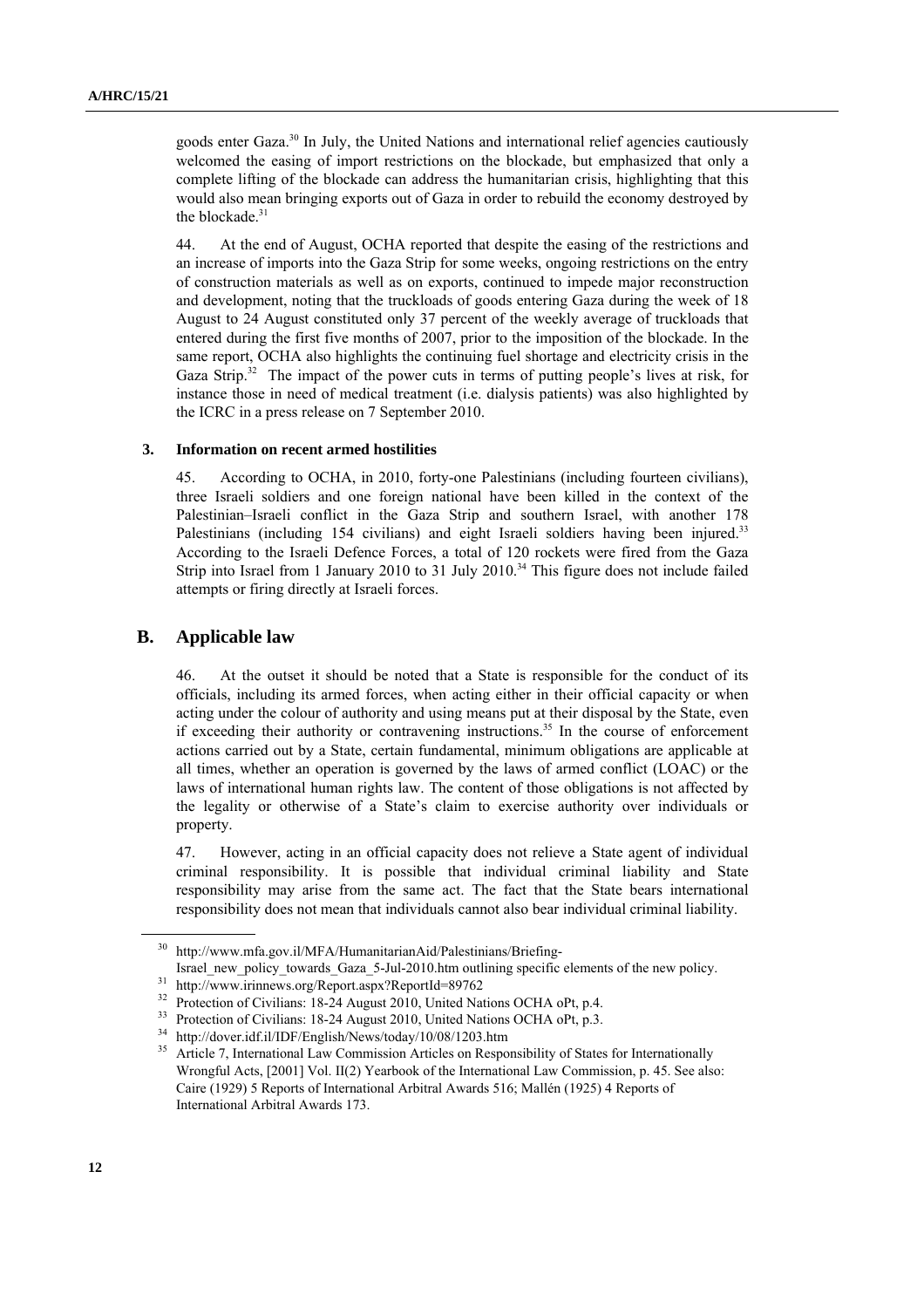#### **1. The law of naval warfare and the question of the blockade**

48. Considering the issues raised by the mandate given to the Mission which involved issues of law relating to naval warfare and the matter of a naval blockade imposed by Israel, the Mission views those matters as follows.

49. According to applicable international law, unless an exception applies, a vessel on the high seas is subject to the exclusive jurisdiction of its flag State. Under the international law of the sea such exceptions are usually limited to suspicion of certain activities (piracy, the slave trade, unauthorized high seas broadcasting), ships suspected of lacking nationality (i.e. stateless vessels) and cases where permission to board and inspect have been given either *ad hoc* or by treaty (e.g. those dealing with narcotics smuggling).<sup>36</sup> Other exceptions would include acts of self-defence under Article 51 of the United Nations Charter against vessels which posed an immediate and overwhelming threat to the boarding State and lawful acts under LOAC.

50. It has been suggested that the United Nations Law of the Sea Convention (UNCLOS), by reserving the use of the high seas for peaceful purposes,  $37$  has effectively outlawed acts of naval warfare on the high seas. First, it should be noted that Israel is not a party to UNCLOS. Second, there was no consensus on this position during the negotiation of UNCLOS and it was certainly not accepted by the major naval powers at the time. Indeed, the military manuals of many States (both UNCLOS parties and non-parties) continue to include provisions on the law of naval warfare and blockade.<sup>38</sup> Further, a report of the United Nations Secretary General found that these UNCLOS provisions did not affect action that was lawful either under the law of self-defence under Article 51 of the United Nations Charter (the *jus ad bellum*) or acts justified by the law of armed conflict (LOAC) once an armed conflict has commenced (the *jus in bello*).<sup>39</sup> The majority of scholarly opinion would also support the view that the law of naval warfare continues to be potentially applicable on the high seas. One attempt at codifying this law was the independent expert study, the San Remo Manual on International Law Applicable to Armed Conflicts at Sea  $(SRM)^{40}$  While not authoritative, its codification effort has had a significant impact on the formulation of military manuals and it has been expressly relied upon by Israel.

<sup>36</sup> See, in particular, United Nations Law of the Sea Convention 1982, United Nations, *Treaty Series*, vol. 1833, No. 31363, article 110(1); Convention on the High Seas 1958, United Nations, *Treaty* 

Series, vol. 450, No. 6465, article 22.<br><sup>37</sup> United Nations, *Treaty Series*, vol. 1833, No. 31363, articles 88, 141 and 301.<br><sup>38</sup> UK Ministry of Defence, *The Manual of the Law of Armed Conflict* (Oxford University Press, (hereafter, UK Manual); Dieter Fleck (ed), *Handbook of International Humanitarian Law* 2nd edition (Oxford University Press, 2008), being an annotated translation of the German military manual (hereafter, German Manual); *The Law of Armed Conflict at the Operational and Tactical Levels* (2004), available at the website of the Canadian Office of the Judge Advocate General, http://www.forces.gc.ca/jag/publications/Training-formation/LOAC-DDCA\_2004-eng.pdf (hereafter, Canadian Manual); *Commander's Handbook of the Law of Naval Operations* (US, 2007), available at http://usnwc.edu/getattachment/a9b8e92d-2c8d-4779-9925-0defea93325c/1-14M\_(Jul\_2007)\_(NWP)

<sup>(</sup>hereafter, US Manual).<br><sup>39</sup> Report of the Secretary General, "Study on the Naval Arms Race", United Nations Doc. A/40/535

<sup>(1985),</sup> para. 188. 40 As reproduced in Louise Doswald-Beck et al (eds), *San Remo Manual on International Law Applicable to Armed Conflicts at Sea* (Cambridge University Press, 1995). Available at: http://www.icrc.org/ihl.nsf/FULL/560?OpenDocument.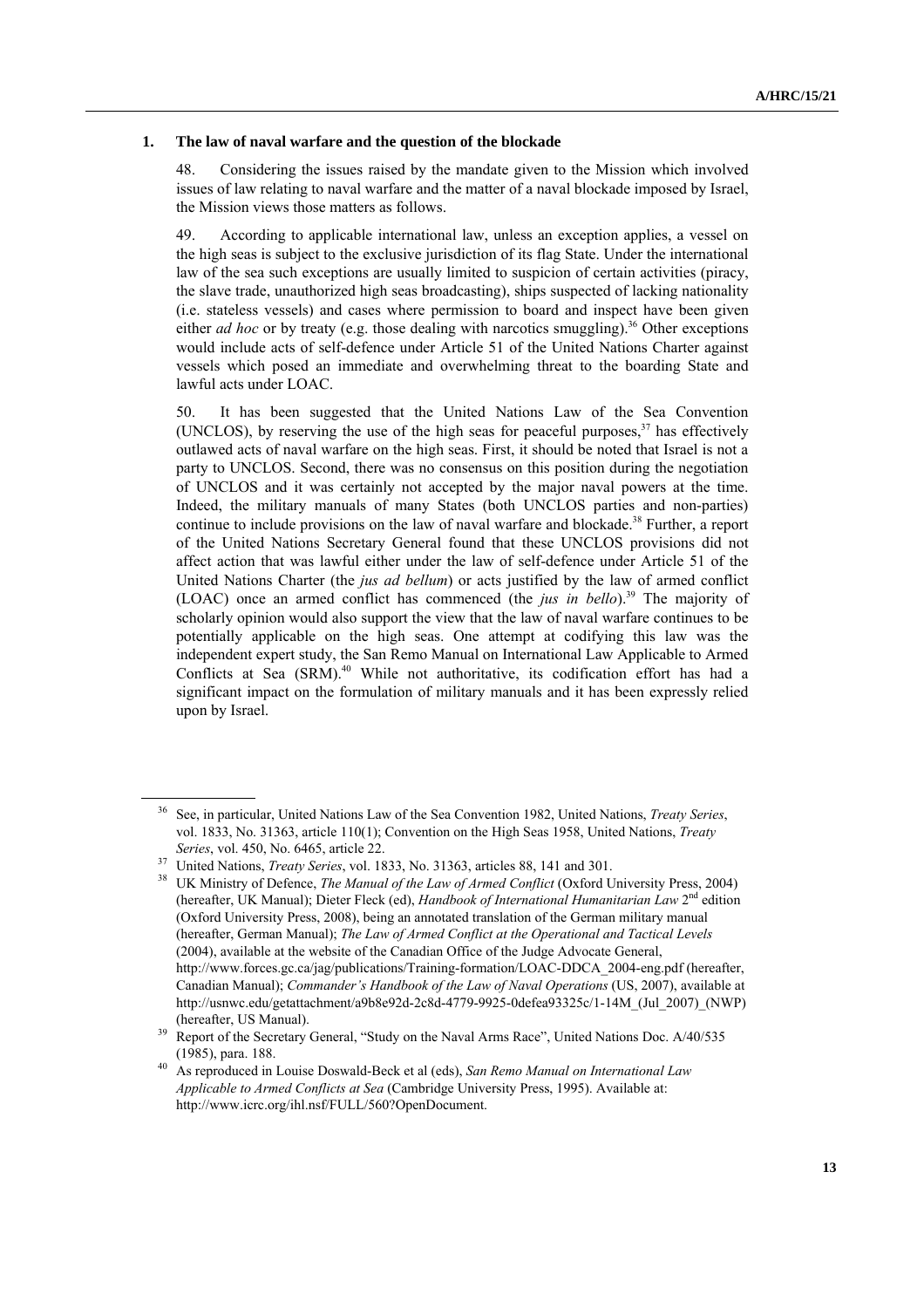#### *Blockade*

51. Under the laws of armed conflict, a blockade is the prohibition of all commerce with a defined enemy coastline. A belligerent who has established a lawful blockade is entitled to enforce that blockade on the high seas.<sup>41</sup> A blockade must satisfy a number of legal requirements, including: notification, effective and impartial enforcement and proportionality.42 In particular a blockade is illegal if:

(a) it has the sole purpose of starving the civilian population or denying it other objects essential for its survival; or

(b) the damage to the civilian population is, or may be expected to be, excessive in relation to the concrete and direct military advantage anticipated from the blockade.<sup>43</sup>

52. A blockade may not continue to be enforced where it inflicts disproportionate damage on the civilian population. The usual meaning of "damage to the civilian population" in LOAC refers to deaths, injuries and property damage. Here the damage may be thought of as the destruction of the civilian economy and prevention of reconstruction of past damage. One might also note, insofar as many in Gaza face a shortage of food or the means to buy it, that the ordinary meaning of "starvation" under LOAC is simply to cause hunger.<sup>44</sup>

53. In evaluating the evidence submitted to the Mission, including by the Office for the Coordination of Humanitarian Affairs in the occupied Palestinian territory, confirming the severe humanitarian situation in Gaza, the destruction of the economy and the prevention of reconstruction (as detailed above), the Mission is satisfied that the blockade was inflicting disproportionate damage upon the civilian population in the Gaza strip and as such the interception could not be justified and therefore has to be considered illegal.

54. Moreover, the Mission emphasizes that according to article 33 of the Fourth Geneva Convention, collective punishment of civilians under occupation is prohibited. "No protected person may be punished for an offence he or she has not personally committed. Collective penalties and likewise all measures of intimidation or of terrorism, are prohibited." The Mission considers that one of the principal motives behind the imposition of the blockade was a desire to punish the people of the Gaza Strip for having elected Hamas. The combination of this motive and the effect of the restrictions on the Gaza Strip leave no doubt that Israel's actions and policies amount to collective punishment as defined by international law. In this connection, the Mission supports the findings of the Special Rapporteur on the situation of human rights in the Palestinian territories occupied since 1967, Richard Falk,<sup>45</sup> the report of the United Nations Fact-Finding Mission on the Gaza Conflict<sup>46</sup> and most recently the  $ICRC<sup>47</sup>$  that the blockade amounts to collective punishment in violation of Israel's obligations under international humanitarian law.

San Remo Manual, paragraph 10(b).

<sup>42</sup> San Remo Manual, paragraph 93-95, 100.

San Remo Manual, para 102.

<sup>44</sup> C. Pilloud and J. Pictet, *Commentary on the additional protocols of 8 June 1977 to the Geneva Conventions of 12 August 1949* (International Committee of the Red Cross, 1987), p.53 para 2089. See also Oxford English Dictionary definitions: "to deprive of or keep scantily supplied with food" or to "subdue by famine or low diet". 45 A/HRC/13/53, para.34

<sup>&</sup>lt;sup>46</sup> The Mission considered the policy of blockade "amounts to collective punishment intentionally

inflicted by the Government of Israel on the people of Gaza"; A/HRC/12/48, para. 1878.<br><sup>47</sup> In its statement of 14 June 2010, the ICRC maintained that "the whole of Gaza's civilian population is being punished for acts for which they bear no responsibility. The closure therefore constitutes a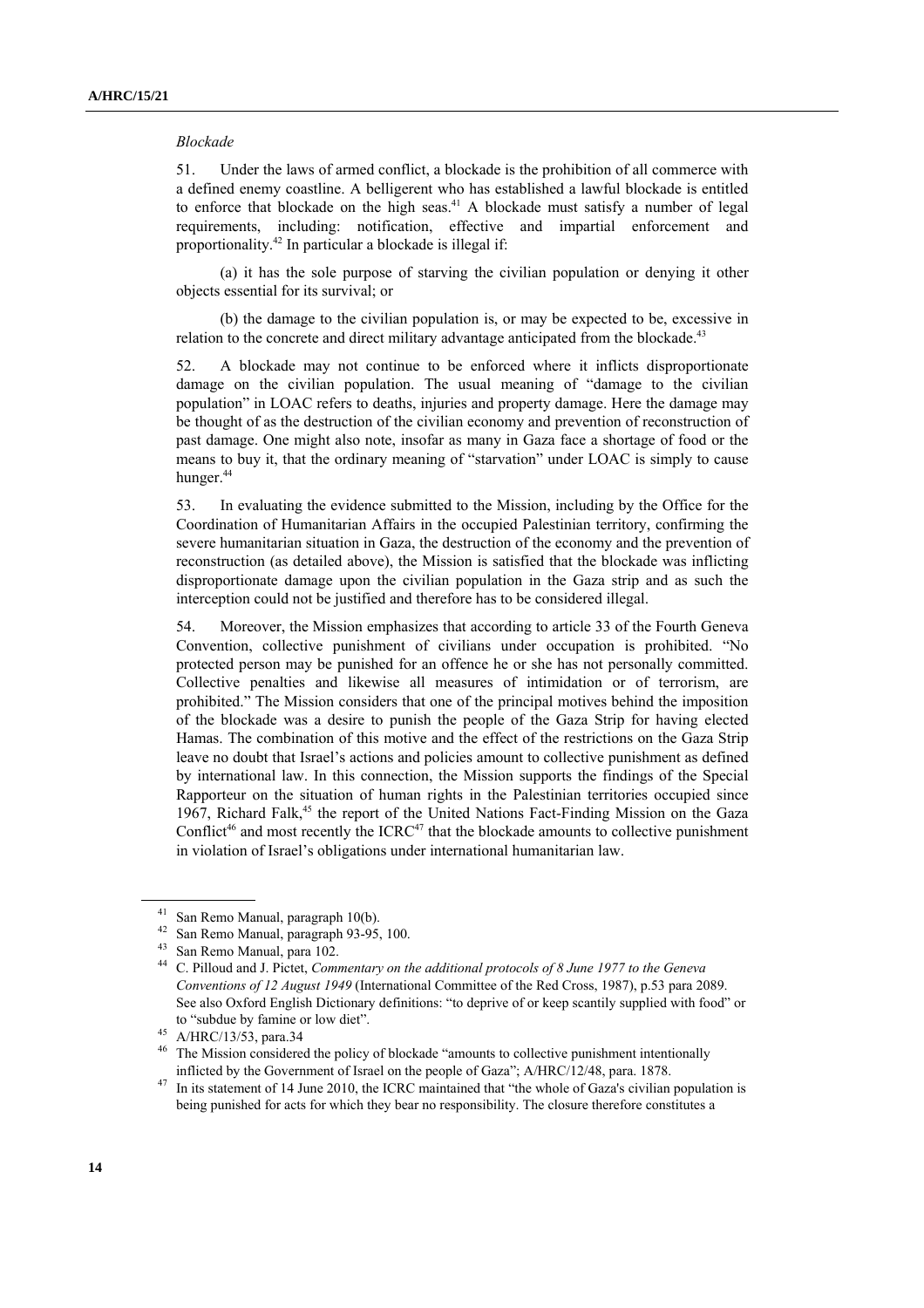55. It might be suggested that a belligerent in an armed conflict has a right to visit, inspect and control the destinations of neutral vessels on the high seas, irrespective of any declared blockade. Whilst there is some controversy on this issue, the San Remo Manual and a number of military manuals take the view that the right may only be exercised upon reasonable suspicion that a vessel is engaged in activities which support the enemy.<sup>48</sup> The Mission takes the view that a right of interference with third States' freedom of navigation should not lightly be presumed.

56. Thus, if there is no lawful blockade, the only lawful basis for intercepting the vessel would be a reasonable suspicion that it:

- was making an effective contribution to the opposing forces' war effort, such as by carrying weaponry or was otherwise closely integrated into the enemy war effort (belligerent right of capture); $49$  or
- posed an imminent and overwhelming threat to Israel and there was no alternative but to use force to prevent it (self-defence under Article 51 of the United Nations Charter).

In view of the information available, the Mission is satisfied that the interception of the flotilla and related preparatory planning by Israel was not purely motivated by concerns as to the vessels' contribution to the war effort. Evidence attributed to the Chief of General Staff, Gabi Ashkenazi who testified that he did not believe that the IHH, one of the coalition members organizing the Flotilla, was a "terrorist organization".<sup>50</sup> The evidence of Prime Minister Netanyahu to the Turkel Committee indicates that the decision to stop the flotilla was not taken because the vessels in themselves posed any immediate security threat. In any event, no such right of belligerent interdiction or wider claim of self-defence against the Flotilla has been asserted by Israel.

57. Therefore the Mission is satisfied not only that the flotilla presented no imminent threat but that the interception was motivated by concerns about the possible propaganda victory that might be claimed by the organizers of the flotilla.

58. Given the evidence at the Turkel Committee, it is clear that there was no reasonable suspicion that the Flotilla posed any military risk of itself. As a result, no case could be made to intercept the vessels in the exercise of belligerent rights or Article 51 self-defence. Thus, no case can be made for the legality of the interception and the Mission therefore finds that the interception was illegal.

59. The Mission finds that the policy of blockade or closure regime, including the naval blockade imposed by Israel on Gaza was inflicting disproportionate civilian damage. The Mission considers that the naval blockade was implemented in support of the overall closure regime. As such it was part of a single disproportionate measure of armed conflict and as such cannot itself be found proportionate.

collective punishment imposed in clear violation of Israel's obligations under international humanitarian law"*.*

<sup>48</sup> San Remo Manual, paras 118 and 67; United Kingdom Manual, para 13.91.<br><sup>49</sup> San Remo Manual, paragraph 67 and 146.

<sup>50</sup> Turkel Committee: Public Commission to Examine the Maritime Incident of May 31, 2010, Session Number 4, 11 August 2010, responding to a question by Professor Deutch; http://www.turkelcommittee.gov.il/files/wordocs/07790ga.doc. The Mission notes that a Germany-based organization called "Internationale Humanitaere Hilfsorganisation" that shares the same abbreviation but has no link with the Turkish organization, is under investigation in Germany for alleged 'terrorist' links.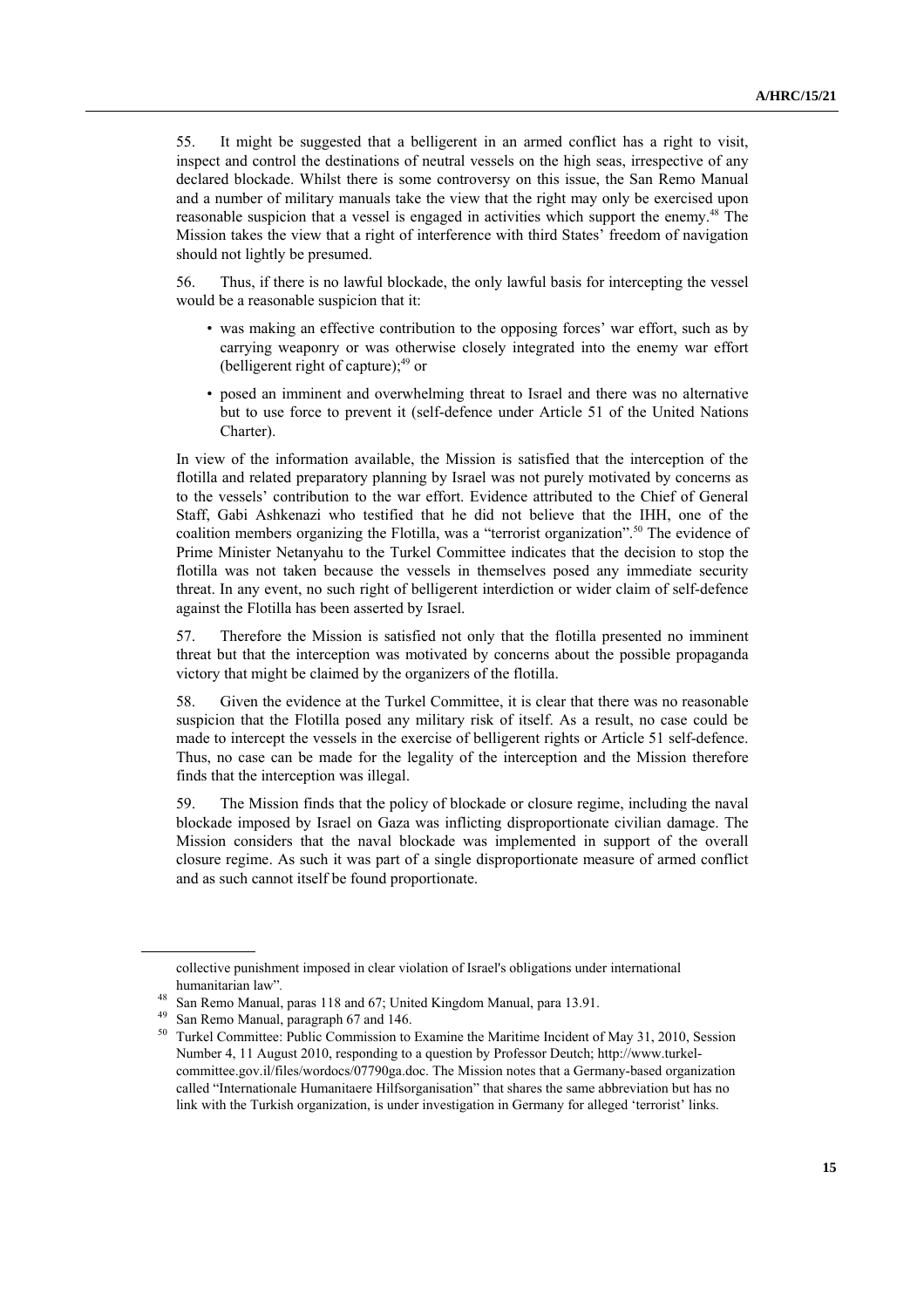60. Furthermore, the closure regime is considered by the Mission to constitute collective punishment of the people living in the Gaza Strip and thus illegal and contrary to article 33 of the Fourth Geneva Convention.

61. The Mission considers that the enforcement of an illegal blockade does not only constitute a violation of the laws of war, but also a violation of the laws of neutrality giving rise to State responsibility.

#### **2. International Humanitarian Law**

62. The relevant international humanitarian law standards binding on Israel as the occupying power in the occupied Palestinian territory are set out in the Fourth Geneva Convention of 1949 relative to the Protection of Civilian Persons in Time of War. In addition, Israel is bound by customary rules of international humanitarian law.

63. As the occupying power, Israel has certain obligations imposed on it by international law. The International Court of Justice has concluded that the Fourth Geneva Convention is applicable in the occupied Palestinian territories which before the 1967 conflict lay to the east of the Green Line and which during the conflict were occupied by Israel.<sup>51</sup> This is also the case for the Gaza strip, despite the unilateral withdrawal by Israel of the forces from the Gaza Strip in 2005, as the occupation has been confirmed repeatedly since then by the General Assembly and the Security Council.<sup>52</sup> In this context, the Mission notes that occupation continues to the extent to which the occupying power retains effective control.

64. The Mission agrees with the assessment presented in the Goldstone Report as follows:

Given the specific geopolitical configuration of the Gaza Strip, the powers that Israel exercises from the borders enable it to determine the conditions of life within the Gaza Strip. Israel controls the border crossings (including to a significant degree the Rafah crossing to Egypt, under the terms of the Agreement on Movement and Access) and decides what and who gets in or out of the Gaza Strip. It also controls the territorial sea adjacent to the Gaza Strip and has declared a virtual blockade and limits to the fishing zone, thereby regulating economic activity in that zone. It also keeps complete control of the airspace of the Gaza Strip, inter alia, through continuous surveillance by aircraft and unmanned aviation vehicles (UAVs) or drones. It makes military incursions and from time to time hit targets within the Gaza Strip. No-go areas are declared within the Gaza Strip near the border where Israeli settlements used to be and enforced by the Israeli armed forces. Furthermore, Israel regulates the local monetary market based on the Israeli currency (the new sheqel) and controls taxes and custom duties.<sup>53</sup>

The Mission is satisfied that these circumstances continued to prevail at the time of the incident under investigation.

65. Under the Fourth Geneva Convention, individuals may not be killed, tortured, illtreated or suffer humiliating and degrading treatment and there may not be destruction of

Legal Consequences of the construction of the Wall in the Occupied Palestinian Territory, Advisory Opinion of 9 July 2004, ICJ Reports 2004, para. 101.

 $52$  Security Council resolution 1860 (2009); General Assembly resolutions A/Res/64/92 and

A/Res/64/94. 53 Human Rights in Palestine and Other Occupied Arab Territories: Report of the United Nations Fact-Finding Mission on the Gaza Conflict, United Nations Doc A/HRC/12/48 (25 September 2009), para 278.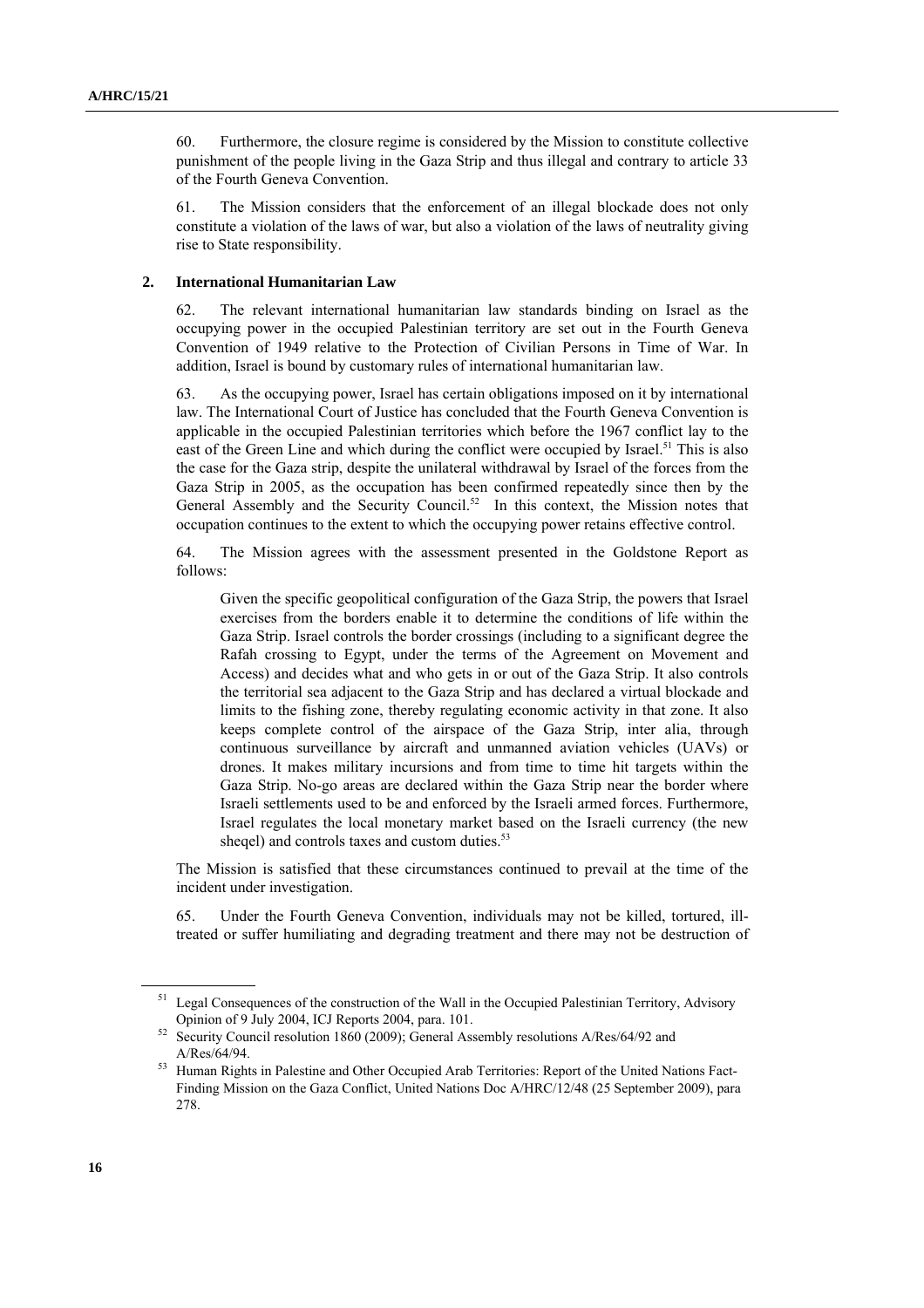property unless absolutely necessary for the military operation. Article 147 Fourth Geneva Convention spells out a list of "grave breaches" of international humanitarian law.

66. Flotilla passengers were civilians and in the context of the interception of the vessels must be considered as protected persons. Under article 4 Fourth Geneva Convention, protected persons are those who, at a given moment and in any manner whatsoever, find themselves in the hands of a part to the conflict of occupying Power of which they are not nationals. In a situation of armed conflict, military force can only be used against a combatant or against civilians participating actively and directly in combat activities, which cannot be said of the civilians on the Mavi Marmara.

#### **3. International Human Rights Law**

67. Israel is party to the core human rights treaties relevant to the situation under consideration.54 The vessels in the flotilla whilst in international waters were also subject to the jurisdiction of the flag states, namely Cambodia (Rachel Corrie), Comoros (Mavi Marmara), Greece (Eleftheri Mesogios), Kiribati (Defne Y), Togo (Sfendoni), Turkey (Gazze 1) and the United States of America (Challenger 1), The international human rights treaties accepted by each of these states at the time of the incident under investigation were applicable on the relevant vessels.

68. Human rights law in its entirety continues to apply in situations of armed conflict, except for derogations in accordance with treaty provisions relating to times of emergencies. In this respect the Mission notes the recent reiteration by the Human Rights Committee of its view that "the applicability of the regime of international humanitarian law during an armed conflict, as well as in a situation of occupation, does not preclude the application of the Covenant, except by operation of article 4, whereby certain provisions may be derogated from in a time of national emergency."<sup>55</sup> In its General Comment 29, the Human Rights Committee specified that the Covenant continues to apply in situations of armed conflict to which the rules of international humanitarian law are applicable. "While, in respect of certain Covenant rights, more specific rules of international humanitarian law may be especially relevant for the purposes of the interpretation of Covenant rights, both spheres of law are complementary, not mutually exclusive."<sup>56</sup>

69. Moreover, in the *Nuclear Weapons Advisory Opinion* (1996) the ICJ affirmed the applicability of the Covenant during armed conflict, stating that "In principle, the right not arbitrarily to be deprived of one's life applies also in hostilities. The test of what is an arbitrary deprivation of life, however, then falls to be determined by the applicable *lex specialis*, namely, the law applicable in armed conflict which is designed to regulate the conduct of hostilities. Thus whether a particular loss of life, through the use of a certain weapon in warfare, is to be considered an arbitrary deprivation of life contrary to Article 6 of the Covenant can only be decided by reference to the law applicable in armed conflict and not deduced from the terms of the Covenant itself."57

70. In its *Advisory Opinion on the Legal consequences of the Construction of a Wall in the Occupied Palestinian Territory*, the Court considered that "the protection offered by the human rights conventions does not cease in case of armed conflict, save through the effect

<sup>54</sup> ICCPR, ICESCR, CEDAW, ICERD, CAT, CRC and the OP on the involvement of children in Armed Conflict.<br>
<sup>55</sup> CCPR/ISR/CO/3, para.5

<sup>&</sup>lt;sup>56</sup> Human Rights Committee, General Comment No. 29, para. 3, also incorporated into General Comment 31, para. 11.

<sup>&</sup>lt;sup>57</sup> Legality of the Threat or Use of Nuclear Weapons, Advisory Opinion of 8 July 1996, 1996 ICJ Reports, p. 226, Para. 25.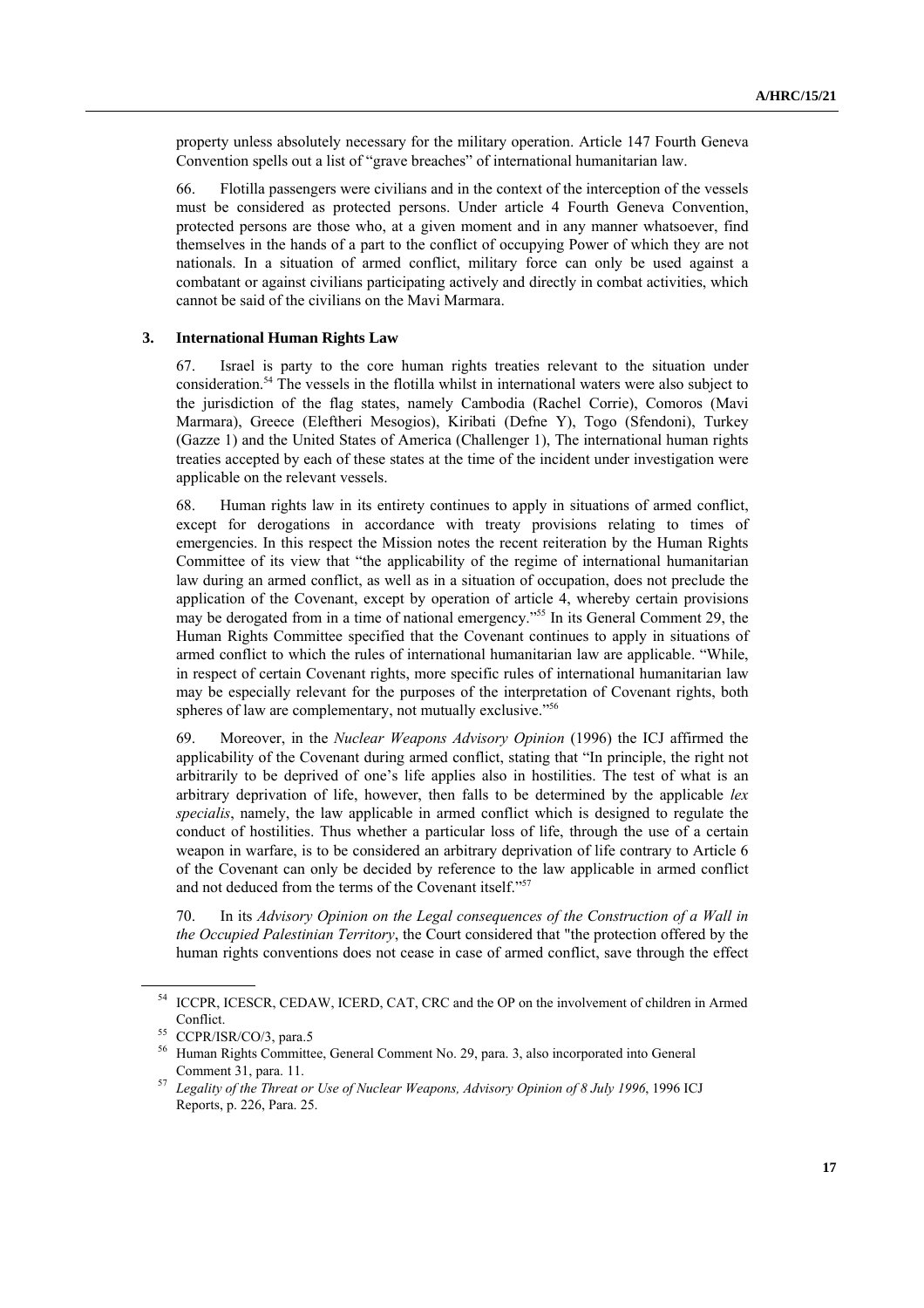of provisions for derogation of any kind to be found in Article 4 of the International Covenant on Civil and Political Rights. As regards the relationship between international humanitarian law and human rights law, there are thus three possible situations: some rights may be exclusively matters of international humanitarian law; others may be exclusively matters of human rights law; yet others may be matters of both these branches of international law."58

71. The Mission is of the view that the conduct of the IDF on board the Mavi Marmara as well as the conduct of the authorities in the aftermath of the operation is not limited strictly to the law of armed conflict, but is subject also to human rights law. Indeed human rights law and international humanitarian law are not mutually exclusive but rather should be regard to be complementary and mutually reinforcing to ensure the fullest protection to the persons concerned.

72. The ICCPR contains several articles which cannot be derogated from even "in times of public emergency which threatens the life of the nation (art. 4)." Non-derogable rights include the right to life and the right not to be subjected to torture or to cruel, inhuman or degrading treatment of punishment. Israel has made a notification under article 4(3) of the ICCPR – states of emergency, dated 3 October 1991, specifically relevant to article 9 regarding liberty and security of person.<sup>59</sup> In this connection, the Human Rights Committee extends in its General Comment No. 29 the list of non-derogable provisions as provided for by article 4 (2), emphasizing that States parties to the Covenant "may in no circumstances invoke article 4 of the Covenant as a justification for acting in violation of humanitarian law or peremptory norms of international law, for instance by taking hostages, by imposing collective punishments, through arbitrary deprivation of liberty or by deviating from fundamental principles of fair trial, including the presumption of innocence."<sup>60</sup>

73. Article 2 of the ICCPR obliges each State party to respect and to ensure to all individuals "within its territory and subject to its jurisdiction" the rights recognized within it. The extra-territorial applicability was elaborated by the Human Rights Committee in its General Comment 31: "A State party must respect and ensure the rights laid down in the Covenant to anyone with the power or effective control of that State party, even if not situated within the territory of the State party."<sup>61</sup> The applicability of the ICCPR "in respect of acts done by a State in the exercise of its jurisdiction outside its own territory" was

<sup>&</sup>lt;sup>58</sup> *Legal Consequences...,* Para 106.<br><sup>59</sup> "Since its establishment, the State of Israel has been the victim of continuous threats and attacks on its very existence as well as on the life and property of its citizens.

<sup>&</sup>quot;These have taken the form of threats of war, of actual armed attacks and campaigns of terrorism resulting in the murder of and injury to human beings.

<sup>&</sup>quot;In view of the above, the State of Emergency which was proclaimed in May 1948 has remained in force ever since. This situation constitutes a public emergency within the meaning of article 4 (1) of the Covenant.

<sup>&</sup>quot;The Government of Israel has therefore found it necessary, in accordance with the said article 4, to take measures to the extent strictly required by the exigencies of the situation, for the defence of the State and for the protection of life and property, including the exercise of powers of arrest and detention.

<sup>&</sup>quot;In so far as any of these measures are inconsistent with article 9 of the Covenant, Israel thereby derogates from its obligations under that provision."<br><sup>60</sup> Human Rights Committee, General Comment 29, para.11 (HRI/GEN/Rev.9 (Vol.I))

<sup>61</sup> Human Rights Committee, General Comment 31, para.10.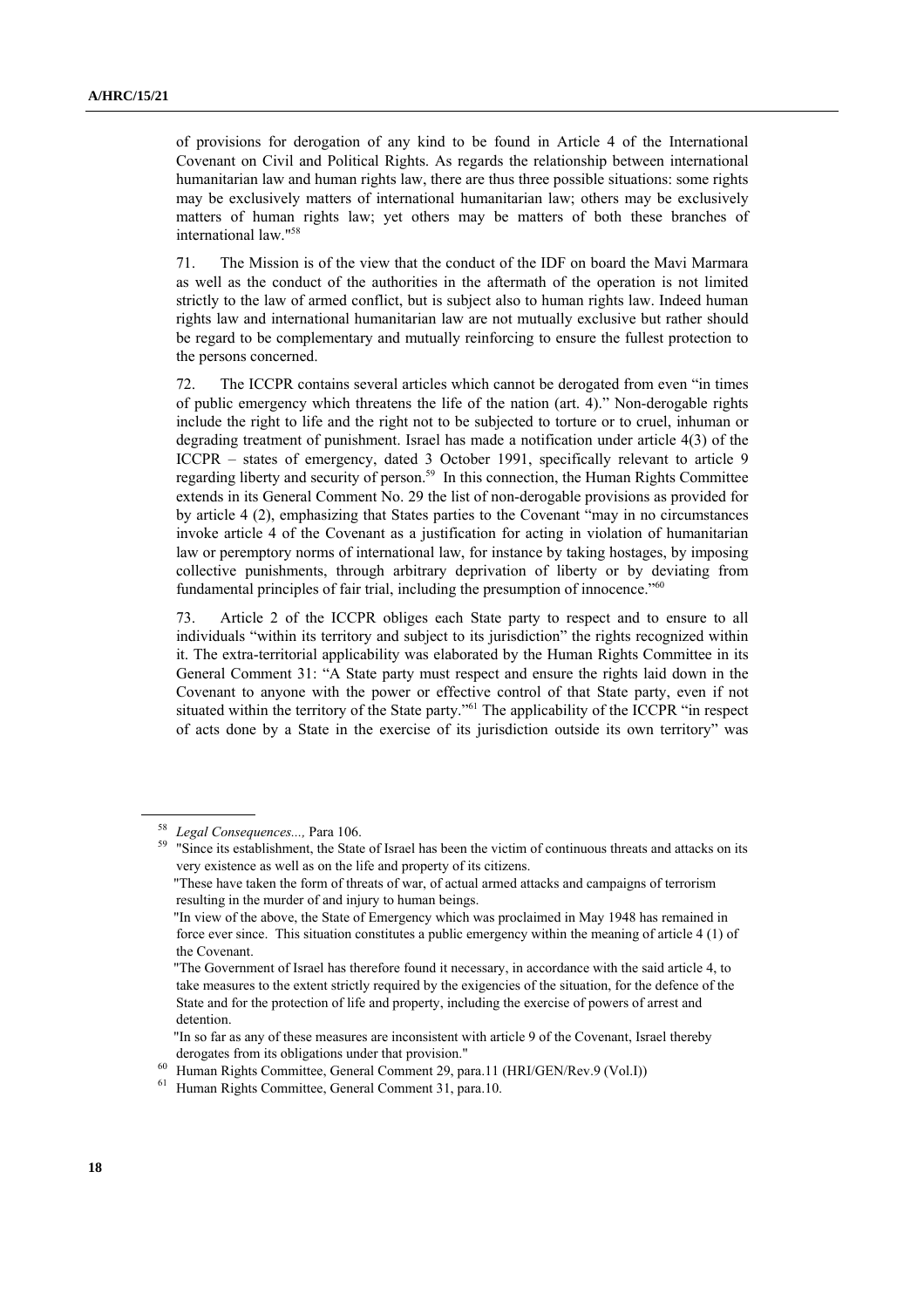confirmed by the ICJ in its 2004 Advisory Opinion on the Wall.<sup>62</sup> The Human Rights Committee itself has reaffirmed this view in its recent consideration of Israel in July 2010.<sup>63</sup>

74. Other relevant United Nations human rights standards applicable to member States of the United Nations include the Code of Conduct for Law Enforcement Officials; the Basic Principles on the Use of Force and Firearms by Law Enforcement Officials; the Body of Principles for the Protection of All Persons under Any Form of Detention or Imprisonment; and the Principles on the Effective Prevention and Investigation of Extralegal, Arbitrary and Summary Executions.

# **III. Interception of the flotilla by the Israeli navy and its aftermath**

# **A. Organisation of the Gaza flotilla and the response of the Israeli government**

#### **Factual Description and Findings**

75. The Mission found the following facts to have been established to its satisfaction.

 *(a) The aims of the Free Gaza Movement and the Gaza flotilla of May 2010* 

76. The Free Gaza Movement, a human rights organization registered as a charity in Cyprus, organized five successful boat voyages to Gaza between August 2008 and December 2008 using on each occasion one or two small boats. The self-declared purpose of the voyages was to break the blockade on Gaza. The boats were not intercepted by the Israeli authorities at the time, although some threatening messages were received by the organizers from the Israeli authorities. A sixth mission in December 2008 was obliged to

<sup>&</sup>lt;sup>62</sup> *Legal Consequences...,* paragraph 111.<br><sup>63</sup> CCPR/ISR/CO/3, para.5: "The Committee reiterates its view, previously noted in paragraph 11 of its concluding observations on the State party's second periodic report (CCPR/CO/78/ISR) and paragraph 10 of its concluding observations on the State party's initial report (CCPR/C/79/Add.93), that the applicability of the regime of international humanitarian law during an armed conflict, as well as in a situation of occupation, does not preclude the application of the Covenant, except by operation of article 4, whereby certain provisions may be derogated from in a time of national emergency. The Committee's position has been endorsed, unanimously, by the International Court of Justice in its Advisory Opinion on the Legal Consequences of the Construction of a Wall in the Occupied Palestinian Territory (Advisory Opinion, I.C.J. Reports 2004, p. 136), according to which the Covenant is applicable in respect of acts done by a State in exercise of its jurisdiction outside its own territory. Furthermore, the applicability of the regime of international humanitarian law does not preclude accountability of States parties under article 2, paragraph 1, of the Covenant for the actions of their authorities or agents outside their own territories, including in occupied territories. The Committee therefore reiterates and underscores that, contrary to the State party's position, in the current circumstances, the provisions of the Covenant apply to the benefit of the population of the occupied territories, including in the Gaza Strip, for all conduct by the State party's authorities or agents in those territories affecting the enjoyment of rights enshrined in the Covenant (arts. 2 and 40). The State party should ensure the full application of the Covenant in Israel as well as in the occupied territories, including the West Bank, East Jerusalem, the Gaza Strip and the occupied Syrian Golan Heights. In accordance with the Committee's general comment No. 31, the State party should ensure that all persons under its jurisdiction and effective control are afforded the full enjoyment of the rights enshrined in the Covenant."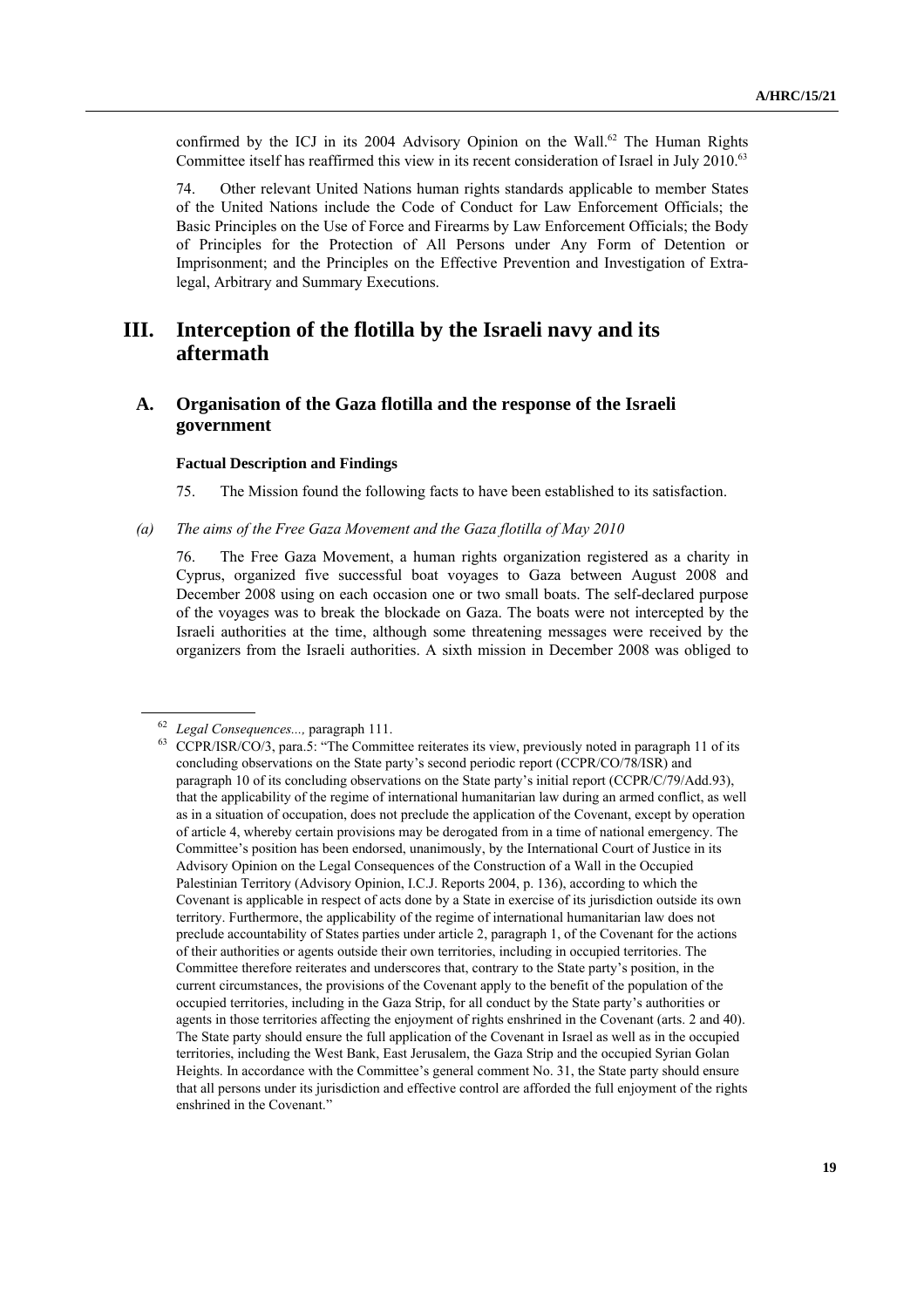divert to Lebanon after the boat was rammed and severely damaged by the Israeli Navy and a seventh mission in January 2009 was aborted after fears it too would be rammed.

77. On 29 June 2009, approximately 20 nautical miles from the coast of Gaza, the Israeli Navy intercepted a boat called the "Spirit of Humanity" owned by the Free Gaza Movement, carrying 21 passengers and a cargo of humanitarian aid to Gaza. After Israeli requests to turn around were refused, the boat was boarded and taken to Ashdod where the passengers were arrested and detained.

78. After these unsuccessful attempts, the Free Gaza Movement sought wider collaboration with other organizations with a view to increasing the number of boats on future missions. The Movement established contact with a number of organizations including a Turkish humanitarian organization called the Foundation for Human Rights and Freedoms and Humanitarian Relief (IHH) which enjoys consultative status with the Economic and Social Council. IHH, which has been active in over 120 countries and territories including the Gaza Strip, had been planning its own mission to Gaza and committed to joining the flotilla with two cargo vessels and a newly-purchased passenger boat with a total carrying capacity of over six hundred passengers. A number of other organizations, including the Ship to Gaza (Sweden), the Ship to Gaza (Greece) and the European Campaign to Break the Siege on Gaza, also agreed to join what became known as the "Gaza Freedom Flotilla".

79. The stated aims of the Flotilla, as testified by the leaders of the Free Gaza Movement and IHH, were threefold: (1) to draw international public attention to the situation in the Gaza Strip and the effect the blockade; (2) to break the blockade; and (3) to deliver humanitarian assistance and supplies to Gaza. All participants interviewed by the Mission shared their aims, although most placed emphasis on the delivery of humanitarian aid.

80. The Mission notes a certain tension between the political objectives of the flotilla and its humanitarian objectives. This comes to light the moment that the Israeli Government made offers to allow the humanitarian aid to be delivered via Israeli ports but under the supervision of a neutral organization. The Mission also notes that the Gaza Strip does not possess a deep sea port designed to receive the kind of cargo vessels included in the flotilla, raising practical logistical questions about the plan to deliver large quantities of aid by the route chosen. Whilst the Mission is satisfied that the flotilla constituted a serious attempt to bring essential humanitarian supplies into Gaza, it seems clear that the primary objective was political, as indeed demonstrated by the decision of those on board the Rachel Corrie to reject an Irish Government sponsored proposal that the cargo in that ship to be allowed through Ashdod intact.

 *(b) Composition of the Flotilla* 

81. The flotilla was composed initially of eight vessels carrying a total of 748 persons (see table in annexes):

- M.*V. Mavi Marmara* a passenger ship registered in the Comoros<sup>64</sup> and owned by IHH;
- *M.V. Defne Y* a cargo boat registered in Kiribati and owned by IHH;
- *M.V. Gazze 1* a cargo boat registered in Turkey and owned by IHH;

<sup>&</sup>lt;sup>64</sup> The ship was bought by IHH early in 2010 with funds raised by members and was registered with the Comoros just a few days before it set sail for Gaza.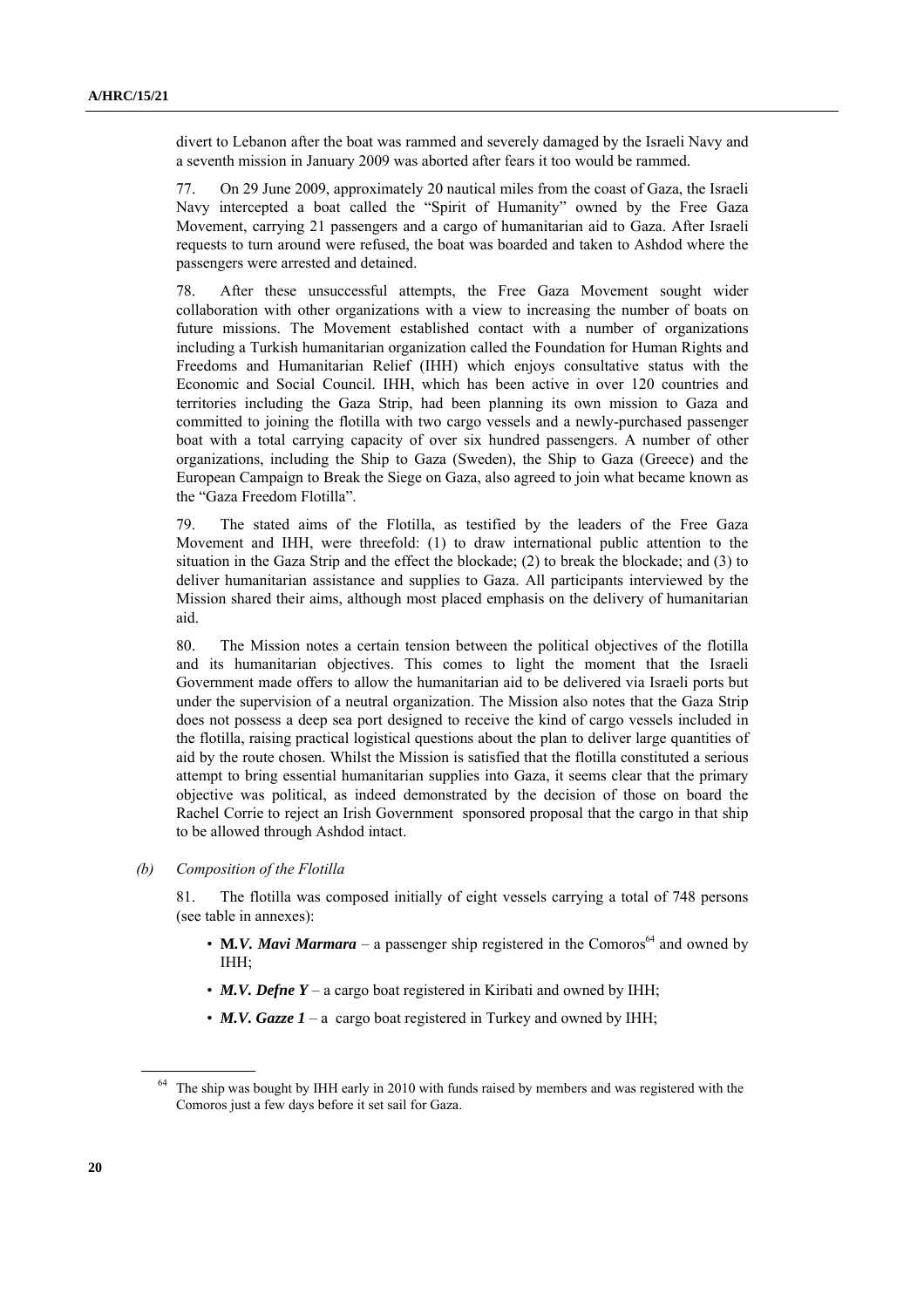- *M.V. Sfendoni or Sfendonh* a passenger boat registered in Togo and owned by Sfendonh S.A. based in the Marshall Islands. The boat was given an alternative name, "Boat 8000", just before it joined the flotilla which was used in official Israeli accounts;
- *M.V. Eleftheri Mesogios or Sofia*  a cargo boat registered in Greece and owned by the Eleftheri Mesogios Marine Company based in Athens. The Greek name of the ship translates as "Free Mediterranean" and an alternative name "Sofia" is also used in some accounts;
- *Challenger 1* a pleasure boat registered in the United States of America and owned by the Free Gaza Movement;
- *Challenger 2* a pleasure boat registered in the United States of America and owned by Free Gaza Movement; and
- *M.V. Rachel Corrie* a cargo ship registered in Cambodia and owned by the Free Gaza Movement.

The participating organizations were obliged to purchase their own vessels since commercial shipping companies were reluctant to allow their vessels to be chartered for the planned flotilla. The services of the crew of the IHH-owned cargo ships were procured through an agency in Istanbul.

82. The Challenger 2 withdrew from the flotilla when it developed engine problems. Its passengers were transferred to the Challenger 1 and the Mavi Marmara in international waters. The departure of the Rachel Corrie from Ireland was delayed and it therefore was unable to join the flotilla on 31 May. Since it was intercepted by the Israeli Navy on 6 June in international waters and its passengers went through the same detention and deportation process, the Mission has included this vessel in its investigation.

83. In line with practice during previous trips, some passengers planned to board certain ships in international waters after being ferried from Cyprus. However, at the last moment, the Cypriot authorities refused to allow these passengers to embark. After a series of failed attempts to embark from ports in the south of the island, some passengers were able to embark from the port of Famagusta.

#### *(c) Preparation of the Flotilla*

84. The participating organizations in the flotilla were loosely bound together by a ninepoint agreement, entitled "Points of Unity", delineating the points of common purpose shared by all participants including their commitment to resist interception only through the use of non-violent means. According to the Free Gaza Movement, a steering committee, made of representatives of the participant organizations, was set up in each vessel.

85. Individuals with some forty different nationalities joined the flotilla. Each organization applied its own criteria in selecting who should join the various vessels. There was no unified protocol across all participating organizations to register prospective passengers using a single signed form, although individual organizations did require applications to be filled out and a screening and selection process took place. Many of the participants interviewed did not have specific skills or qualifications for humanitarian work. Some organizations said that they selected participants on the basis of their qualifications (for example, medical doctors), status as people of influence (parliamentarians, authors) as well as their ability to resist provocation. Some organizers expressed a preference for people who were known to them.

86. The mission's attention was drawn to allegations that one of the passengers on the ship, who had logistical responsibilities with regard to the cargo on the Mavi Marmara, was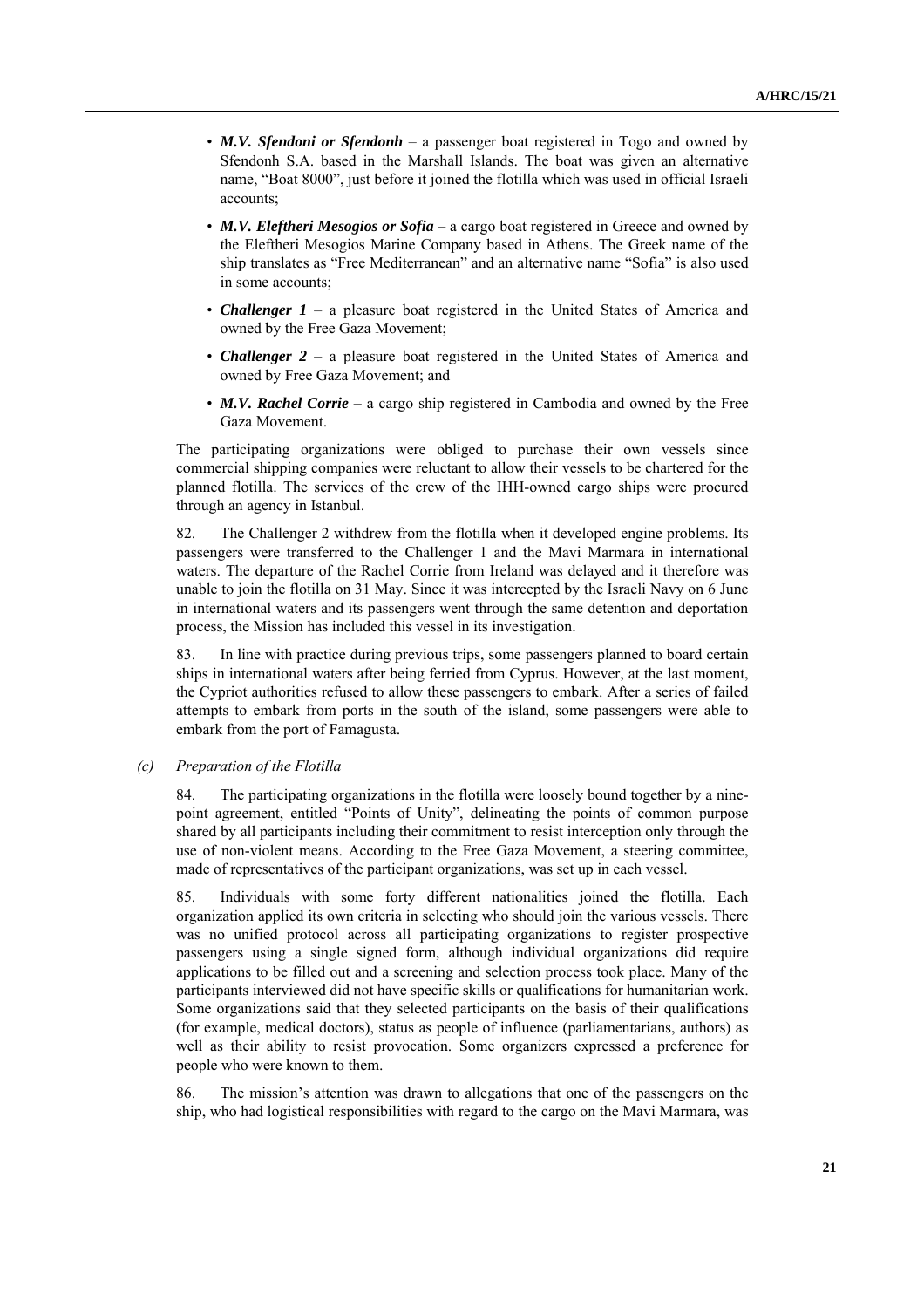convicted and served a term of imprisonment for his involvement in the 1996 hijacking of a Russian ferry boat. The hijackers were demanding the release of Chechen prisoners at the time.<sup>65</sup>

87. Participants raised money within their communities for the trip and also solicited cash donations which would be given directly to the population of Gaza.

88. There was stringent security surrounding the Mavi Mamara in the port of Antalya and all items taken on board were checked. Passengers and their luggage were subjected to security checks similar to those found in airports before boarding, including body searches The passengers who were transferred from the Challenger 1 onto the Mavi Marmara on the ocean were subjected to the same security checks.

89. Similar meticulous security checks were carried out on passengers onboard the Eleftheri Mesogios at the port in Greece. The Svendoni was primarily carrying passengers but also had on board a few medical items, including an ultra-sound machine, which had been donated. The boat's captain personally checked the machine and the boat to confirm that there were no weapons or similar items on board. Witnesses also said that the cargo onboard the Rachel Corrie was checked by three independent authorities and sealed before it left Ireland. The seals remained intact when the ship was boarded by the Israelis.

90. Testimony did not show a clear logistical plan on how the large amounts of humanitarian aid being carried by the cargo ships in the flotilla would be unloaded in Gaza given the limited port facilities in Gaza. One witness said that he understood that IHH workers already in Gaza were preparing cranes to off-load the cargo into smaller boats. Another witness confirmed this plan and said that the Eleftheri Mesogios itself had a crane.

# *(d) Planned course and destination of the Flotilla*

91. The vessels participating in the flotilla to Gaza departed from different ports at different dates, as shown below and made for an agreed rendezvous point in international waters, approximately 40 nautical miles south of Cyprus. The following vessels proceeded to the rendezvous as follows:

14 May 2010 *Gazze 1* departs from Istanbul to Iskenderun

18 May 2010 *Rachel Corrie* departs Greenore Port, Ireland bound for Malta. It had initially left Dundalk on 14 May but stopped for repairs.

22 May 2010 *Mavi Marmara*, departs from Istanbul to Antalya, Turkey

22 May 2010 *Gazze 1* departs Iskenderun towards Gaza

24 May 2010 *Defne Y* departs from Istanbul

24 May 2010 *Elftheri Mesogios* departs Piraeus, Greece

25 May 2010 *Mavi Marmara* arrives in Antalya, Turkey

25 May 2010 *Sfendoni* departs Piraeus, Greece (then makes an intermediary stop in Rhodes).

28 May 2010 *Mavi Marmara* departs Antalya, Turkey.

29 May 2010 *Challenger I* and *Challenger II*, depart from Crete; *Rachel Corrie* arrives in Malta.

<sup>&</sup>lt;sup>65</sup> Report from the Meir Amit Intelligence and Terrorism Information Center, Israel, 26 August 2010. http://www.terrorism-info.org.il/malam\_multimedia/English/eng\_n/pdf/ipc\_e119.pdf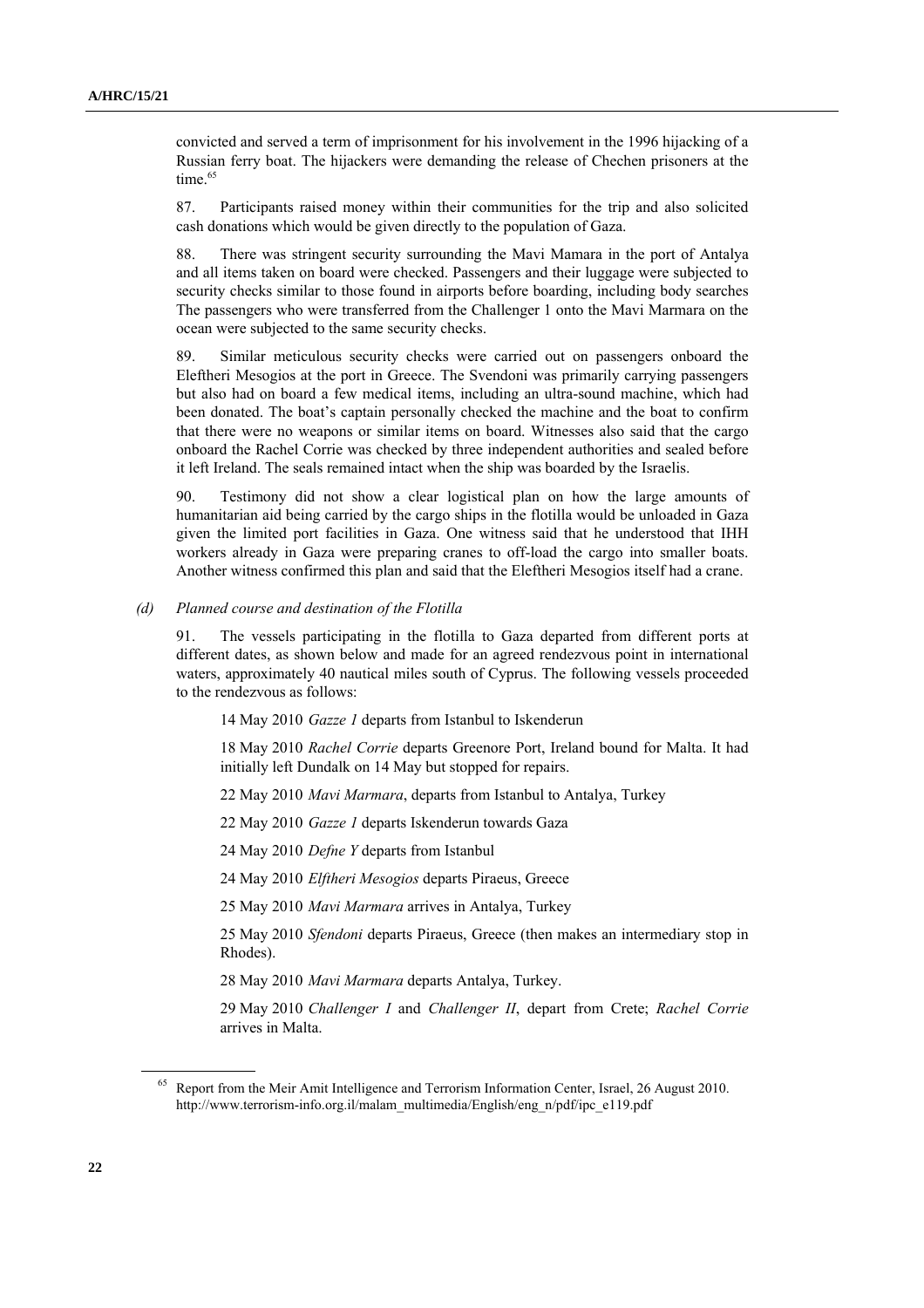30 May 2010 The six vessels congregate at a meeting point to the south of Cyprus; *Rachel Corrie* departs Malta.

92. Embarkation documents for the vessels leaving Turkey gave Gaza as the official destination, although customs documents stated the destination as Lebanon since the computer system did not include Gaza as a designated port of entry. Some crew members interviewed from certain boats said that they understood the intention to be to sail first to Egypt and then enter Gaza waters from the west.

93. The flotilla commenced its journey towards Gaza at 1554 hours on 30 May 2010 from the position approximately sixty-five nautical miles west of the coast of Lebanon.

# *(e) Israeli advance plans to intercept the Flotilla*

94. According to the Israel Chief of Defence Staff, the Israeli authorities leaned of planned flotilla in early February 2010 and understood that its intention was to break the blockade. Diplomatic efforts began immediately to prevent the flotilla from sailing and contingency plans began to be formulated. Formal initial orders to undertake preparations to intercept the flotilla were issued in mid-April and by 12 May a mission plan had been developed which was approved by the Israeli Chief of General Staff on 13 May 2010.

95. On 13 May 2010, the Israeli Chief of General Staff sent a letter to the Defence Minister and Prime Minister setting out options for dealing with the flotilla, including the military option of commandeering and impounding the ships and detaining the passengers. A further evaluation was made on 26 May and the Defence Minister formally authorised the operation. Extensive training and planning was undertaken, including the setting up of a processing centre for detainees at the Port of Ashdod.

96. According to information available to the Mission, the Israeli forces deployed to intercept the flotilla included a number of corvettes and missile boats, helicopters, zodiacs, surveillance aircraft and possibly two submarines. Soldiers from the "Shayetet 13" special naval forces unit took part in the operation. The operation was given the code name "Operation Sea Breeze" or "Operation Sky Winds".

97. Advanced identification and surveillance of specific passengers by Israeli intelligence forces took place, as indicated by a laminated booklet, recovered from the possessions of one of the captured Israeli soldiers which contained the names and photographs of specific high profile individuals on each of the six vessels as well as photographs of each vessel. One passenger was able to confirm that the photograph of her included in the booklet was taken just a few days before the flotilla sailed. Advance surveillance is confirmed by evidence attributed to Defence Minister Ehud Barak before the Turkel Committee which indicated that specific orders were taken "to continue intelligence tracking of the flotilla organizers, with an emphasis on the possibility that amongst the passengers in the flotilla there would be terror elements who would attempt to harm Israeli forces."66

# *(f) Preparations to defend the vessels in the event of an attempt to board*

98. It is clear to the Mission that, as the flotilla was assembling off Cyprus, participants became aware of the full extent of Israeli plans to intercept, board and commandeer the ships. Details of the Israeli plans had been published in an Israeli newspaper. Many passengers said that, prior to this point, they believed that the Israelis would try to block the path of the flotilla and force it to divert, but they did not imagine that they would seek to

<sup>66</sup> Testimony of Ehud Barak, Minister of Defence, Turkel Committee: Public Commission of Inquiry.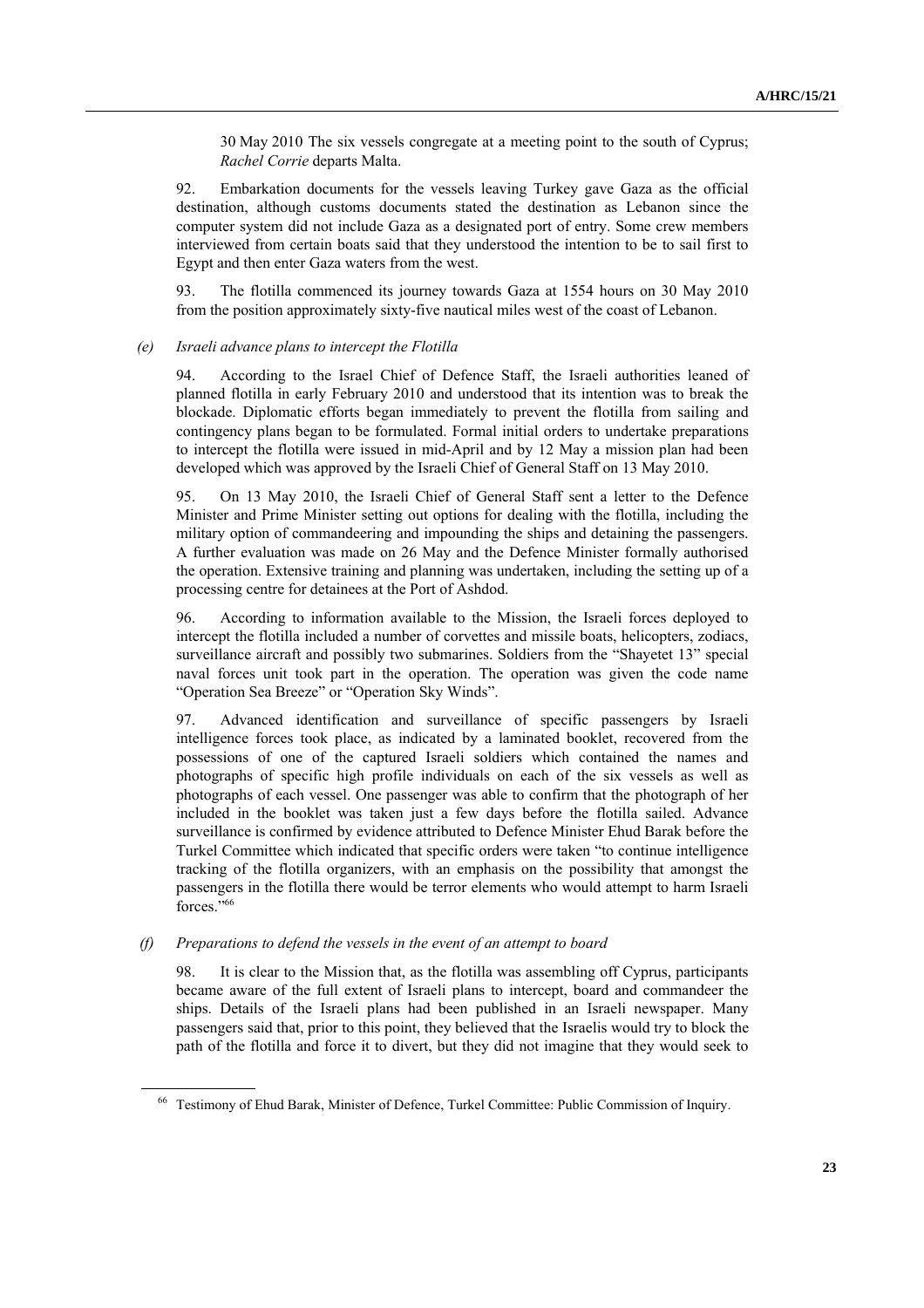board the vessels by force. This belief persisted with many less-experienced passengers right up to the moment of the interception, notwithstanding the precedent of the "Spirit of Humanity" in 2009. Many passengers told the Mission that they did not really believe that the Israelis would attempt to board until the first boats approached the Mavi Marmara on the morning of 31 May.

#### *Preparation and planning on the Mavi Marmara*

99. The full realisation that the Israelis were serious about commandeering the flotilla spread through the passengers on the Mavi Marmara during the course of 30 May. There is clear evidence that some people on board the Mavi Marmara, including senior IHH leaders, were prepared actively to defend the ship against any boarding attempt. Video evidence shows a meeting of about fifty to a hundred passengers on the ship on 30 May at which the IHH President and a number of other prominent passengers spoke with some bravado about preventing an Israeli takeover of the ship. The pressure of the water hoses was seen being tested on the decks the day before the interception.

100. Following radio communication with the Israeli Navy and the sightings of the Israeli vessels, it became apparent that a boarding of the ship was an imminent reality. Passengers were instructed to put on their life jackets. Although there does not seem to have been a coordinated plan involving all passengers, some individuals grouped together with the intention to defend the ship. There is little evidence of any unified command to coordinate the defence of the ship.

101. During the night of 30 to 31 May, some passengers took electric tools from the ship's workshop, which was not kept locked and sawed sections of railings into lengths of approximately one and a half metres, apparently for use as weapons. Lengths of metal chains from between the railings were also removed. When the ship's crew discovered this, the tools were confiscated and locked in the radio room on the bridge. A number of the passengers were also provided with gas masks to counter the effects of tear gas. However, the Mission notes that the ship's standard fire-fighting equipment would have included breathing apparatus. Furthermore, the fact that some passengers engaged in last minute efforts to fashion rudimentary weapons shortly prior to the interception confirms the findings of the Mission that no weapons were brought on board the ship.

# *Preparation and planning on the Challenger 1, Sfendoni, Eleftheri Mesogios and Rachel Corrie*

102. Passengers and crew on the Challenger 1 underwent training in passive resistance techniques, non-violence and what to do if detained in Israel (including contacting a lawyer before embarkation). Witnesses said discussions took place in advance amongst the passengers on how to respond to an Israeli attempt to board the ship during which the crew had insisted that there should be no attempts to repel boarders with physical force. The captain and crew opposed a suggestion that access to the bridge should be blocked, as it was feared this would incense the soldiers. The intention, according to witnesses, was to show a symbolic resistance to the soldiers sufficient to demonstrate that the boarding was unwanted. The planned response to a boarding of the Challenger 1 was in part informed by the experience of some of the passengers on previous boats which had been intercepted by the Israelis.

103. Witnesses aboard the Svendoni and the Eleftheri Mesogios confirmed similar discussions aboard their vessels. On the Eleftheri Mesogios, it was also decided that water hoses could be misconstrued as weapons and hence should not be used. On the Svendoni, passengers intended to sit on the decks and slow down any attempt to take control of the bridge through passive resistance.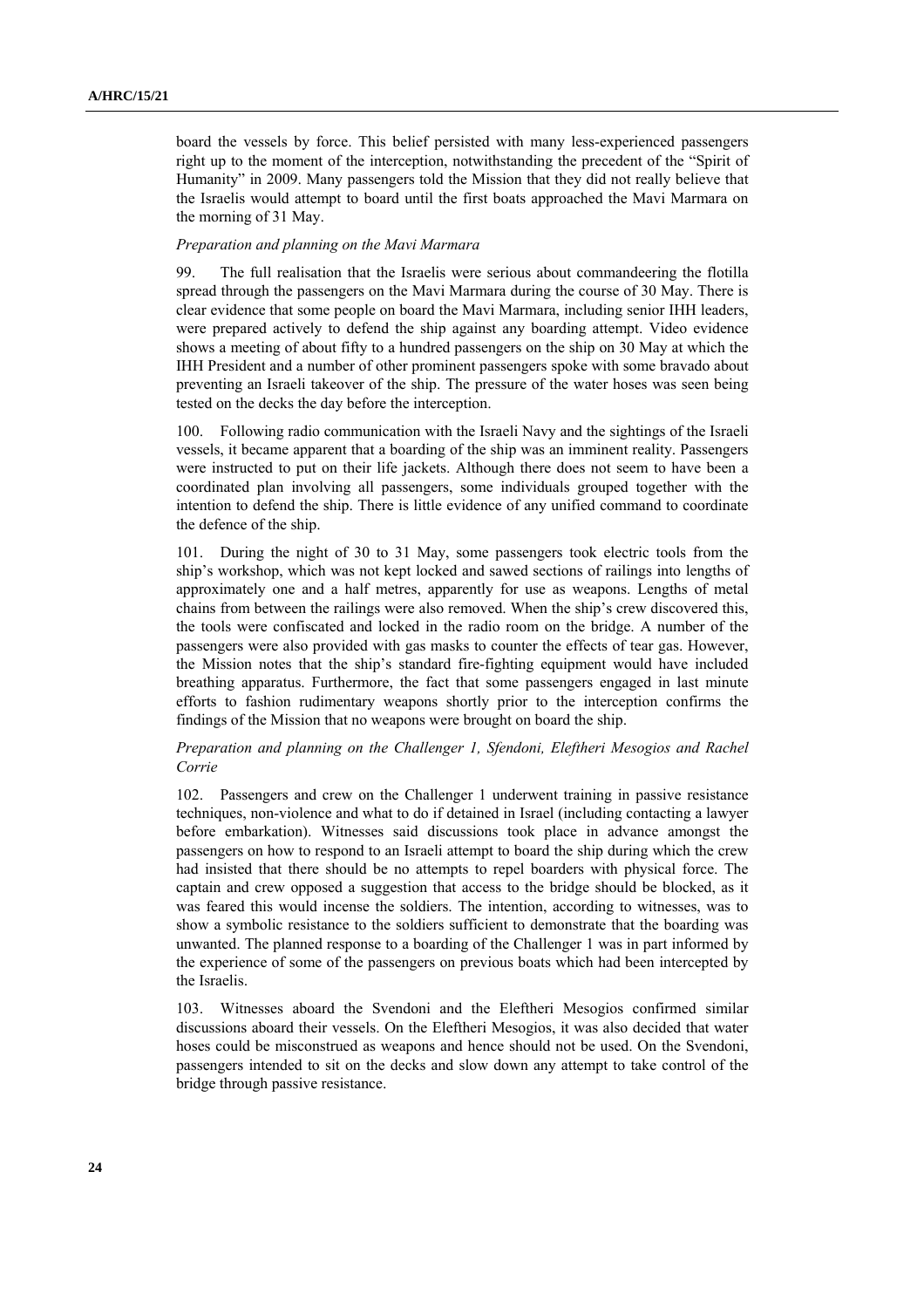104. The passengers on board the Rachel Corrie agreed and notified the Israelis before boarding that no resistance would be offered to the Israeli forces.

*Preparation and planning on the Gazze 1 and Defne Y*

105. There is no information to suggest that any specific preparations were made by the crew or passengers of Gazze1 and Defne Y to defend against a possible boarding.

# **B. The interception of the Gaza flotilla by the Israeli Navy on 31 May 2010**

#### **1. Factual Description and Findings**

106. The Mission found the following facts to have been established to its satisfaction.

#### *(a) Contacts between the Israeli Navy and the vessels of the flotilla*

107. The flotilla left the rendezvous point at 1554 hours on 30 May 2010 and proceeded in a south-westerly direction on course 222 degrees. This course was altered to 185 degrees, approximately due south, at 2330 hours upon drawing level with the coast of Israel and in order to maintain a course roughly parallel to the coast. The flotilla maintained a distance of 70 nautical miles from the coast since a NAVTEX (Navigational Telex) advisory had warned that the Israeli military were conducting exercises up to 68 nautical miles from the coast.

108. The first radio contact with the Israeli Navy was at approximately 2230 hours. Each vessel was contacted by the Israeli Navy, one after the other, on Channel 16 and requested to switch to an alternative channel. Each vessel refused to switch in order that the conversation could be monitored by all shipping. The Israeli Navy requested each vessel to identify itself and state its destination. It then warned each vessel, with some variations, it was approaching an area of hostilities which is under a naval blockade, that the Gaza maritime area is closed to all vessels and that they must change course to deliver their supplies to the Port of Ashdod in Israel. In some of the messages, the captain of each vessel was warned that he would be held personally responsible for any consequences of a failure to comply with the Israeli request. The Israeli Navy's contacts were similar to those in relation to previous Free Gaza Movement efforts to enter Gaza by sea.

109. In response, the captains of the various vessels stated that their destination was Gaza and the purpose was to deliver humanitarian aid. They also asserted that the Israeli forces did not have the right to order the vessels to change course and that the blockade referred to was illegal. A representative of the Free Gaza Movement spoke to the Israelis on behalf of the whole flotilla, reiterating that the passengers were unarmed civilians delivering humanitarian aid and that none of the ships that should be considered as any form of threat to Israel. At no stage was a request made by the Israeli Navy for the cargo to be inspected. Contacts with the Israeli Navy continued until around 0200 hours when communication equipment was jammed by the Israeli forces, cutting them off to all external communications. However, the vessels in the flotilla were able to maintain contact with one another via handheld two-way radios.

110. In early June 2010, audio recordings were released by the Israeli authorities of apparent exchanges between the Israeli Navy and the Defne Y which included insulting references by unknown persons referring to 'Auschwitz' and the 11 September 2001 attack on the World Trade Centre in New York. However, the Mission is not satisfied that these recordings are authentic, nor has the Israeli government made this material available to the Mission for appropriate examination. The Mission was given positive evidence that no such statements were made by anyone involved in communications on the flotilla.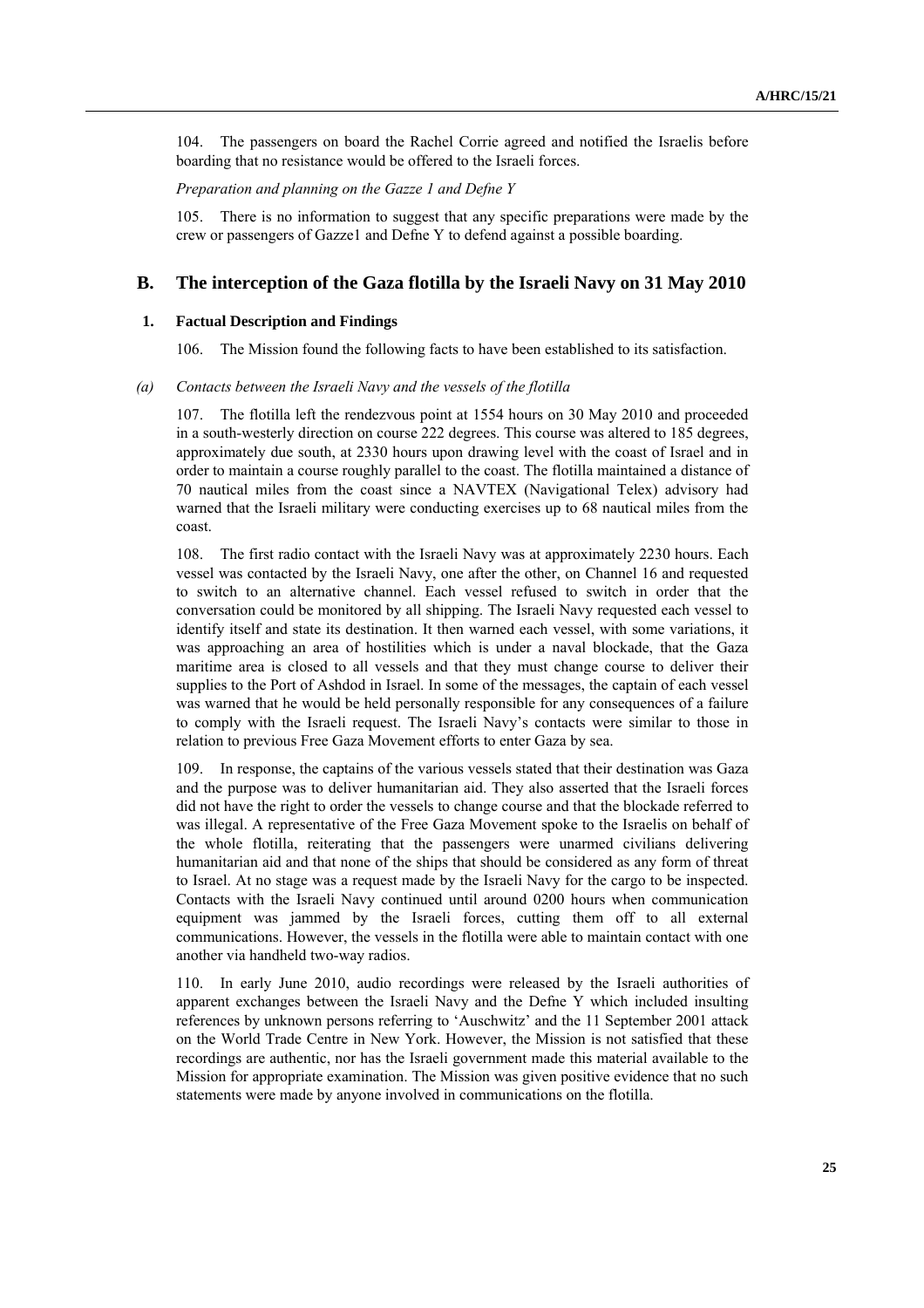111. The crew and passengers of the six vessels became visually aware of the presence of Israeli naval vessels some time after the initial communications, between 2300 hours and midnight, both through sightings and two-way radio communication between the vessels. The larger Israeli ships and helicopters came into view of the crew of the vessels at approximately 0100 hours on 31 May. Similar sightings were made by other vessels in the flotilla at around the same time.

- *(b) Events on board the M.V. Mavi Marmara67*
- (i) Initial attempt to board the Mavi Marmara from the sea

112. Israeli zodiac boats made a first attempt to board the Mavi Marmara from the sea shortly before 0430 hours. Several zodiac boats approached the ship at the stern from both the port and starboard sides. The approach was accompanied by the firing of non-lethal weaponry onto the ship, including smoke and stun grenades, tear-gas and paintballs. Plastic bullets may also have been used at this stage: however, despite some claims that live ammunition was also fired from the zodiac boats, the Mission is not satisfied that this was the case. The smoke and tear gas were not effective due to the strong sea breeze and later due to the downdraft from helicopters.

113. The Israeli forces attempted to board the ship through attaching ladders to the hull. Passengers engaged in efforts to repel the attempted boarding using the ship's water hoses<sup>68</sup> and the throwing of various items at the boats including chairs, sticks, a box of plates and other objects that were readily to hand. This initial attempt to board the ship proved unsuccessful. It is the view of the Mission that the Israeli forces should have re-evaluated their plans when it became obvious that putting their soldiers on board the ship may lead to civilian casualties.

(ii) Landing of soldiers from helicopters onto the Mavi Marmara

114. Just minutes after soldiers from the zodiac boats had made initial unsuccessful attempts to board, the first helicopter approached the ship at approximately 0430 hours, hovering above the top deck. At this point between 10 and 20 passengers were located in the central area of the top deck, although this number increased as other passengers learned of events on the top deck. The Israeli forces used smoke and stun grenades in an attempt to clear an area for the landing of soldiers. The first rope that was let down from the helicopter was taken by passengers and tied it to a part of the top deck and thereby rendered ineffective for the purpose of soldiers' descent. A second rope was then let down from the

<sup>67</sup> For the purposes of this report, the following terms are used to describe the various decks of the Mavi Marmara: Top Deck – the roof of the ship where the satellite tower and funnel are located, Bridge Deck – the deck below the Top Deck which gives access to the Bridge, Bow Deck – lowest open deck with access to the front of the ship. Live television broadcasts were made from an open deck area at the back of the Bridge Deck.<br><sup>68</sup> It is worth noting that in accordance with the International Maritime Organization's circular

<sup>&#</sup>x27;Guidance to ship owners and ship operators, shipmasters and crews on preventing and suppressing acts of piracy and armed robbery against ships' from June 2009, the use of water hoses is recommended as a means to prevent an attempted boarding by pirates and armed robbers. IMO Circular Msc.1/Circ.1334, date 23 June 2009, Annex, para. 57 states as follows: "The use of water hoses should also be considered though they may be difficult to train if evasive manoeuvring is also taking place. Water pressures of 80 lb per square inch and above have deterred and repulsed attackers. Not only does the attacker have to fight against the jet of water but the flow may swamp his/her boat and damage engines and electrical systems. Special fittings for training hoses could be considered which would also provide protection for the hose operator. A number of spare fire hoses could be rigged and tied down to be pressurized at short notice if a potential attack is detected."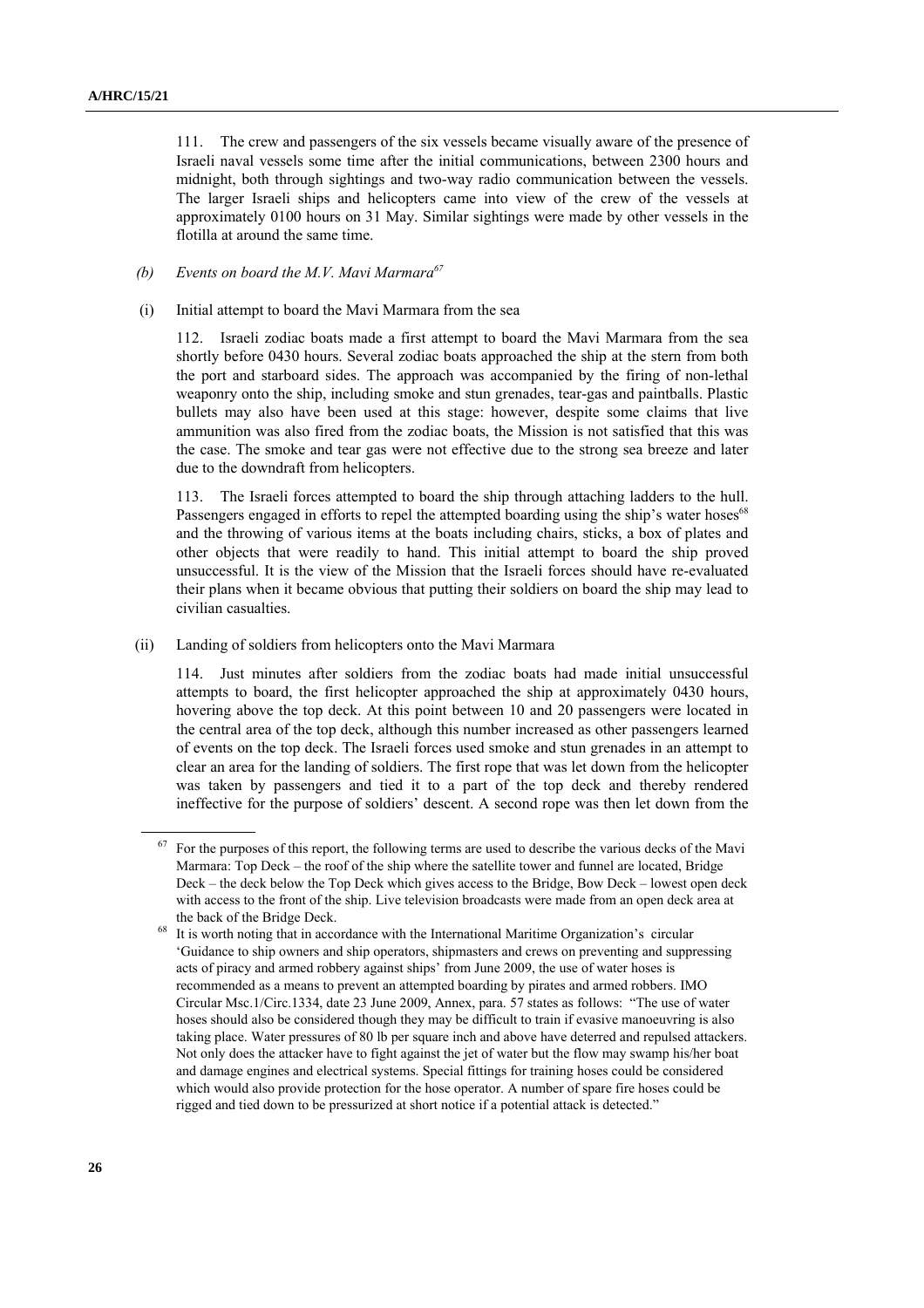helicopter and the first group of soldiers descended. The Mission does not find it plausible that soldiers were holding their weapons and firing as they descended on the rope. However, it has concluded that live ammunition was used from the helicopter onto the top deck prior to the descent of the soldiers.

115. With the available evidence it is difficult to delineate the exact course of events on the top deck between the time of the first soldier descending and the Israeli forces securing control of the deck. A fight ensued between passengers and the first soldiers to descend onto the top deck that resulted in at least two soldiers being pushed down onto the bridge deck below, where they were involved in struggles with groups of passengers who attempted to take their weapons. The equipment jacket of at least one soldier was removed as he was pushed over the side of the deck. A number of weapons were taken from the soldiers by passengers and thrown into the sea: one weapon, a 9mm pistol was unloaded by a passenger, a former US Marine, in front of witnesses and then hidden in another part of the ship in an attempt to retain evidence.

116. A number of the passengers on the top deck fought with the soldiers using their fists, sticks, metal rods and knives.<sup>69</sup> At least one of the soldiers was stabbed with a knife or other sharp object. Witnesses informed the Mission that their objective was to subdue and disarm the soldiers so that they could not harm anyone. The Mission is satisfied on the evidence that at least two passengers on the bridge deck also used handheld catapults to propel small projectiles at the helicopters. The Mission has found no evidence to suggest that any of the passengers used firearms or that any firearms were taken on board the ship. Despite requests, the Mission has not received any medical records or other substantiated information from the Israeli authorities regarding any firearm injuries sustained by soldiers participating in the raid. Doctors examined the three soldiers taken below decks and no firearm injuries were noted. Further, the Mission finds that the Israeli accounts so inconsistent and contradictory with regard to evidence of alleged firearms injuries to Israeli soldiers that it has to reject it.<sup>7</sup>

# (iii) Deaths of nine passengers and wounding of at least 50 other passengers

117. During the operation to secure control of the top deck, the Israeli forces landed soldiers from three helicopters over a fifteen-minute period.<sup>71</sup> The Israeli forces used paintballs, plastic bullets and live ammunition, fired by soldiers from the helicopter above and soldiers who had landed on the top deck. The use of live ammunition during this period resulted in fatal injuries to four passengers,<sup>72</sup> and injuries to at least nineteen others, fourteen with gunshot wounds. Escape points to the bridge deck from the top deck were narrow and restricted and as such it was very difficult for passengers in this area to avoid

<sup>&</sup>lt;sup>69</sup> The Mission has found no evidence of knives being taken on board by passengers except for one traditional ceremonial knife. However, the Mavi Marmara had six kitchens, each of which was

stocked with usual culinary knives.<br><sup>70</sup> In his testimony to the Turkel Committee on 11 August 2010, Chief of General Staff Ashkenazi refers to one soldier being "shot in his abdomen by one of the activists" and that "in the course of the battle, five soldiers are wounded by stabbings, blows and shooting." However, at the Special Sitting of the Human Rights Council on 1 June 2010 Ambassador Aharon Leshno Yaar, Permanent Representative of Israel to the United Nations, Geneva stated that passengers "shot two Israeli soldiers". In contrast, in the State's Response at the Habeas Corpus hearing on 2 June 2010, no specific reference is made to

any Israeli soldiers being shot.<br><sup>71</sup> In his testimony to the Turkel Committee on 11 August 2010, Chief of General Staff Ashkenazi stated that the first helicopter carried 15 soldiers, the second helicopter carried 12 soldiers and the third

helicopter carried 14 soldiers.<br><sup>72</sup> Fahri Yaldiz, Furkan Doğan, İbrahim Bilgen and Ali Haydar Bengi.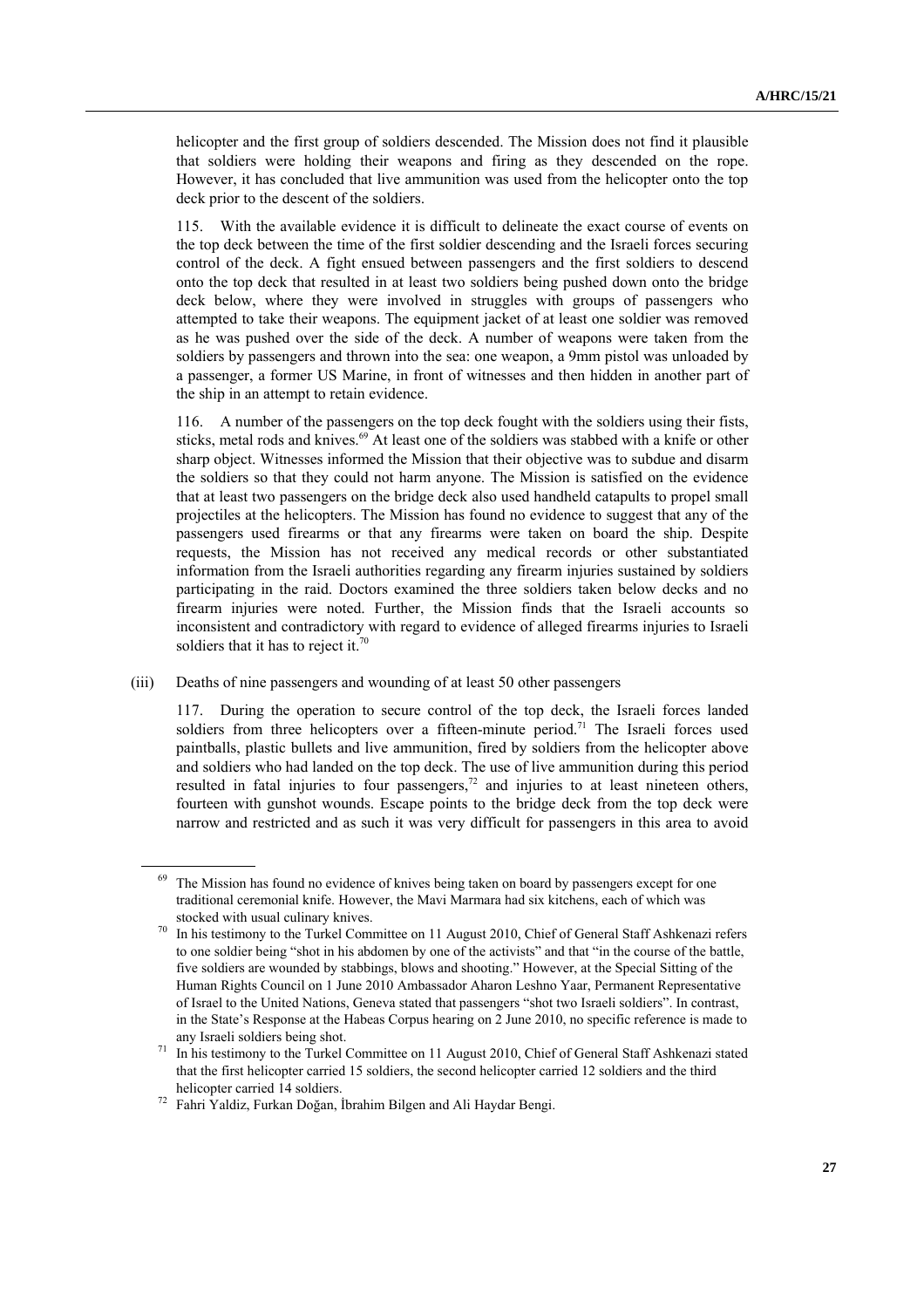being hit by live rounds. At least one of those killed was using a video camera and not involved in any of the fighting with the soldiers. The majority of gunshot wounds received by passengers were to their upper torsos in the head, thorax, abdomen and back. Given the relatively small number of passengers on the top deck during the incident, the Mission is driven to the conclusion that the vast majority were in receipt of gunshot wounds.

118. Israeli soldiers continued shooting at passengers who had already been wounded, with live ammunition, soft baton charges (beanbags) and plastic bullets. Forensic analysis demonstrates that two of the passengers killed on the top deck received wounds compatible with being shot at close range while lying on the ground: Furkan Doğan received a bullet in the face and İbrahim Bilgen received a fatal wound from a soft baton round (beanbag) fired at such close proximity to his head that parts such as wadding penetrated his skull entered his brain. Furthermore, some of the wounded were subjected to further violence including being hit with the butt of a weapon, being kicked in the head, chest and back and being verbally abused. A number of the wounded passengers were handcuffed and then left unattended for some time before being dragged to the front of the deck by their arms or legs.

119. Once the Israeli forces had secured control of the top deck they undertook measures to move down to the bridge deck below in order to take over the ship's bridge and thus take control of the ship. In relation to this operation, a series of shooting incidents occurred centred on the portside doorway which gives access to the main stairwell on the bridge deck. This door is near to the hatch and ladder, which allows access from the top deck to the bridge deck.

120. Israeli soldiers fired live ammunition both from the top deck at passengers on the bridge deck below and after they had moved down to the bridge deck. At least four passengers were killed, $73$  and at least nine injured (five with firearms injuries) during this phase. None of the four passengers who were killed, including a photographer who at the time of being shot was engaged in taking photographs and was shot by an Israeli soldier positioned on the top deck above, posed any threat to the Israeli forces. There was considerable live fire from Israeli soldiers on the top deck and a number of passengers were injured or killed whilst trying to take refuge inside the door or assisting other to do so. Wounded passengers were brought into the ship through the stairwell and through the ship's bridge room and were helped downstairs where they could be given some form of medical treatment by doctors and others on board.

121. One witness described the circumstances in which one passenger was killed on the bridge deck:

I saw two soldiers on top of the roof standing there holding their guns down at something on the roof that I couldn't see. There were two guys hidden underneath a walkway of the ship to the right hand side and I was screaming at them not to move. The two passengers were below the soldiers. They could not see the soldiers and the soldiers could not see them while they were hidden under the walkway. Then the guys moved out making themselves visible as they tried to run towards the metal door. One man made it to open the door and got inside. The other man must have been shot. I think he was shot in the head from the way he looked, he wasn't moving at all. He was twenty or thirty metres away from me. When the second man got shot, the first man opened the door and using it as a shield tried to reach out for the second man. He managed to reach him and was pulling him by his right arm. I couldn't see any blood, but he wasn't moving at all.

<sup>73</sup> Cevdet Kiliçlar, Cengiz Songür, Cengiz Akyüz and Çetin Topçuoğlu.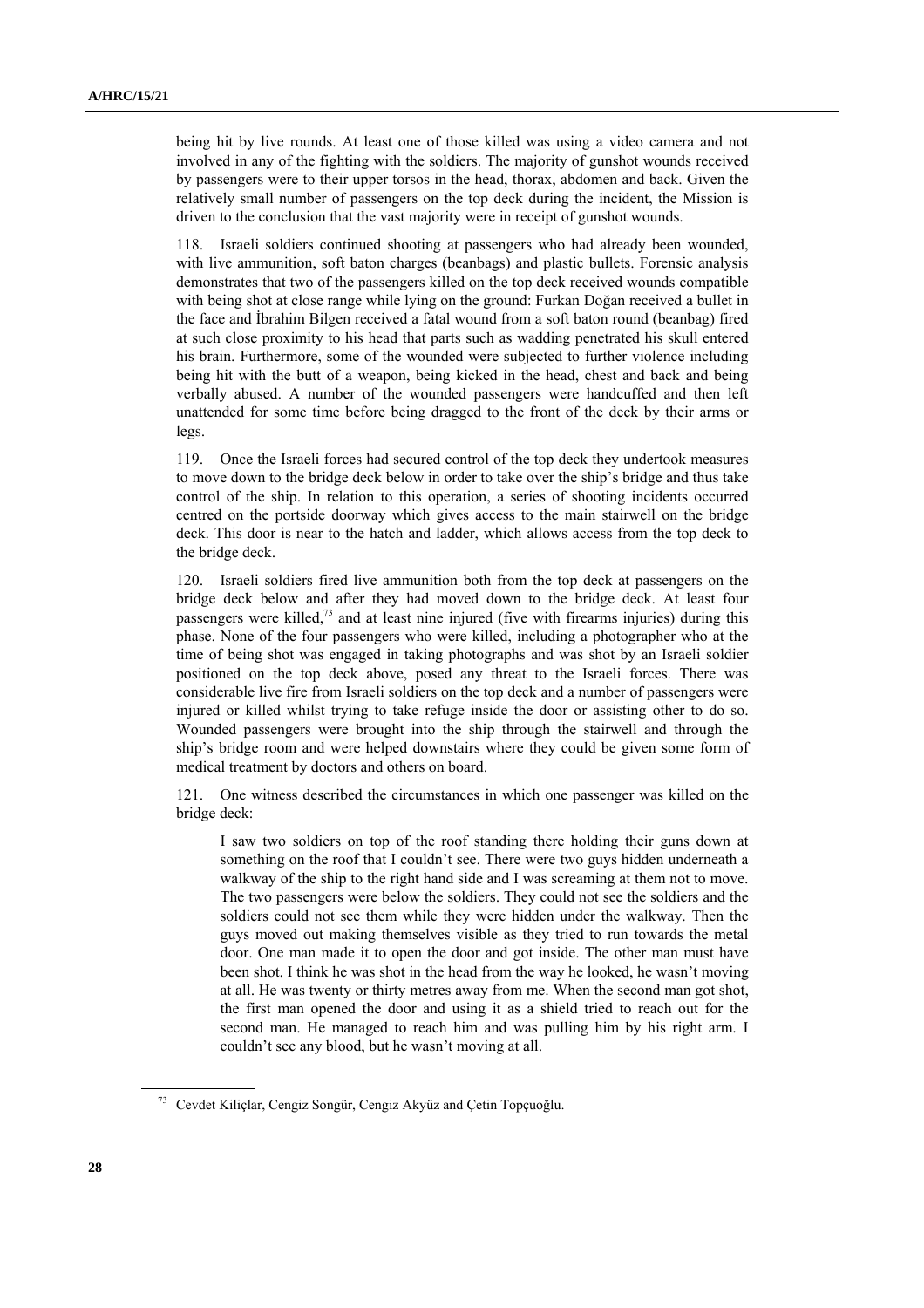122. A group of up to twenty passengers, some holding sticks and rods and wearing gas masks, were located on or around the stairwell inside the ship. One passenger standing just inside the door was shot through the broken porthole in the door by a soldier standing a few metres away on the bridge deck outside.

123. During the shootings on the bridge deck and as it became apparent that a large number of passengers had become injured, Bulent Yildirim, the President of IHH and one of principal organisers of the flotilla, removed his white shirt which was then used as a white flag to indicate a surrender. This does not appear to have had any effect and live firing continued on the ship.

124. Israeli forces moved down to the bridge deck and moved rapidly to take over the bridge room towards the front of the ship. The doorway and windows of the bridge room came under fire and the ship's captain ordered the ship's engines to be cut. Israeli soldiers entered the bridge room through the door and broken window. The crew were made to lie on the ground at gunpoint. The captain remained standing but was held at gunpoint.

(iv) Shootings at the bow deck, the release of the Israeli soldiers and end of the operation

125. During the initial fighting on the top deck three Israeli soldiers were taken under control and brought inside the ship. While some passengers wished to harm the soldiers, other passengers ensured that they were protected and able to receive rudimentary medical treatment from doctors on board. Two of the soldiers had received wounds to the abdomen. One of the soldiers had a superficial wound to the abdomen, caused by a sharp object, which penetrated to the subcutaneous tissue. None of the three soldiers had received gunshot injuries, according to doctors who examined them. All three soldiers were in a state of shock and were suffering from cuts, bruises and blunt force trauma.

As the seriousness of incidents on the outer decks became apparent, there was growing concern among some of the flotilla organisers that holding the captured Israeli soldiers may have serious implications for the security of all passengers on board.<sup>74</sup> It was decided that the soldiers should be released and they were taken to the bow of the lower deck. Once on the bow deck two of the soldiers jumped into the sea and were picked up by Israeli boats. The third soldier did not jump and was rapidly joined by Israeli soldiers who came down from the top deck.

127. At least four passengers were injured on the bow of the ship, both before and around the time that the Israeli soldiers were released. At least two passengers received wounds from live ammunition, while others received injuries from soft baton charges, including one doctor who was tending to injured passengers.

128. The Israeli forces stated that the active phase of the Israeli forces operation concluded at 0517 hours,<sup>75</sup> once the ship was under their control and the three soldiers were released. During the 45-50 minute operation, nine passengers were killed, more than 24 passengers had received serious injuries caused by live ammunition and a large number of other passengers had received injuries caused by plastic rounds, soft baton charges (beanbags) and other means.

 $74$  It also appears that the Israeli forces were planning to enter the ship's cabins in order to locate the three soldiers: In his testimony to the Turkel Committee on 11 August 2010, COGS Ashkenazi stated that at the time when the Israeli forces spotted the three soldiers on the bow deck: "The force

commander [was preparing] to rush the passengers' area in order to locate the missing soldiers." 75 As stated by COGS Ashkenazi in his testimony to the Turkel Committee on 11 August 2010.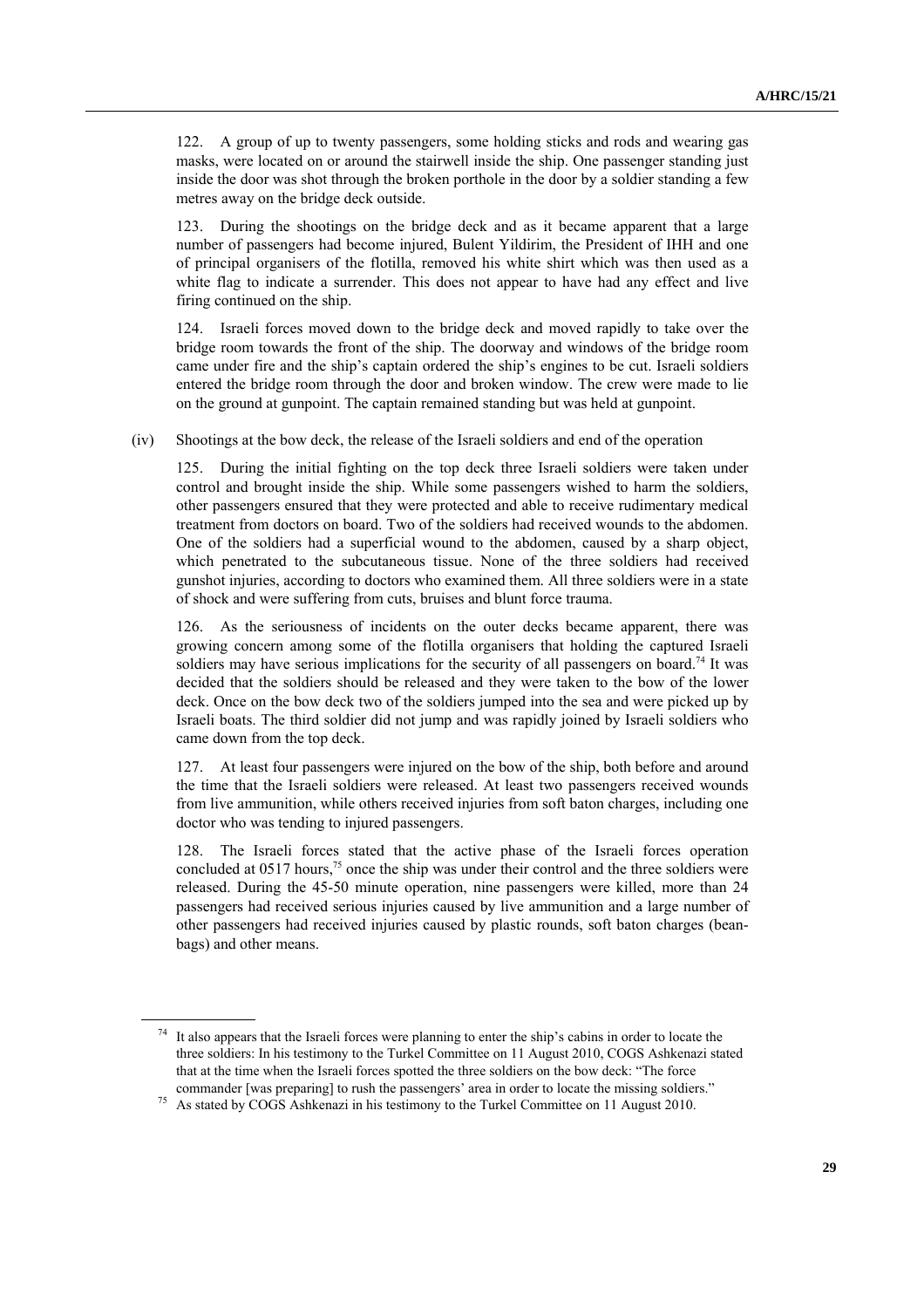# *Deaths occurring on the Top Deck (roof)*

# *Furkan Doğan*

Furkan Doğan, a nineteen-year old with dual Turkish and United States citizenship, was on the central area of the top deck filming with a small video camera when he was first hit with live fire. It appears that he was lying on the deck in a conscious, or semi-conscious, state for some time. It total Furkan received five bullet wounds, to the face, head, back thorax, left leg and foot. All of the entry wounds were on the back of his body, except for the face wound which entered to the right of his nose. According to forensic analysis, tattooing around the wound in his face indicates that the shot was delivered at point blank range. Furthermore, the trajectory of the wound, from bottom to top, together with a vital abrasion to the left shoulder that could be consistent with the bullet exit point, is compatible with the shot being received while he was lying on the ground on his back. The other wounds were not the result of firing in contact, near contact or close range, but it is not otherwise possible to determine the exact firing range. The wounds to the leg and foot were most likely received in a standing position.

#### *İbrahim Bilgen*

İbrahim Bilgen, a 60 year old Turkish citizen, from Siirt in Turkey, was on the top deck and was one of the first passengers to be shot. He received a bullet wound to the chest, the trajectory of which was from above and not at close range. He had a further two bullet wounds to the right side of the back and right buttock, both back to front. These wounds would not have caused instant death, but he would have bled to death within a short time without medical attention. Forensic evidence shows that he was shot in the side of the head with a soft baton round at such close proximity and that an entire bean bag and its wadding penetrated the skull and lodged in the brain. He had a further bruise on the right flank consistent with another beanbag wound. The wounds are consistent with the deceased initially being shot from soldiers on board the helicopter above and receiving a further wound to the head while lying on the ground, already wounded.

# *Fahri Yaldiz*

Fahri Yaldiz, a 42 year old Turkish citizen from Adiyaman, received five bullet wounds, one to the chest, one to the left leg and three to the right leg. The chest wound was caused by a bullet that entered near the left nipple and hit the heart and lungs before exiting from the shoulder. This injury would have caused rapid death.

# *Ali Heyder Bengi*

According to the pathology report, Ali Heyder Bengi, a 38 year old Turkish citizen from Diyarbakir, received six bullet wounds (one in the chest, one in the abdomen, one in the right arm, one in the right thigh and two in the left hand). One bullet lodged in the chest area. None of the wounds would have been instantly fatal, but damage to the liver caused bleeding which would have been fatal if not stemmed. There are several witness accounts which suggest that Israeli soldiers shot the deceased in the back and chest at close range while he was lying on the deck as a consequence of initial bullet wounds.

#### *Deaths occurring on the Bridge Deck, portside*

#### *Cevdet Kiliçlar*

Cevdet Kiliçlar, a 38 year old Turkish citizen from Istanbul, was on the Mavi Marmara, in his capacity as a photographer employed by IHH. At the moment he was shot he was standing on the bridge deck on the port side of the ship near to the door leading to the main stairwell and was attempting to photograph Israeli soldiers on the top deck. According to the pathology reports, he received a single bullet to his forehead between the eyes. The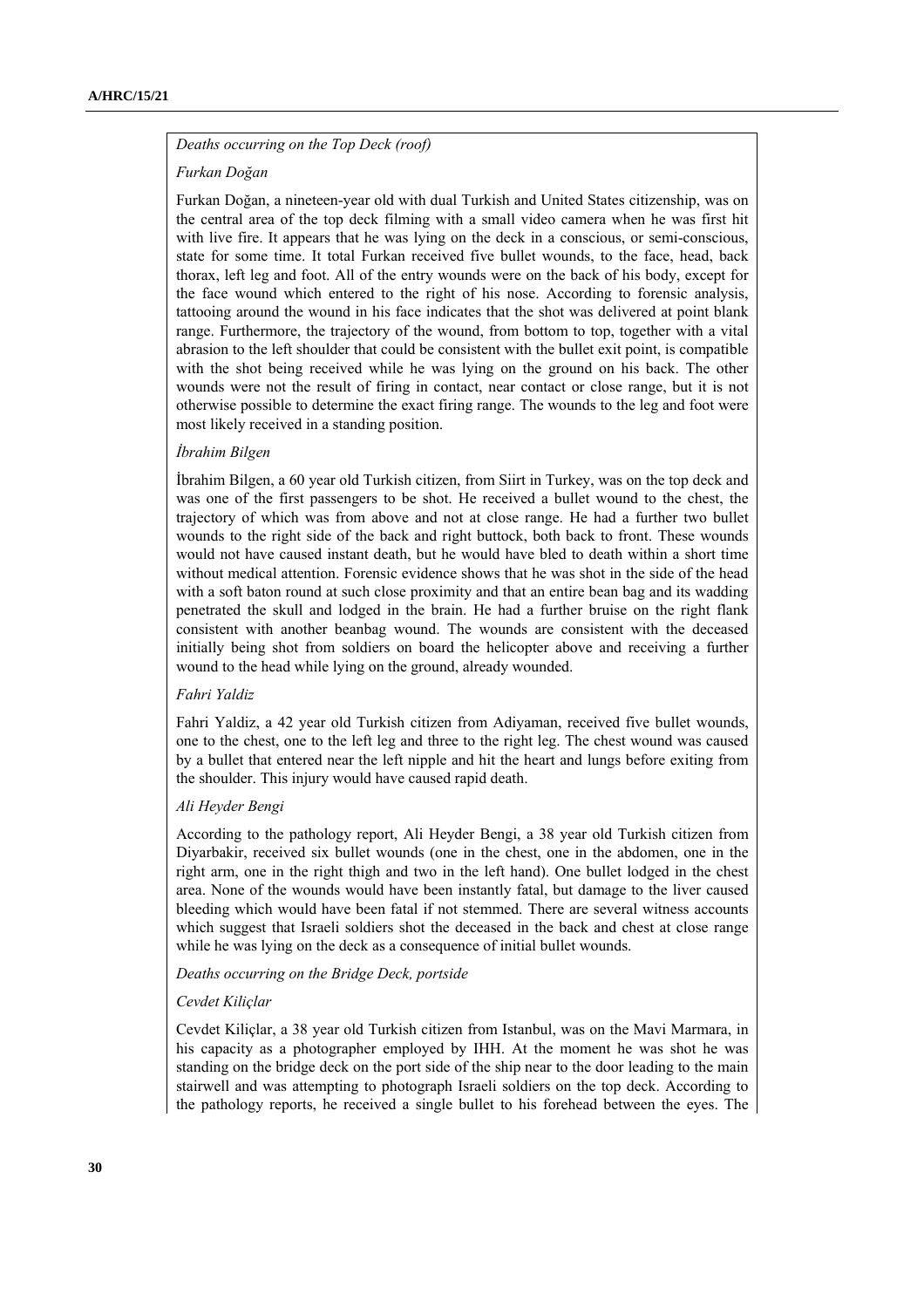bullet followed a horizontal trajectory which crossed the middle of the brain from front to back. He would have died instantly.

*Cengiz Akyüz and Cengiz Songür*

41 year old Cengiz Akyüz from Hatay and 46 year old Cengiz Songür from Izmir, both Turkish citizens, were injured on the bridge deck in close succession by live fire from above. They had been sheltering and were shot as they attempted to move inside the door leading to the stairwell. Cengiz Akyüz received a shot to the head and it is probable that he died instantly.

The pathology report shows four wounds: to the neck, face, chest and thigh. Cengiz Songür received a single bullet to the upper central thorax below the neck, shot from a high angle, which lodged in the right thoracic cavity injuring the heart and aorta. Unsuccessful efforts were made by doctors inside the ship to resuscitate him through heart massage.

# *Çetin Topçuoğlu*

Çetin Topçuoğlu, a 54 year old Turkish citizen from Adana had been involved in helping to bring injured passengers inside the ship to be treated. He was also shot close to the door on the

bridge deck. He did not die instantly and his wife, who was also on board the ship, was with him when he died. He was shot by three bullets. One bullet entered from the top the soft tissues of the right side of the back of the head, exited from the neck and then re-entered into the thorax. Another bullet entered the left buttock and lodged in the right pelvis. The third entered the right groin and exited from the lower back. There are indications that the victim may have been in a crouching or bending position when this wound was sustained.

*Deaths and seriously wounded occurring in unknown locations*

*Necdet Yildirim*

The location and circumstances of the shooting and death of Necdet Yildirim, a 31 year old Turkish citizen from Istanbul, remain unclear. He was shot twice in the thorax, once from the front and once from the back. The trajectory of both bullets was from top to bottom. He also received bruises consistent with plastic bullet impact

*Wounding of Uğur Suleyman Söylemez (in a coma)*

The serious nature of wounds to Uğur Suleyman Söylemez, a 46 year old Turkish citizen from Ankara, which include at least one bullet wound to the head, have left the victim in a coma in an Ankara hospital. He remains in a critical condition with a serious head injury.

# (v) Treatment of injured on the Mavi Marmara

129. Whilst the Israeli operation was still under way, efforts were made to tend to wounded passengers inside the ship by other passengers, amongst whom were around 15 doctors, nurses and others with medical training, including an ophthalmologist and orthopaedic specialist. Prior to the attack the doctors had met and agreed to use the ship's small medical room, but there was no anticipated or preparation for the nature of injuries that transpired. The limited medicines and lack of appropriate equipment made it very difficult to properly treat wounded persons, particularly those who had received live fire injuries and required immediate surgery. By the end of the Israeli operation more than thirty persons were being treated inside the cabins, primarily in the lower deck in makeshift surgery areas, twenty of whom were in a critical condition.

130. The flotilla organisers and other passengers engaged in efforts to request the Israeli forces to provide the necessary treatment to the wounded persons. One organiser used the ship's intercom to request assistance in Hebrew and persons also communicated directly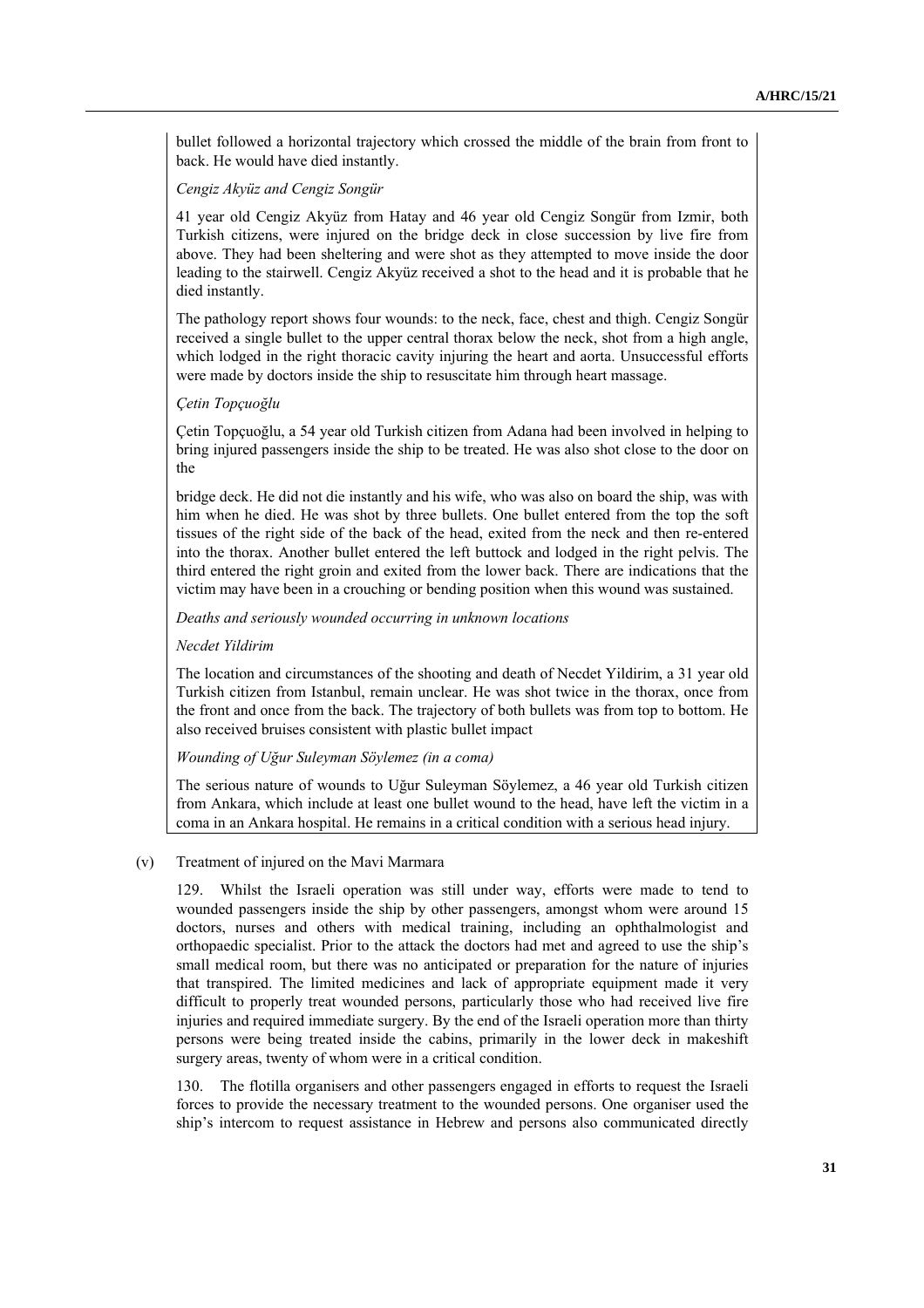through the cabin windows or by placing signs, written in English and Hebrew, in the ship's windows. These attempts proved unsuccessful and it was up to two hours before the Israeli forces took out the wounded persons. However, the wounded were required to leave the cabins themselves, or taken outside in a rough manner, without apparent concern for the nature of their injuries and the discomfort that this would cause.

131. The wounded passengers were taken to the front of the top deck where they joined other passengers injured during the operation on the top deck and where the bodies of persons killed during the operation had been left. Wounded passengers, including persons seriously injured with live fire wounds, were handcuffed with plastic cord handcuffs, which were often tied very tightly causing some of the injured to lose sensitivity in their hands. These plastic handcuffs cannot be loosened without being cut off, but can be tightened. Many were also stripped naked and then had to wait some time, possibly as long as twothree hours, before receiving medical treatment. Medical treatment was given to a number of wounded persons on the top deck by the Israeli forces.<sup>76</sup>

132. Over several hours the wounded passengers were then airlifted by Israeli forces helicopters from the ship to hospitals in Israel.<sup>77</sup> However, some of the wounded remained on board the Mavi Marmara, at least one of whom had injuries caused by live ammunition and did not receive appropriate medical treatment until after the ship's arrival at the port of Ashdod in Israel many hours later.

(vi) Search and initial detention of Mavi Marmara passengers

133. All other passengers on the Mavi Marmara were taken one-by-one from the cabin areas and onto the external deck areas and were searched. The vast majority of passengers, including the ship's captain and crew, were then handcuffed with plastic handcuffs and forced to kneel on the various decks for some hours. Some women, elderly men and persons from western countries were not handcuffed, or were temporarily handcuffed and then uncuffed after a relatively short period of time and were then permitted to sit on the benches. Most of those kneeling were drenched by water from the blades of the helicopter and were thus also in wet clothing throughout this period and were very cold. Other passengers exposed on open decks received serious sun-burn to their skin as a result of many hours exposure: medical reports show that at least thirteen passengers received firstdegree burns as a consequence. During the course of the twelve-hour journey to the port of Ashdod in Israel the passengers were brought inside the ship and allowed to sit on the available seating.

134. In the process of being detained, or while kneeling on the outer decks for several hours, there was physical abuse of passengers by the Israeli forces, including kicking and punching and being hit with the butts of rifles. One foreign correspondent, on board in his professional capacity, was thrown on the ground and kicked and beaten before being handcuffed. The passengers were not allowed to speak or to move and there were frequent instances of verbal abuse, including derogatory sexual remarks about the female passengers. Passengers were denied access to toilet facilities or made to wait for lengthy periods before being escorted to the toilet and then forced to use the toilet with Israeli soldiers watching and while handcuffed. Some passengers were in serious discomfort as a result, while others used makeshift receptacles, such as plastic bottles and others still were

<sup>76</sup> According to the testimony of COGS Ashkenazi to the Turkel Committee on 11 August 2010, field

surgeries were performed on fourteen passengers on board the ship.<br><sup>77</sup> According to the testimony of COGS Ashkenazi to the Turkel Committee on 11 August 2010, 31 wounded passengers and seven wounded Israeli soldiers were airlifted from the ship utilizing "approximately 40 helicopter evacuations" and all wounded had been evacuated by 1230 hours.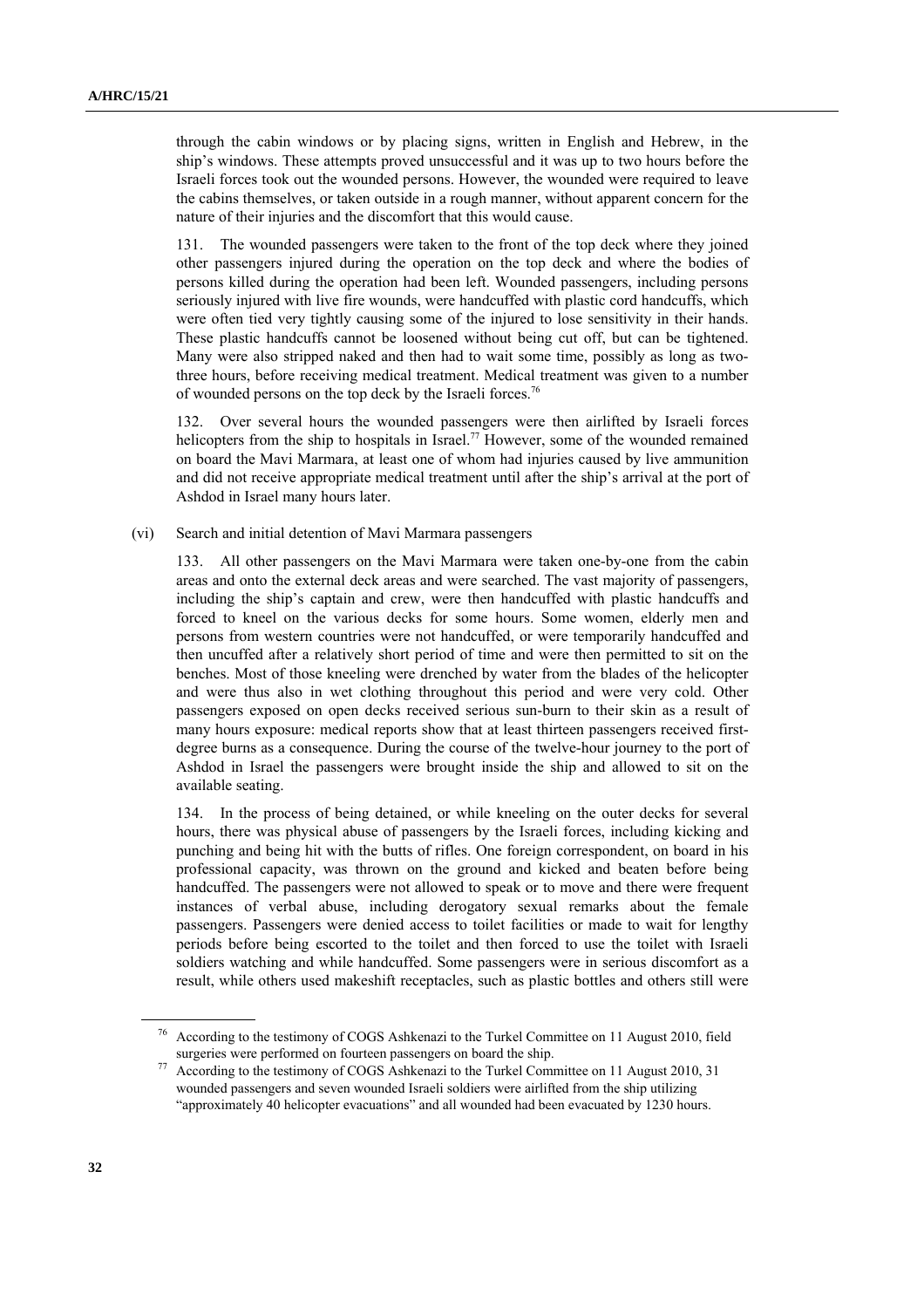forced to urinate on themselves. The Israeli forces also employed dogs and some passengers received dog bite wounds. Some witnesses who suffer from chronic medical conditions, such as diabetes or heart conditions, were not provided access to their required medicines which were taken by Israeli soldiers.

135. The manner in which plastic handcuffs were attached to the wrists of passengers caused severe pain and discomfort. There was widespread misuse of the handcuffs by the Israeli soldiers who tightened the plastic handcuffs to an extent that caused pain, swelling, a loss of blood circulation in the hands and the loss of sensitivity in their hands and fingers. Most passengers who requested that the handcuffs be loosened were ignored or it resulted in the handcuffs being further tightened. A number of passengers are still experiencing medical problems related to the handcuffing three months later and forensic reports confirm that at least fifty-four passengers had received injuries, transversal abrasions and bruises, as a result of handcuffing on board the Mavi Mamara.

#### *(c) Events aboard the Challenger 1*

136. Passengers and crew on the Challenger 1, the smallest and fastest vessel in the flotilla, were able to witness the first moments of the assault on the Mavi Marmara. Once it became apparent that the Israelis intended to commandeer the ships, the decision was made for the Challenger 1 to accelerate out of the formation of the flotilla to allow more time for the journalists aboard to transmit news of the assault to the outside world via the boat's satellite internet connection which remained in operation, but also in the hope that at least one boat might still be able to reach Gaza. The boat was chased by one of the Israeli corvette boats which it was unable to outrun. Eventually the starboard engine lost oil pressure and the captain, concerned the Israelis might ram the boat, shut down the engines.

137. The boat was intercepted by two Israeli boats and a helicopter. Passengers on the board said that at least one stun grenade was launched at the boat by the Israelis before they attempted to board. Passengers on the decks had decided in advance to employ passive resistance techniques to resist symbolically the Israeli soldiers boarding the boat. The passengers stood unarmed side-by-side blocking the path of the soldiers. Soldiers opened fire with paintballs and rubber bullets as they boarded, hitting and injuring one woman in the face with either a plastic bullet or a paintball. Another woman was bruised on her back by from rubber bullets.

138. Once on board, the soldiers moved to take control of the fly bridge. Passengers obstructing access were forcibly removed. On entering the fly bridge, the soldiers were met with no resistance, but a female journalist sustained burns on her arms from an electroshock weapon fired by an Israeli soldier. Witnesses said that the primary concern of the soldiers seemed to be the confiscation of photographic equipment and media.

139. The passive resistance offered by the passengers was met with force. One woman's head was hit against the deck of the boat and then stepped on by an Israeli soldier. Passengers were handcuffed very tightly with plastic ties behind their backs, while the woman injured in the face was left unattended.

140. Several passengers said that it was clear that the Israeli soldiers knew who was onboard as they referred to some passengers by name. A plasticised booklet recovered from a soldier on the Mavi Marmara and filmed identified specific passengers on several boats with names and photographs including the Challenger 1.

141. One crew member observed that the soldiers were very young, seemed frightened and that were initially poorly organized. Soldiers behaved aggressively from the outset towards the passengers. Passengers were handcuffed with plastic ties and denied access to the toilet. One elderly man was obliged to urinate in his clothes because he was refused access to the toilet. There was an attempt to forcibly eject one woman from the boat into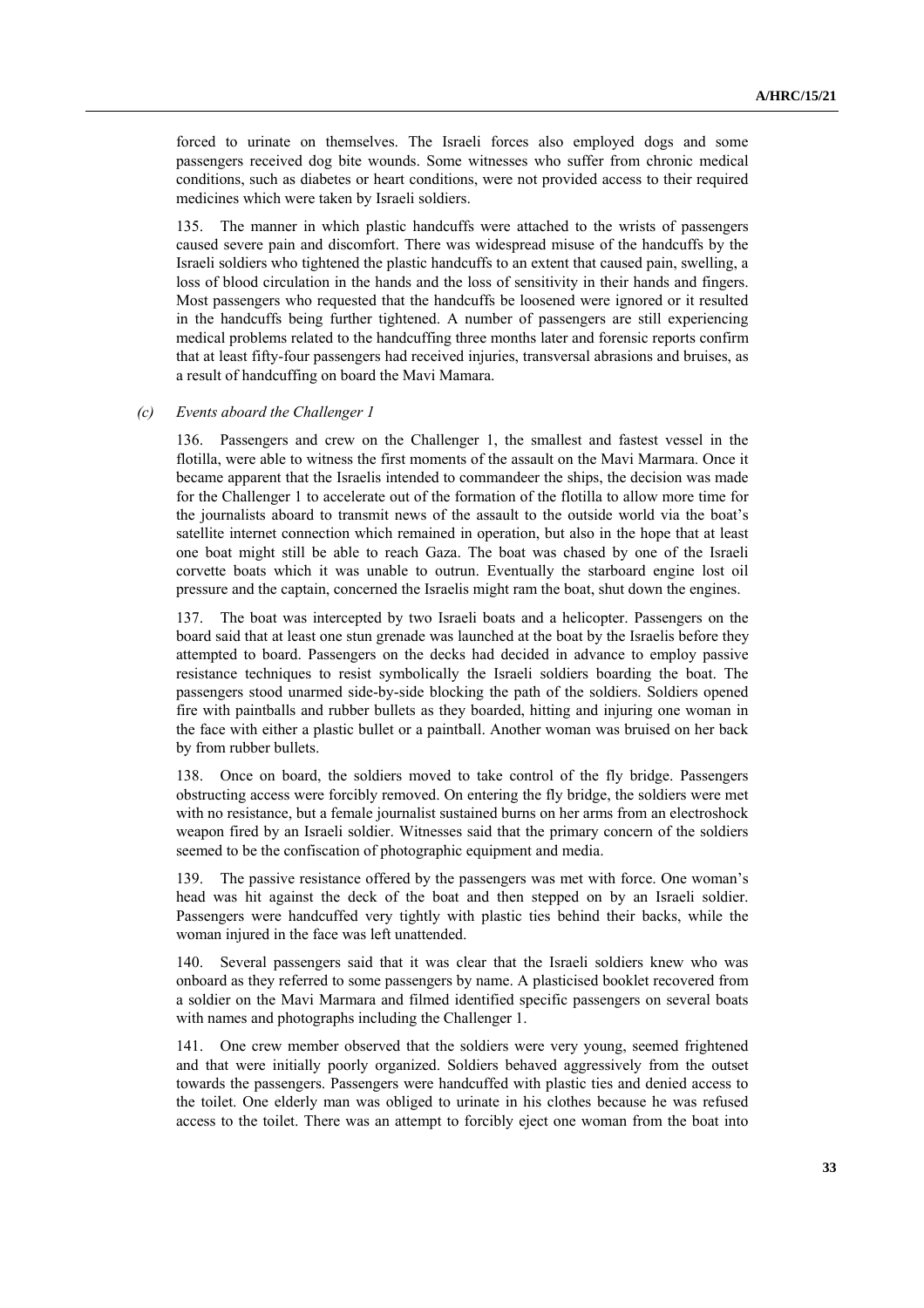one of the zodiacs. Two women had hemp bags placed over their heads for an extended period. The woman injured in the face in the initial stage of boarding was left unattended for an extended period, even though there was an army medic on board. The physical violence was described as "unwarranted and excessive". No distinction was made between activists and journalists, despite the presence of several well-respected international journalists on board.

142. The boat arrived in Ashdod at around 1100 hours on 31 May. Several passengers joined arms to resist disembarkation, protesting that they had been brought to Israel against their will from international waters. Two female passengers were handcuffed and forcibly removed while a male passenger was threatened with an electroshock weapon at point blank range. Passengers were led off the boat one-by-one accompanied by two Israeli officers.

#### *(d) Events aboard the Sfendoni*

143. The operation to board the Svendoni took place simultaneously with the assault on the Mavi Marmara. Soldiers were able to climb directly on board in a straightforward manner from zodiac boats without the need to use grappling irons or other equipment. Prior to boarding a number of stun grenades, plastic bullets and paint balls were fired at the boat from soldiers on the zodiacs: at least two passengers were hit, one on the back of the head. According to a medical doctor on board, one of stun grenades landed in the confined space of the bridge, injuring a number of people and causing damage to the hearing of one man.

144. Once aboard, the soldiers proceeded to the bridge of the ship. The passengers had planned to sit down on the decks of the boat to show passive resistance, but in the event the plan was only partially implemented. Many of the passengers, including the elderly, stayed below decks in the main lounge. On deck, passengers linked arms around the bridge. The Israelis then proceeded to fire electroshock weapons at the protesting passengers to clear access; a medical doctor, who was himself hurt in this way, later treated numerous electrical burn injuries to passengers. When two Israeli soldiers entered the bridge, one of the crew grabbed the wheel tightly, protesting that the boat was in international waters. A soldier hit him with the butt of his gun and in the ensuing scuffle the captain was kicked in the back, punched several times in the face and received electric shock burns from an electroshock weapon.

145. At one point after the boat was taken under control one passenger was roughly treated and restrained at the hands and feet with plastic ties. He screamed in protest and because the ties were too tight. At the insistence of a medical doctor, the handcuffs were removed. The man then ran and jumped into the sea. The passenger was later picked up by another boat.

146. The Israeli forces took control of the boat and the passengers were made to sit down. Some passengers were restrained with plastic ties for an initial period, but most were not. The soldiers attempted to stop a medical doctor from treating the passengers' injuries, saying that the army medical officer on board would treat them. But since he was masked and armed like the other soldiers, no passengers would consent to be treated by him. The doctor said that they would have to shoot him to prevent him doing his job.

147. Passengers were searched one-by-one and taken to the main salon. Passengers said that access to water and to the toilet was only possibly with difficulty after repeated requests and not all passengers were granted access. Passengers were allowed to prepare food which they refused to eat until an army cameraman ceased filming them for propaganda reasons. Witnesses said that the soldiers were always aggressive and shouting and pointing their guns, but otherwise no one was ill-treated or restrained.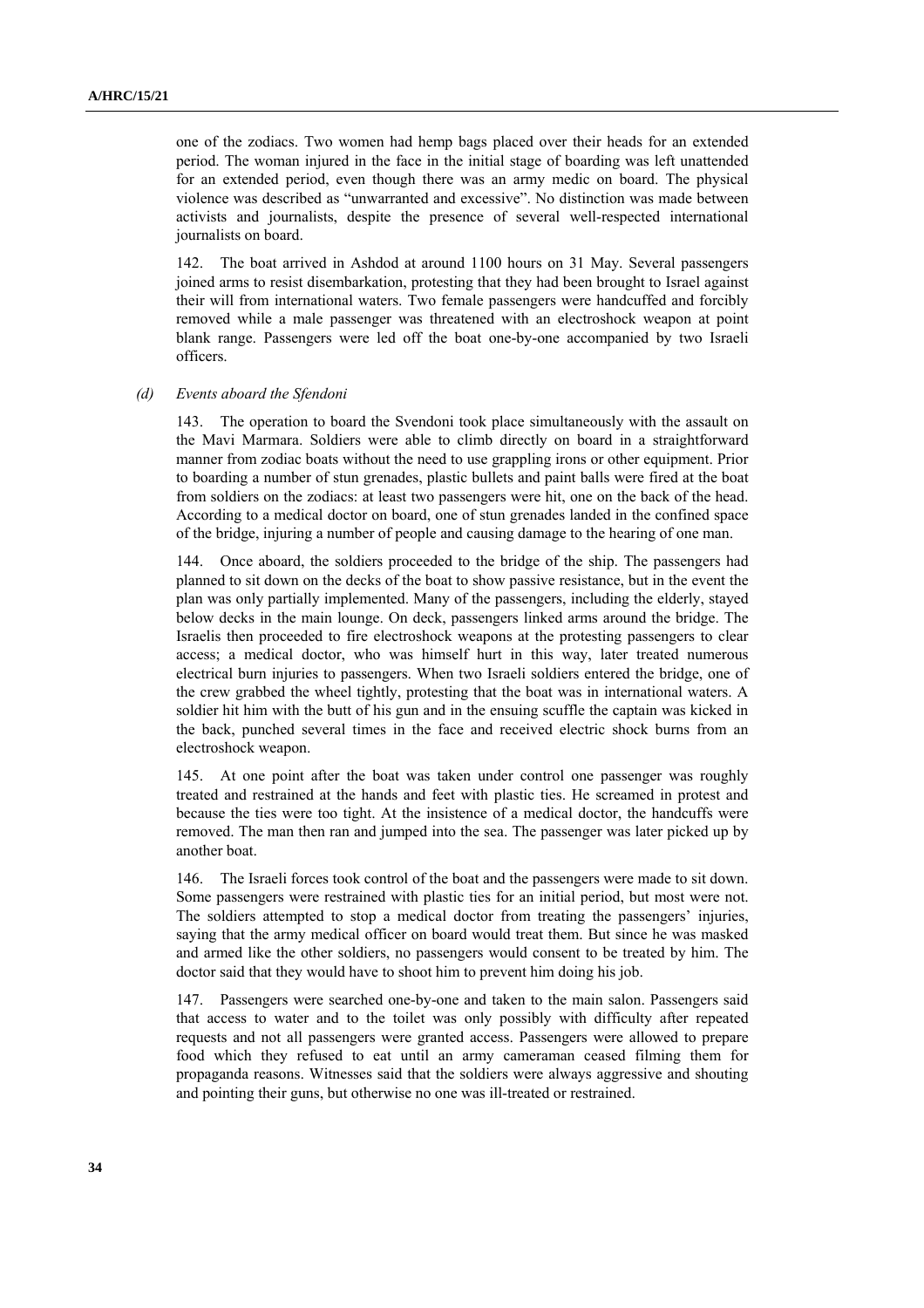## *(e) Events aboard the Eleftheri Mesogios*

148. Israeli forces boarded the Eleftheri Mesogios after 0430 hours, concurrently with the assault on the Mavi Marmara and Sfendoni. Soldiers boarded from three zodiac boats, using grappling irons and rope ladders to climb the sides of the ship. Although barbed wire had been placed around the ship, the soldiers were able to board relatively quickly.

149. The passengers did not engage in any pro-active resistance to the take-over of the ship but used passive resistance methods, blocking access to the bridge with their bodies. The Israeli forces used physical force, electroshock weapons, plastic bullets and paint balls to clear the area. A number of passengers were injured, including one passenger whose leg was fractured leg.

150. All the passengers and crew were handcuffed. Israeli soldiers confiscated their passports and subjected them to body searches. Those who refused to cooperate were roughly treated. According to a number of witnesses, some people who refused to surrender their passports were assaulted, including one woman who was punched in the stomach and one man who was wrestled to the ground by two soldiers, kicked and beaten. One passenger said that the hand ties were too tight and when he asked for them to be loosened they were instead tightened further.

151. Witnesses stated that the passengers were almost continuously filmed on video cameras by the Israeli forces. One passenger said that he felt this was being done deliberately to humiliate the passengers and that this contributed directly to an elderly passenger experiencing an anxiety attack.

# *(f) Events aboard the M.V. Gazze 1 and M.V. Defne Y*

152. Israeli forces boarded the M.V. Gazze 1 from zodiacs boats sometime after 0530 hours. The crew and passengers on board offered no resistance and the Israeli forces took control of the ship without incident. Passengers were ordered onto the deck while the ship was searched with dogs and then later taken to the dining hall where they were bodysearched. During the eight-hour journey to Ashdod they were not handcuffed and were provided with food.

153. Israeli forces boarded the M.V. Defne Y by fast rope from helicopters at approximately 0530 hours. The crew and passengers on board offered no resistance and the Israeli forces took control of the ship without incident. They were then kept within the cabins until they arrived in the port of Ashdod. No crew members or passengers were handcuffed and the Israeli soldiers brought food from the kitchens for them to eat. One passenger, a cameraman working for the IHH organisation, said that he was interrogated for a five hour period and physically assaulted, in relation to a video tape that he had hidden.

#### *(g) Events aboard the M.V. Rachel Corrie on 5 June 2010*

154. The Rachel Corrie was delayed in departing Ireland and stopped in Malta for passengers to embark. The ship therefore was unable to join the rest of the flotilla at the meeting point south of Cyprus. Nevertheless, it was intercepted by the Israeli forces and the people on board went through similar experiences to those on the other ships. There was a total of nine crew and eleven passengers on board including a number of high-profile public figures.

155. The passengers aboard the Rachel Corrie, having learned of the interception of the flotilla by satellite phone, unanimously decided to proceed to Gaza as planned as a mark of respect for those who had died. The crew were consulted and also agreed to continue. A press release was issued confirming the decision to continue.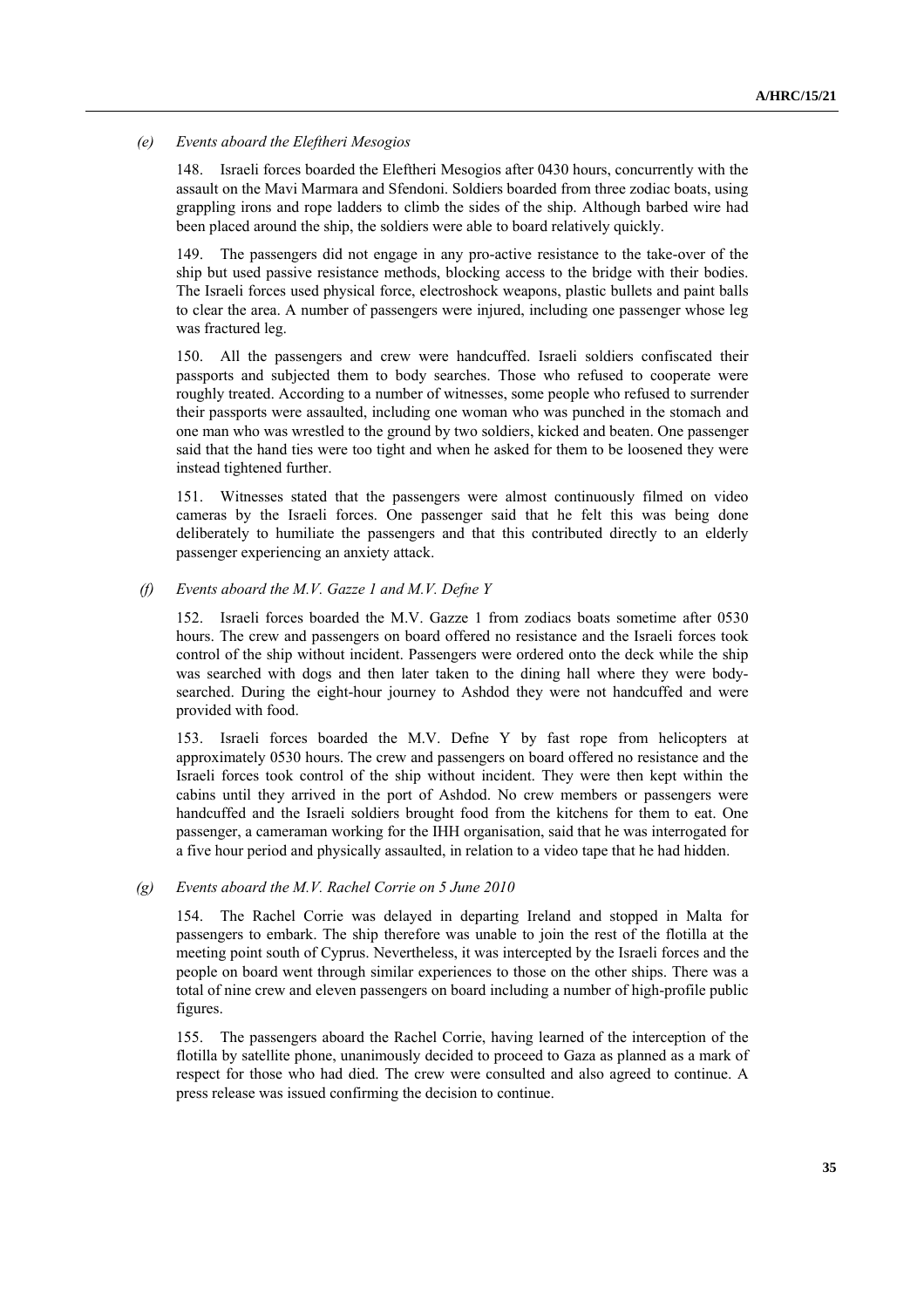156. On 3 June, the Irish Government engaged in negotiations with the Government of Israel to guarantee that the cargo of aid aboard the Rachel Corrie could be delivered to Gaza if the ship diverted to the port of Ashdod. The passengers on the ship did not participate in these negotiations and decided to reject the offer since their objective was not only to deliver the aid but also to break what they considered the illegal siege of Gaza.

157. The ship continued its journey towards Gaza. The interception of the vessel followed the precedent of the earlier interceptions, but without violence, on 5 June. A number of Israeli naval vessels came into view and radio contact commenced at about 0630 hours. The captain was informed that Gaza was a closed military zone and that the ship should not proceed. The Rachel Corrie responded that it was a civilian ship delivering humanitarian aid and that their cargo, which had been checked and sealed by the authorities in Ireland, did not constitute a threat to Israel.

158. The passengers on the ship noted with irritation that the Israelis continually referred to the ship by its former name, the M. V. Linda. The ship had been renamed shortly before leaving Ireland to commemorate an American woman, Rachel Corrie, who had been killed by an Israeli bulldozer in the Gaza Strip in 2003.

159. When the Israelis warned of their intention to board the vessel, the passengers rejected Israel's right to board since they were in international waters and did not constitute a threat but stated that there would be no violent resistance to a boarding. The ship's communication capability was jammed. The engines were cut by the captain and, at around 1100 hours, zodiacs approached the ship and soldiers boarded in accordance with an agreed procedure. The passengers and crew were gather amidships and sit with their hands outstretched, while one man controlled the boat in the wheel house. Around 35 armed soldiers, including three women, boarded in full riot gear. The boarding proceeded peacefully. According to one witness, the ship was 35 nautical miles from Gaza at this point.

160. The lead passenger, who had control of the ship just prior to the boarding, was handcuffed and made to kneel at the back of the ship for approximately 45 minutes after which he was placed with the crew. His wife was not allowed to see him during most of the journey to Ashdod. The other passengers had their passports checked, were searched and then made to sit in the sun for several hours while the ship was searched. The ship was then taken to Ashdod without incident.

161. The Israeli Chief of General Staff, testifying before the Turkel Committee, cited the Rachel Corrie as an example of a humanitarian ship which had accepted to be diverted to Ashdod in order that the aid could be delivered to the Gaza Strip by land. This contradicts the assertion by passengers of the ship that they were boarded after protest and were taken to Ashdod against their will.

#### **2. Legal Analysis of the use of force in intercepting the Gaza flotilla**

# *(a) Excessive use of force and the right to life and to physical integrity*

162. Article 6, paragraph 1 of the International Covenant on Civil and Political Rights states:

Every human being has the inherent right to life. This right shall be protected by law. No one shall be arbitrarily deprived of his life.

This right is non-derogable.

163. Insofar as the Israeli interception of the flotilla was unlawful—and the Mission considers that it was unlawful—the use of force by the Israeli forces in seizing control of the Mavi Marmara and other vessels was also *prima facie* unlawful since there was no legal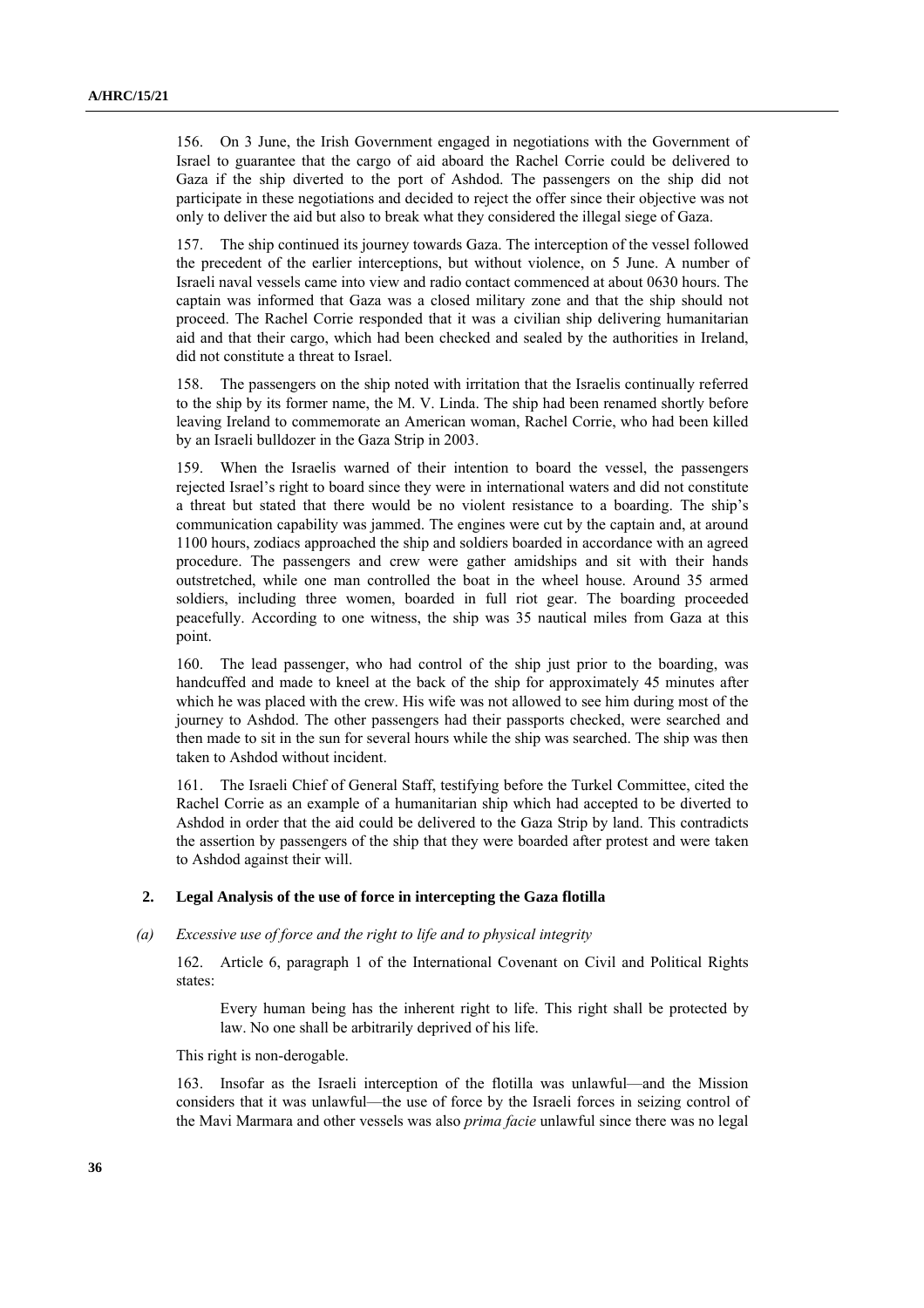basis for the Israeli forces to conduct an assault and interception in international waters. Moreover, in undertaking these operations and regardless of the legality of the operation, the Israeli forces were obliged to do so in accordance with the law, including Israel's international human rights obligations.

164. The Code of Conduct for Law Enforcement Officials prescribes in Article 2 that "in the performance of their duty, law enforcement officials shall respect and protect human dignity and maintain and uphold the human rights of all persons"; and article 3 continues "Law enforcement officials may use force only when strictly necessary and to the extent required for the performance of their duty". This article clearly determines that the use of firearms is considered as an extreme measure and that whenever the lawful use of force and firearms is unavoidable, law enforcement officials shall minimize damage and injury and respect and preserve human life.

165. In boarding the Mavi Marmara, both from the sea and from the air, the Israeli forces met a level of resistance from some of the passengers on board that was significant and, it appears, unexpected. However, there is no available evidence to support the claim that any of the passengers had or used firearms at any stage. In the initial phases of fighting with the Israeli soldiers on the top deck, three Israeli soldiers were disarmed and taken inside the ship. At this point, there may have been a justifiable belief of an immediate threat to life or serious injury of certain soldiers which would have justified the use of firearms against specific passengers.<sup>78</sup>

166. Principle 9 of the Basic Principles on the Use of Firearms by Law Enforcement Officials stipulates that "Law enforcement officials shall not use firearms against persons except in self-defence or defence of others against the imminent threat of death or serious injury, to prevent the perpetration of a particularly serious crime involving grave threat to life […] and only when less extreme means are insufficient to achieve these objectives. In any event, intentional lethal use of firearms may only be made when strictly unavoidable in order to protect life."

167. Nevertheless, throughout the operation to seize control of the Mavi Marmara, including before the live fire restriction was eased, lethal force was employed by the Israeli soldiers in a widespread and arbitrary manner which caused an unnecessarily large number of persons to be killed or seriously injured. Less extreme means could have been employed in nearly all instances of the Israeli operation, since there was no imminent threat to soldiers; for example in relation to the operation to move down to the bridge deck and seize control of the ship and the firing of live ammunition at passengers on the bow deck of the ship. Even in a situation where three individual soldiers have been injured and detained, the objective of freeing these soldiers does not legitimate the use of force outside applicable international standards and soldiers must continue to respect and preserve life and to minimize injury and damage.

168. In such circumstances the use of less extreme means, such as available less-lethal weaponry, would have been sufficient to achieve the required objective as required by Principle 4 of the Basic Principles on the Use of Firearms by Law Enforcement Officials.<sup>7</sup>

<sup>&</sup>lt;sup>78</sup> The Israeli Chief of Defence Staff is attributed with saying that the rules of engagement of the soldiers made clear that live fire was initially only to be used in life-threatening situations and that this restriction was only later eased in order to target protesters deemed to be violent in response to unexpected level of violent resistance and the unknown whereabouts of some soldiers. IDF Chief of General Staff, Gabi Ashkenazi's testimony to the Turkel Committee: Public Commission to Examine

the Maritime Incident of May 31, 2010, Session Number 4, 11 August 2010.<br><sup>79</sup> Law enforcement officials, in carrying out their duty, shall, as far as possible, apply non-violent means before resorting to the use of force and firearms. They may use force and firearms only if other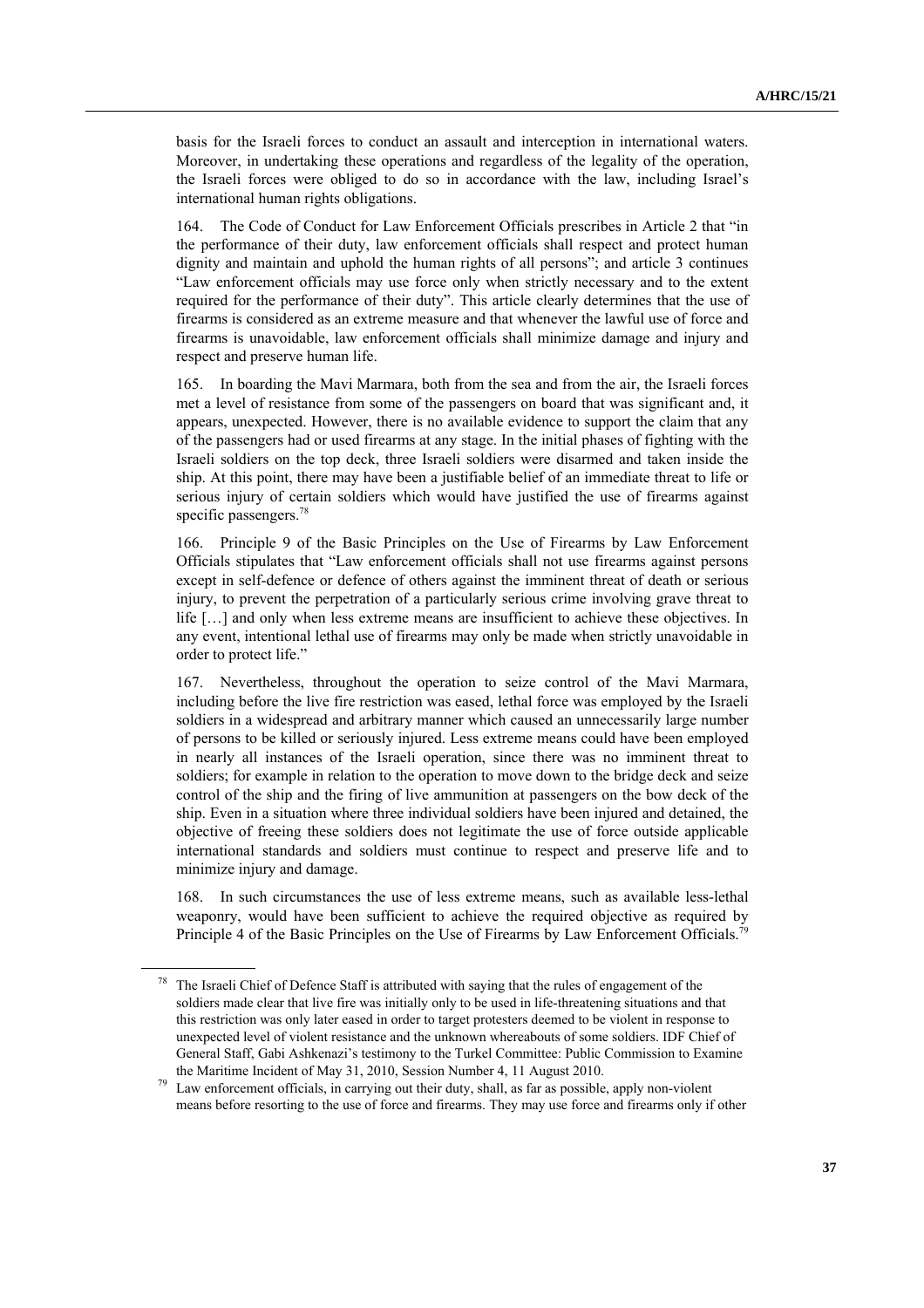A well-trained force such as the Israeli Defence Force should have been able to successfully contain a relatively small group of passengers armed with sticks and knives and secure control of the ship without the loss of life or serious injury to either passengers or soldiers.

169. A large number of injured passengers received wounds to critical areas of the body containing vital organs – the abdomen, thorax and head. Furthermore, a number of passengers who were clearly not engaged in any activities to resist the boarding by the Israeli forces, including a number of journalists and persons who had been sheltering from the fire, received injuries, including fatal injuries. It is apparent that no effort was made to minimise injuries at certain stages of the operation and that the use of live fire was done in an extensive and arbitrary manner. It is difficult not to conclude that, once the order to use live fire had been given, no one was safe. Under the circumstances, it seems a matter of pure chance that there were not more fatalities as a result. Principle 5 of the Basic Principles on the Use of firearms by Law Enforcement Officials stipulates that "whenever the lawful use of force and firearms is unavoidable, law enforcement officials shall: (a) Exercise restraint in such use and act in proportion to the seriousness of the offence and the legitimate objective to be achieved; and (b) Minimize damage and injury and respect and preserve human life."

170. The circumstances of the killing of at least six of the passengers were in a manner consistent with an extra-legal, arbitrary and summary execution. Furkan Doğan and İbrahim Bilgen were shot at near range while the victims were lying injured on the top deck. Cevdet Kiliçlar, Cengiz Akyüz, Cengiz Songür and Çetin Topçuoğlu were shot on the bridge deck while not participating in activities that represented a threat to any Israeli soldier. In these instances and possibly other killings on the Mavi Marmara, Israeli forces carried out extralegal, arbitrary and summary executions prohibited by international human rights law, specifically article 6 of the International Covenant on Civil and Political Rights.<sup>8</sup>

171. It is apparent that a number of the passengers on the top deck were subjected to further mistreatment while lying injured. This included physical and verbal abuse some time after the operation to secure control of the deck had concluded. Furthermore these passengers were not provided with medical treatment for two to three hours after the cessation of the operation. Similarly injured passengers who were inside the ship at the end of the operation of the Israeli forces were denied proper medical treatment for a similar length of time despite frequent efforts by other persons on board, including flotilla organizers, requesting such assistance to be provided. Other passengers suffering from chronic medical conditions were also denied access to their required essential medicines. The Israeli forces failed to meet the requirement to provide proper medical treatment to all those injured as rapidly as possible.<sup>81</sup> Furthermore, the use of firearms should have been preceded by clear warnings of the intent to do so. $82$  While the circumstances of the initial stages on the top deck may not have been conducive to the issuance of such warnings, later

means remain ineffective or without any promise of achieving the intended result.<br>See Principles 1 and 2 of the Principles on the Effective Prevention and Investigation of Extra-legal, Arbitrary and Summary Executions.<br><sup>81</sup> As set out in principle 4 (c) of the Basic Principles on the Use of firearms by Law Enforcement

Officials states that law enforcement officials shall: "Ensure that assistance and medical aid are

rendered to any injured or affected persons at the earliest possible moment". 82 Principle 10 of the Basic Principles on the Use of firearms by Law Enforcement Officials stipulates that "law enforcement officials shall identify themselves as such and give a clear warning of their intent to use firearms, with sufficient time for the warning to be observed, unless to do so would unduly place the law enforcement officials at risk or would create a risk of death or serious harm to other persons, or would be clearly inappropriate or pointless in the circumstances of the incident."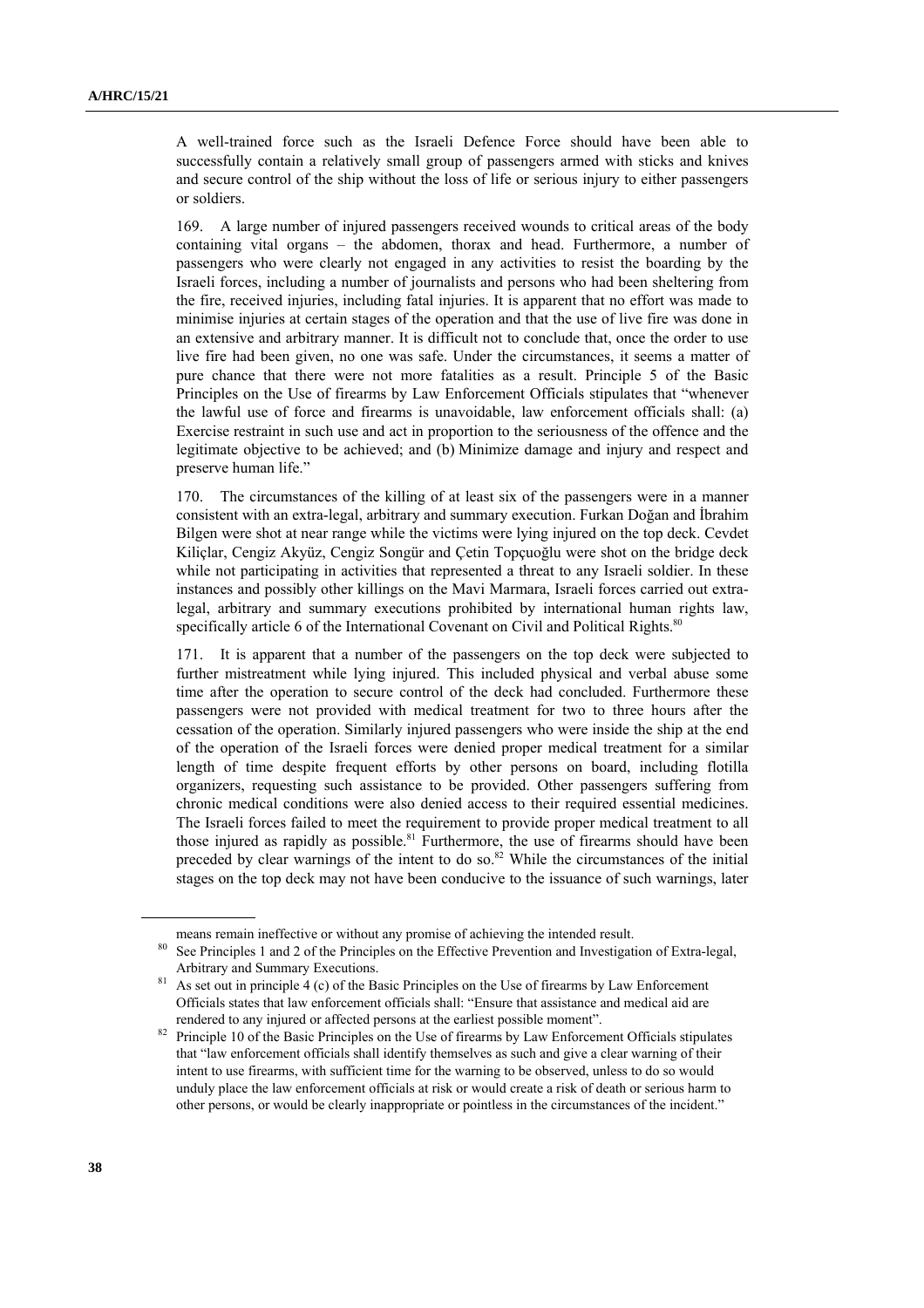stages in the Israeli operation to secure control of the ship certainly were possible and necessary.

172. The Mission is satisfied that much of the force used by the Israeli soldiers on board the Mavi Marmara and from the helicopters was unnecessary, disproportionate, excessive and inappropriate and resulted in the wholly avoidable killing and maiming of a large number of civilian passengers. On the basis of the forensic and firearm evidence, at least six of the killings can be characterised as extra-legal, arbitrary and summary executions. As such, the conduct of the Israeli forces amounted to violations of the right to life and of the right to physical integrity, as stipulated in articles 6 and 7 of the International Covenant on Civil and Political Rights.

173. The Mission is also concerned with the nature of the force used by the Israeli forces in the interception of the three further vessels in the flotilla: Challenger 1, Sfendoni and the Eleftheri Mesogios. One each of the vessels some of the passengers merely used passive resistance techniques – placing their bodies in the paths of the Israeli soldiers – as a symbolic gesture in opposition to the respective boarding. However, in securing control of these vessels the Israeli forces used significant force, including stun grenades, electroshock weapons, soft-baton charges fired at close range, paintballs, plastic bullets and physical force. This resulted in a number of injuries to passengers including burns, bruises, hematomas and fractures. One passenger who was not participating in passive resistance activities, a photo-journalist, received burns from an electroshock weapon. The Mission has found that the force used by the Israeli soldiers in intercepting the Challenger 1, the Sfendoni and the Eleftheri Mesogios was unnecessary, disproportionate, excessive and inappropriate, and amounted to violations of the right to physical integrity, as stipulated in article 7 of the International Covenant on Civil and Political Rights.

 *(b) Right to liberty and security of person and treatment of detainees, including torture and other cruel inhuman and degrading treatment or punishment* 

174. Article 9, paragraph 1 of the International Covenant on Civil and Political Rights states:

Everyone has the right to liberty and security of person. No one shall be subjected to arbitrary arrest or detention. No one shall be deprived of his liberty except on such grounds and in accordance with such procedure as are established by law.

Since the Mission considers the Israeli interception of the flotilla was unlawful, the detention of passengers on board each of the vessels was also prima facie unlawful.

175. The deprivation of the liberty of the passengers further meets the criteria for being arbitrary in nature in accordance with the definitions adopted by the United National Working Group on Arbitrary Detention. Deprivation of liberty is considered category I arbitrary detention: "When it is clearly impossible to invoke any legal basis justifying the deprivation of liberty […]."

176. The mass detention of more than 700 passengers and crew on board the six vessels had no basis in law, was arbitrary in nature and is a violation of Article 9 of the International Covenant on Civil and Political Rights.

177. Furthermore, no one on board the flotilla was informed of any reason for their detention. Article 9, paragraph 2 of the International Covenant on Civil and Political Rights states:

Anyone who is arrested shall be informed, at the time of arrest, of the reasons for his arrest and shall be promptly informed of any charges against him.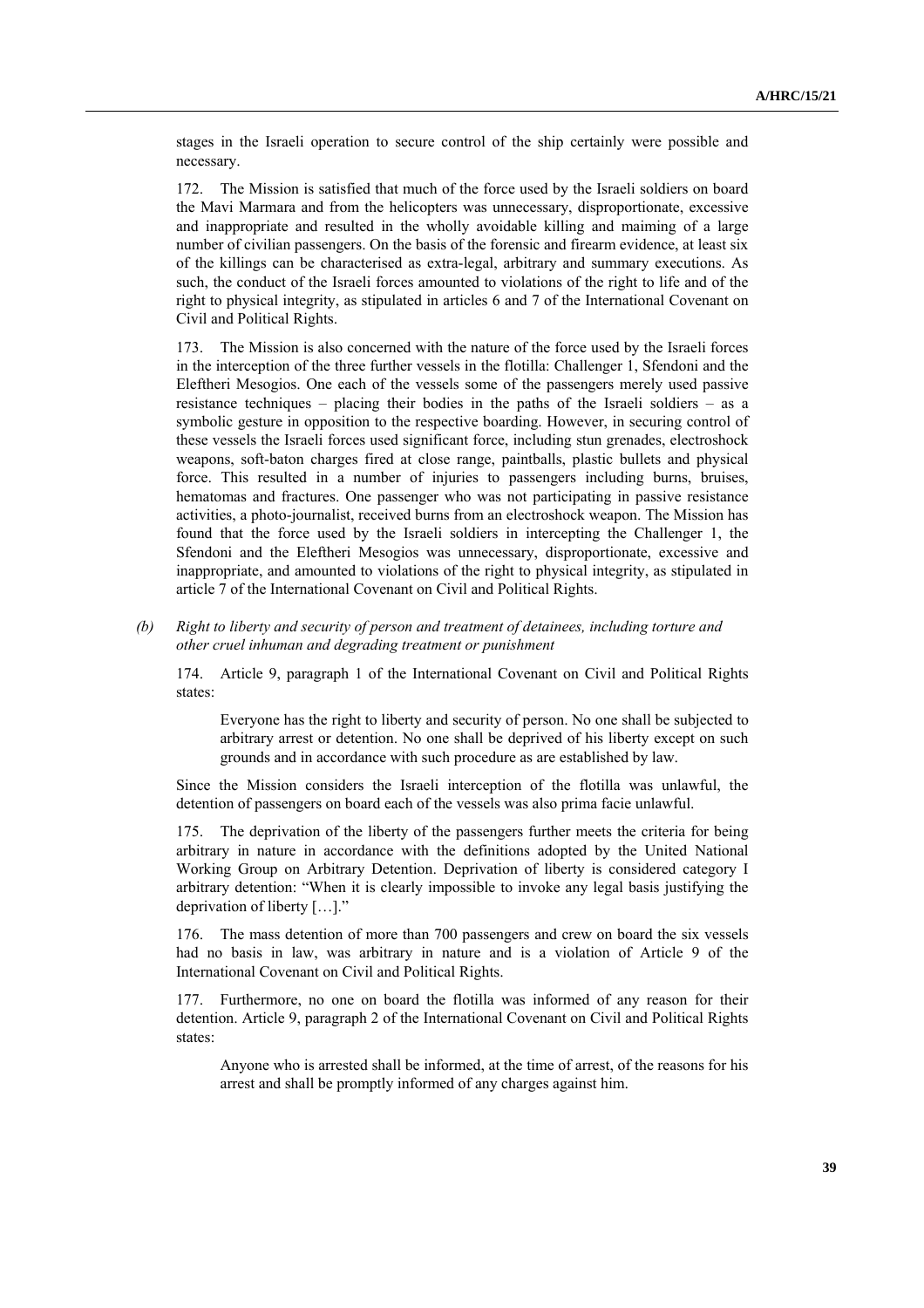While detained on board the vessels of the flotilla, a period which lasted up to 12 hours, all passengers should have been informed of why they were being subject to detention and the natures of the specific charges being brought against them. This was not done and in some instances passenger requests for such information were met with verbal abuse or physical violence. As such, the concerned Israeli forces violated article 9 of the International Covenant on Civil and Political Rights.

178. During the period of detention on board the Mavi Marmara the passengers were subjected to treatment that was cruel and inhuman in nature and which did not respect the inherent dignity of persons who have been deprived of their liberty. This included a large number of persons being forced to kneel on the outer decks in harsh conditions for many hours, the physical mistreatment and verbal abuse inflicted on many of those detained, the widespread unnecessarily tight handcuffing and the denial of access to basic human needs such as the use of toilet facilities and provision of food. In addition there was a prevailing climate of fear of violence that had a dehumanizing effect on all those detained on board. On other vessels in the flotilla there was additional instances of persons being subjected to similar severe pain and suffering, including a person being seriously physically abused for refusing to provide his passport without a receipt. Principle 1 of the Body of Principles for the Protection of All Persons under Any Form of Detention or Imprisonment states: "All persons under any form of detention or imprisonment shall be treated in a humane manner and with respect for the inherent dignity of the human person." In addition, Principle 6 states: "No person under any form of detention or imprisonment shall be subjected to torture or to cruel, inhuman or degrading treatment or punishment. No circumstance whatever may be invoked as a justification for torture or other cruel, inhuman or degrading treatment or punishment."

179. The Mission is particularly concerned with the widespread use of tight handcuffing of passengers on board the Mavi Marmara in particular and to an extent of passengers on board the Challenger 1, Sfendoni and the Eleftheri Mesogios. Numerous passengers described the pain and suffering caused by being shackled by plastic handcuffs (also known as 'plasticuffs') in an overly tight manner, frequently behind their backs, causing further suffering. Many were experiencing neurological damage up to three months after the events of the flotilla. As has been highlighted, the manner in which handcuffs were used on passengers on board the flotilla is consistent with the systematic use of handcuffs by the Israeli forces in a manner that causes pain and injury.<sup>83</sup> The Mission is satisfied that the

<sup>83</sup> In June 2009 the Public Committee Against Torture in Israel (PCATI) published a report on the use of handcuffs by the Israeli Defence Forces entitled "Shackling as a Form of Torture and Abuse". PCATI finds that: "Soldiers routinely handcuff detainees in a painful and injurious manner from the moment of their arrest and through their transfer to the various interrogation facilities. The systematic nature of the practice suggests disregard for the suffering caused to detainees and perhaps even deliberate intent to cause pain. This treatment often breaks the detainee's spirit and "softens" them up before they arrive for interrogation at the GSS facility. This is particularly true in the case of minors. The systemic use of the cuffing position as explained above may also reflect the collective punishment and intimidation of security detainees in general. Every month PCATI receives dozens of complaints describing this form of shackling. Over the past year alone, PCATI has documented 574 such cases. Though this figure is surely only the tip of the iceberg, it may indicate the scope of the phenomenon." Furthermore, an expert medical opinion by neurological specialist Dr. Hannah-Bettina Steiner-Birmanns is annexed to the report. Dr. Steiner-Birmanns states that: "Tight handcuffs – such as narrow and rigid plastic handcuffs tightened so that there is no space between the handcuffs and the detainee's hands – press strongly against the wrists. The handcuffs may remain on the detainee's hands for protracted periods. In such conditions the handcuffs can cause abrasions and damage to soft tissues, skin bruises and even bone fractures. The handcuffs also press against the nerves in the palms, leading to paralysis and a loss of sensation in the palms. These neurological damages can be transient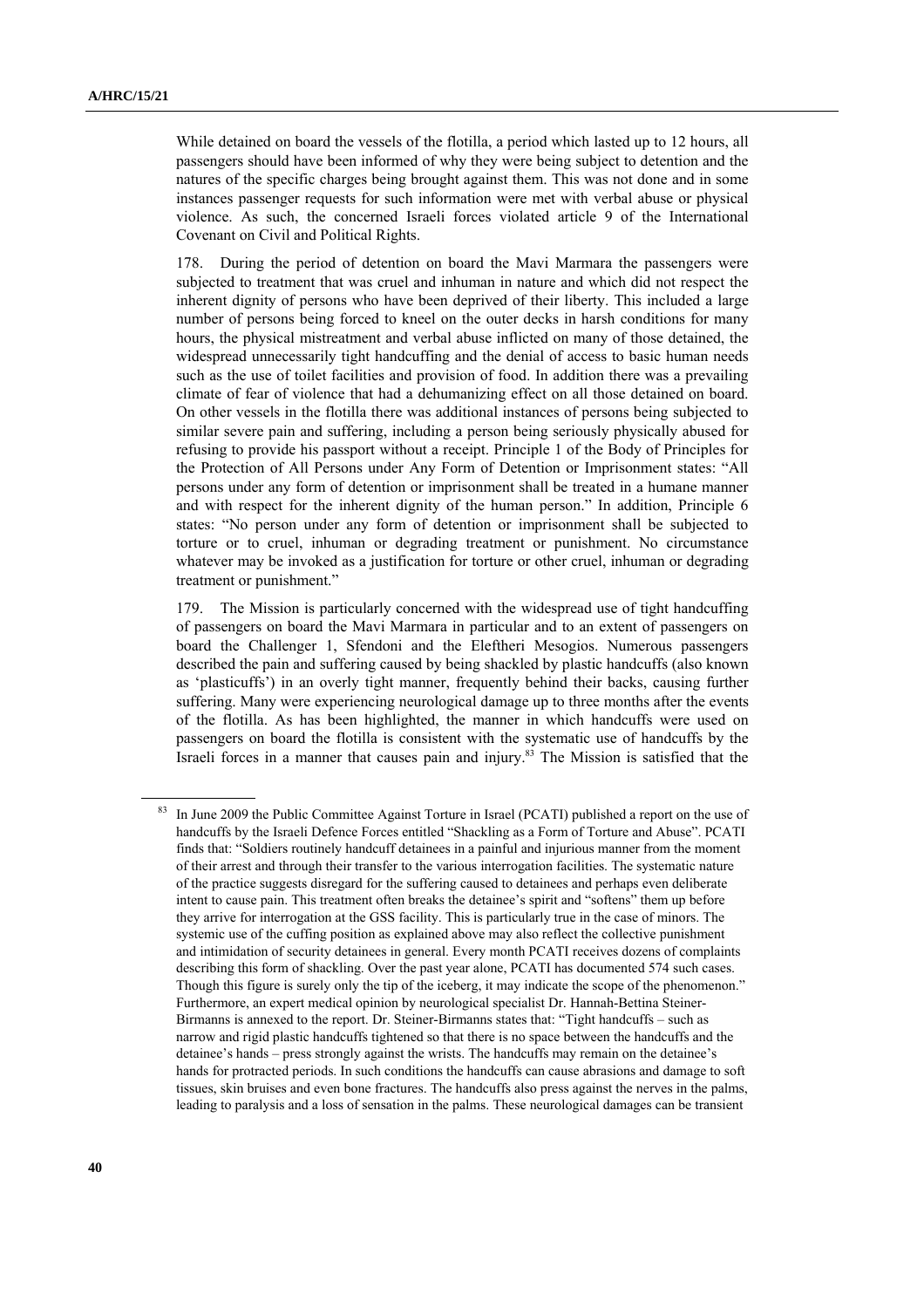manner in which the handcuffs were used was clearly unnecessary and deliberately used to cause pain and suffering to passengers.

180. Torture is prohibited under the non-derogable article 7 of the ICCPR. Furthermore, Article 1 of the Convention against Torture and Other Cruel, Inhuman or Degrading Treatment or Punishment states:

For the purposes of this Convention, the term "torture" means any act by which severe pain or suffering, whether physical or mental, is intentionally inflicted on a person for such purposes as obtaining from him or a third person information or a confession, punishing him for an act he or a third person has committed or is suspected of having committed, or intimidating or coercing him or a third person, or for any reason based on discrimination of any kind, when such pain or suffering is inflicted by or at the instigation of or with the consent or acquiescence of a public official or other person acting in an official capacity.

Article 2(2) of the Convention emphasizes the absolute prohibition of torture:

No exceptional circumstances whatsoever, whether a state of war or a threat of war, internal political in stability or any other public emergency, may be invoked as a justification of torture.

Insofar as these abuses amounted to the deliberate punishment of the passengers, or were an attempt to intimidate or coerce one or more of the passengers for participation in the flotilla and/or activities to prevent the interception of the flotilla, the treatment tended towards torture.

181. The Mission thus determines that the treatment of passengers on board the Mavi Marmara and in certain instances on board the Challenger 1, Sfendoni and the Eleftheri Mesogios, by the Israeli forces amounted to cruel, inhuman and degrading treatment and, insofar as the treatment was additionally applied as a form of punishment, torture. This represents a violation of articles 7 and 10 (1) of the International Covenant on Civil and Political Rights and the Convention against Torture and Other Cruel, Inhuman or Degrading Treatment or Punishment.

# *(c) Possible violations of the Fourth Geneva Convention and customary international humanitarian law*

182. In addition to the international human rights violations set out above, the Mission considers that the same factual circumstances provide prima facie evidence that protected persons suffered violations of international humanitarian law committed by Israeli forces during the interception, including wilful killing, torture or inhuman treatment and wilfully causing great suffering or serious injury to body or health within the terms of article 147 of the Fourth Geneva Convention.

# **C. Detention of flotilla passengers in Israel and deportation**

# **1. Factual Description and Findings**

183. The Mission found the following facts to have been established to its satisfaction.

but they can also be permanent. From the neurologist's perspective tight handcuffs may cause transient or irreversible damage to the detainee and, accordingly, the use of loosened handcuffs should be considered."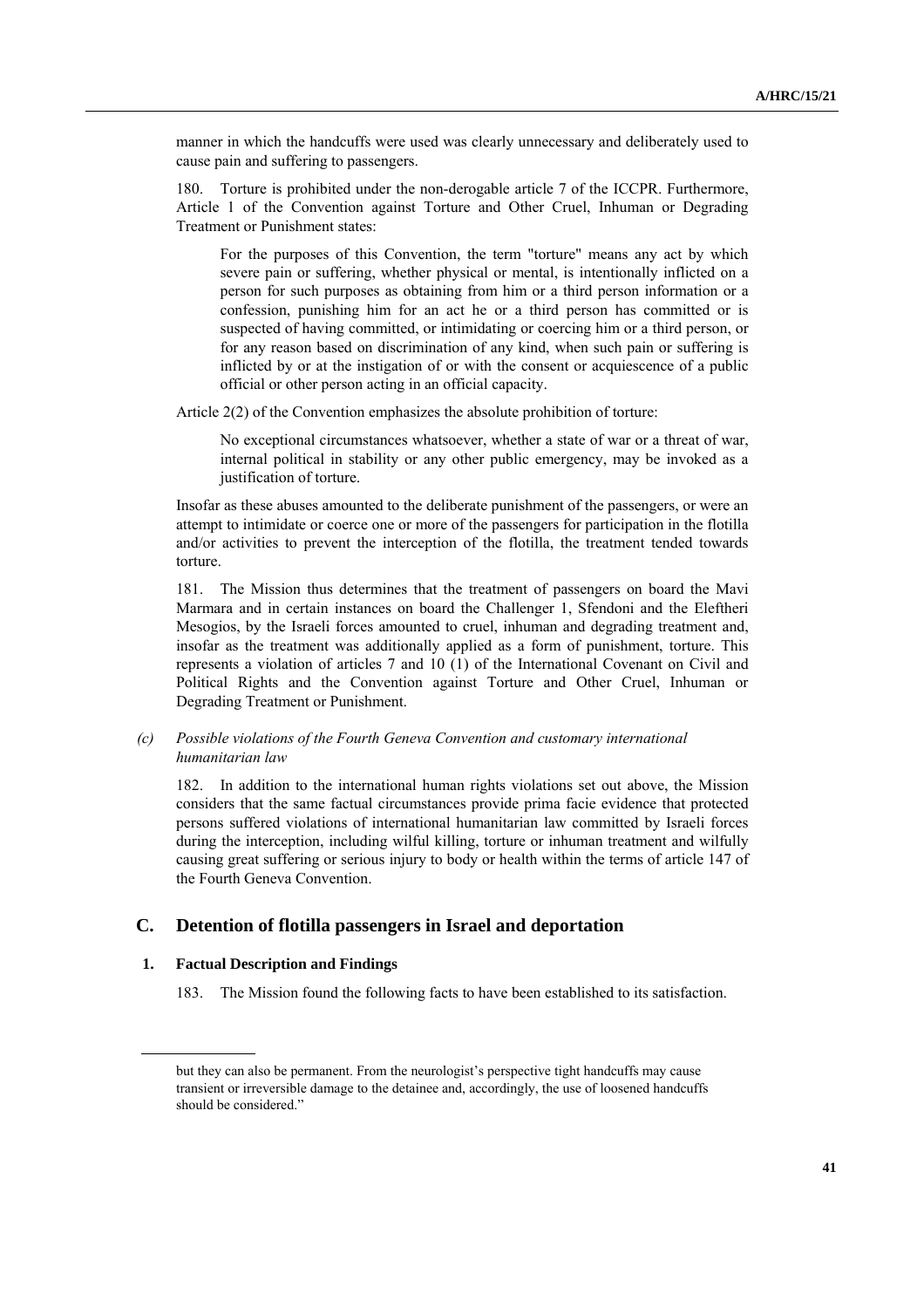# *(a) Processing of the passengers at the Port of Ashdod*

184. All of the intercepted vessels in the flotilla were taken to the Israeli port of Ashdod where a processing centre had been set up in advance in marquees on the quayside to receive the passengers. The Challenger 1, the fastest vessel in the flotilla, arrived around 1100 hours on 31 May. The last ship to arrive was the Mavi Marmara at around 1800 hours on the same day. As a result of the numbers of passengers to be processed, the disembarkation process was extremely lengthy. Some passengers from the Mavi Marmara said that they had to wait up to twelve hours inside the ship under armed guard after it had arrived at the port and some did not disembark until the next morning.

185. The vessels were greeted by crowds of soldiers and sometimes civilians, including school children, at the quayside, waving flags and cheering the return of the Israeli forces. Some passengers said that they were jeered or taunted by the people on the quay. There were also television camera crews and journalists recording the disembarkation of the passengers. Many passengers said that they found the experience of being "paraded" before the media and the sometimes hostile crowds unsettling and humiliating.

186. Injured passengers who had not been airlifted were diagnosed and sent to nearby hospitals for treatment. Some passengers with serious injuries were made to walk off the Mavi Marmara unaided. Due to the delay in disembarking and processing all passengers, some injured passengers had to wait for considerable periods before they were diagnosed and sent to hospital. Others were not diagnosed until they arrived at the prison later.

187. During processing, all passengers were presented with official papers to sign. Various translations of the papers were in circulation, in English, Turkish and Arabic, but most passengers said that they were given a version in Hebrew and that the contents were not explained to them. According to those able to understand the papers, they stated that the signatory admitted to having entered Israel illegally and consented to deportation and be banned from re-entering Israel for a 10-year period. Some passengers were told that signing the document would expedite early release from custody and repatriation whereas failure to sign would result in a lengthy detention period pending court proceedings.

188. Almost all passengers refused to sign the document on the basis that they had been brought to Israel from international waters against their will or because they did not want to sign a document that they did not understand. There were concerted efforts by some Israeli officers to coerce passengers into signing the forms. Some passengers did sign under duress having annotated the text to reflect the circumstances of their entry into Israel or stating that it was signed "under protest". Some passengers were threatened with physical violence for refusing to sign; others were beaten or physically abused for refusing to sign or for advising others not to sign. Efforts to persuade passengers to sign the forms continued at the airport almost up to the moment of departure.

189. Passengers were subjected to a series of meticulous searches, including strip searches. Although female officers generally searched the women, some complained that they were searched in full or partial view of male officers. Some male passengers said that they were subjected to or threatened with internal cavity searches. A number of passengers described the process of being searched as being deliberately degrading and humiliating, accompanied by taunts, provocative and insulting language and physical abuse. During the course of their detention in Israel, many passengers were searched multiple times, long after such searches could serve a useful security purpose.

190. During processing, passengers were photographed either for official documentation or, in some cases, for "trophy pictures". The processing of some passengers was also videotaped. Passengers had their fingerprints and in some cases DNA swabs, were taken. Whilst some successfully declined to submit to fingerprinting, some had their prints taken by force. A victim and witnesses provided a vivid description of the circumstances in which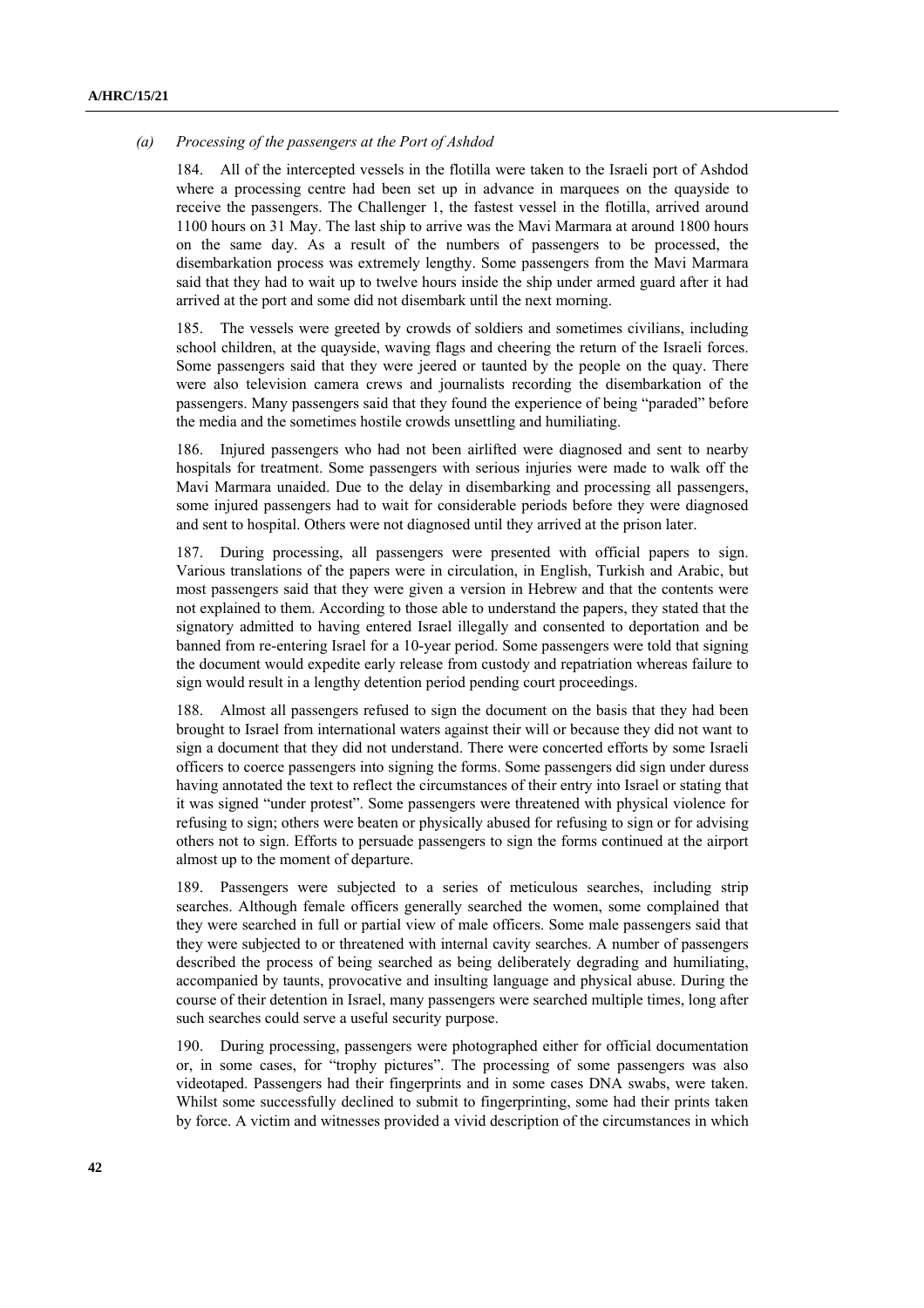one passenger, a Greek national, was severely beaten for refusing to provide his fingerprints to the Israeli authorities. The passenger was dragged along the ground for some distance and then surrounded by a large group of Israeli officials who proceeded to beat him severely, including the deliberate fracture of his leg. His cries for help were ignored, and one witness noted uniformed officials, both male and female, laughing at him. The passenger's broken leg was not treated until after he had left Israel.

191. Passengers were also given a medical check, although some were able to and did refuse. Many passengers considered the medical checks to be cursory and pro forma. The medication of some passengers who were following special medical prescriptions for existing conditions had been confiscated by soldiers or left behind on the vessels. Requests for these medications to be returned were not met promptly although some people did receive their medication later after repeated requests.

192. In addition to the examples described above, there were other incidents of physical violence being perpetrated against individual passengers deemed non-cooperative, which resulted in physical injuries and trauma. One passenger, who made a general protest about the way the passengers were being treated, was told by an Israeli officer: "You are in Israel now; you have no rights".

193. Passengers were not allowed access to a lawyer or to consular services during processing at the port. Some passengers said that there were translators available in some languages and some officials involved in the processing spoke languages other than Hebrew. However, many passengers were unable to understand what was being said to them.

194. The wife of one of the deceased passengers was treated with complete insensitivity to her bereavement. She was not allowed to make a phone call to inform her family of her loss. There were examples of members of the same family who were separated and kept in complete ignorance of the whereabouts and well-being of their relatives until repatriation. This separation added to the distress and anxiety experienced by the passengers.

#### *(b) Detention of passengers and crew at Ella prison near Beersheva*

195. After processing at Ashdod, the majority of passengers were transferred in batches to Ella Prison, near Beersheva, a one to two hour journey by road. Passengers were transferred in regular prison vehicles with barred windows. Some passengers had to wait in the vehicles for several hours. One passenger said that he spent twenty hours waiting in a van both at Ashdod and at the prison. Many passengers complained that excessive airconditioning made the vans very cold. Others complained that they were locked in the vans with closed windows in the sun for long periods so that the atmosphere became suffocating. Requests to adjust the temperature or to allow access to the toilet were either ignored or in some cases resulted in threats of or actual violence.

196. On arrival at the prison, most passengers were placed in cells in groups of up to four persons. A number of passengers reported that they were kept in isolation and did not meet with other passengers until they left the prison.

197. Most witnesses reported that the conditions at the prison were acceptable, although some complained that on arrival at the facility they had to clean the cells and the communal areas. Some also stated that the toilets did not function properly and some, including women, reported discomfort in using the showers due to the presence of surveillance cameras. Passengers were generally provided with food and water. Many passengers complained that they were prevented from sleeping in the prison due to regular roll-calls, noise from the prison guards and other deliberate disturbances.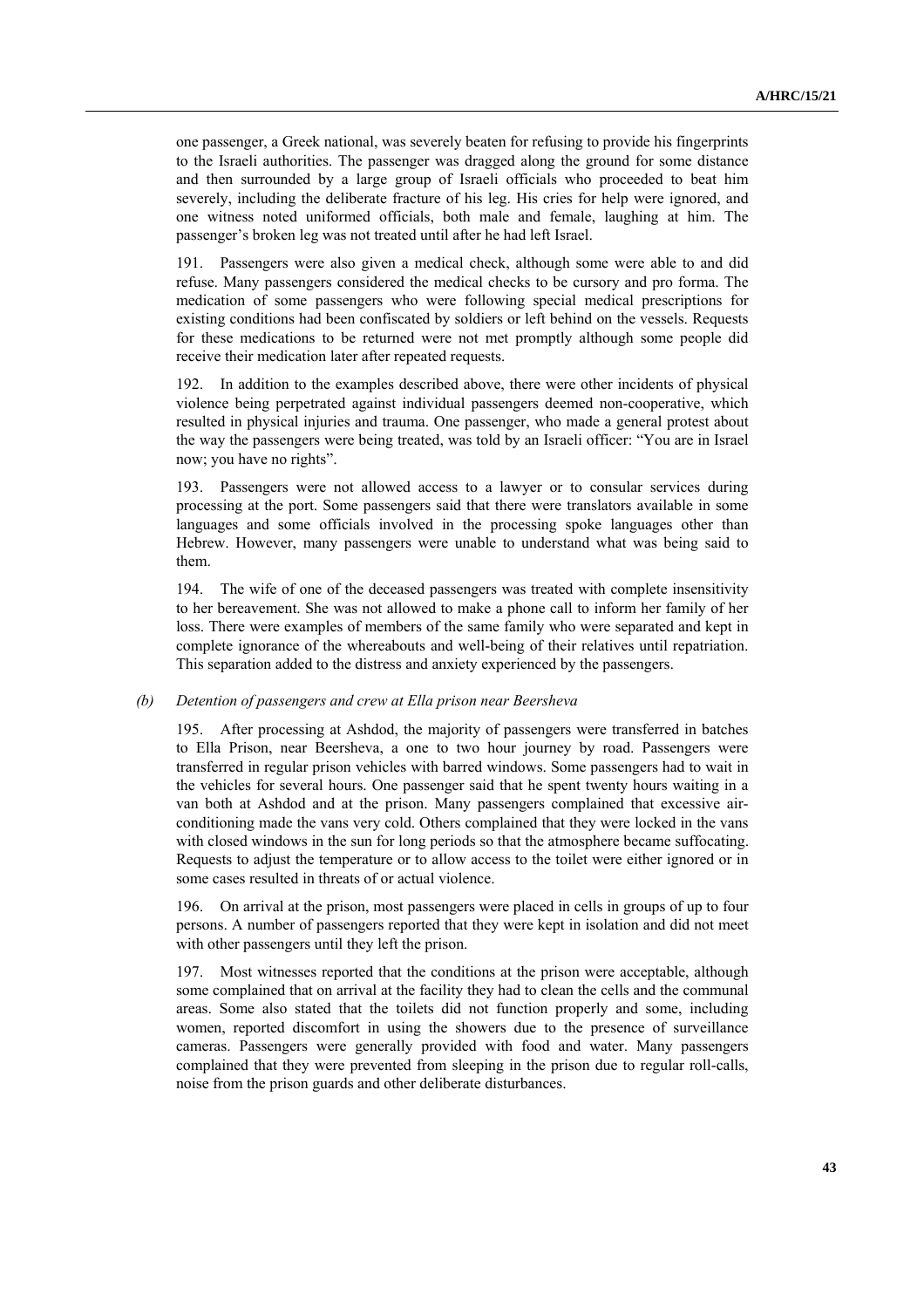198. Many passengers were subjected to further interrogations while in detention; some said that this was done repeatedly. There were a number of allegations of beatings during these interrogations.

199. Most witnesses reported that they continued to be denied access to a lawyer and to contact with their embassies. Lawyers from one Israeli legal aid NGO said that they made repeated attempts to visit the detainees but were denied entry for some time. When they were granted access, the lawyers had a very limited time with each detainee and could only conduct cursory interviews. Some passengers received a visit from their embassy representative but the majority had no such contact. Although there was some access to telephones, telephone cards, when distributed, allowed very limited calling time making it practically impossible to call abroad.

200. No foreign national detained at Beersheva was charged with any offence or brought before a judge. One passenger was however taken, after he had protested his right to appear before a judge, before what he considered to be a "sham court" close to the airport to have his deportation confirmed.

#### *(c) Ill-treatment of passengers at the airport and repatriation*

201. Depending on their time of arrival, passengers were detained from between 24 and 72 hours. Jordanians and passengers from certain other countries with no diplomatic relations with Israel were released early and transported back to Jordan by road. The majority of passengers were taken from the prison to Ben Gurion International Airport in Tel Aviv for repatriation by air. Many passengers complained that they had again to wait for many hours in the sun inside prison vans both at the prison and on arrival at the airport during the deportation phase. One women, overcome by the oppressive conditions in her vehicle said that she was refused access to a toilet despite making clear that she was menstruating.

202. Perhaps the most shocking testimony, after that relating to the violence on the Mavi Marmara, provided to the Mission was the consistent accounts of a number of incidents of extreme and unprovoked violence perpetrated by uniformed Israeli personnel upon certain passengers during the processing procedures inside the terminal at Ben Gurion International Airport on the day of deportation. These accounts were so consistent and vivid as to be beyond question. An intimidating number of armed soldiers and police were present inside the terminal building. Some passengers said that these officers were "spoiling for a fight". All passengers had been subjected to multiple searches and were completely under the control of the Israelis by this stage. Most passengers were continuing to refuse to sign deportation documents and some were determined to make a point about the legality of the process by insisting on a court hearing to confirm the deportation. None of the violence described seems to have been justified.

203. Some passengers in the passport checking area saw an older passenger being roughly treated after receiving what appeared to be a beating. When other passengers, including Irish and Turkish, protested at this treatment, they were charged by soldiers using batons. In the foray, around 30 passengers were beaten to the ground, kicked and punched in a sustained attack by soldiers. One Irish passenger was seen being particularly badly beaten around the head and held in a choke position to the point of near suffocation. He identified his attackers as police officers. He was taken to a holding cell.

204. One Turkish passenger involved in the fight said that he was subsequently taken by soldiers, handcuffed with metal cuffs, picked up by the cuffs, taken to a small room and beaten and kicked by five more soldiers while others shielded the scene from outside. The police intervened to stop the violence in this case.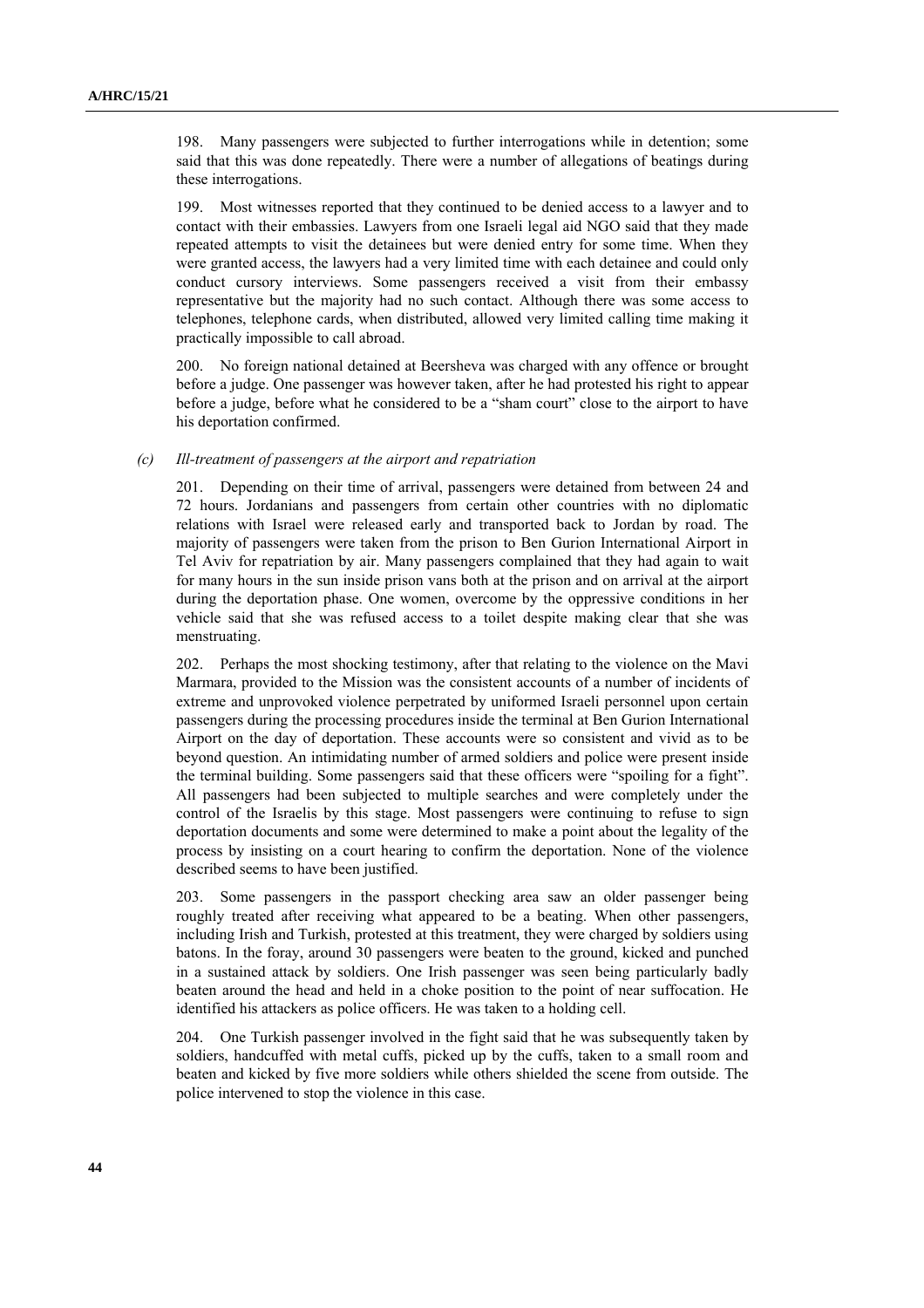205. A number of women were pushed around by soldiers, one of whom was beaten with fists. They were also subjected to sexual taunts.

206. In a separate incident, a passenger was physically attacked by around seventeen officers when he refused to sign deportation paper, kicked in the head and threatened at gunpoint. A number of passengers had resolved to resist deportation in order to have the opportunity to demonstrate their innocence in an Israeli court. This was taken as a provocation by the Israelis.

207. One medical doctor gave a detailed account of his treatment. On arrival at the airport, the officer accompanying him jostled him and tried to trip him up on the stairs. He was then subjected to verbal insults as he passed through a check point. An officer slapped him on the back of the head and when he protested he was set upon by a group of uniformed officers, knocked to the ground and repeatedly punched and kicked. He was then dragged out of sight of other passengers where the attacks resumed. Attempts were made to break his fingers. He was restrained with metal handcuffs behind his back so tightly that he lost feeling to one hand. He was then hoisted up by the cuffs and pushed against a wall. When he asked for the cuffs to be loosened, he was told this was the price he had to pay for attempting to go to Gaza and that "it would be good for his health". The doctor was wearing a jacket which clearly identified him as a medical doctor and said the attacks were completely unprovoked.

208. There were other incidents of isolated violence against individual passengers who were deemed to be uncooperative. One passenger was seen having his arm twisted behind his back by police to the point that the arm broke. Another was kicked and hit by some ten soldiers, handcuffed and taken by vehicle to another place 10-15 minutes away, where soldiers abused him for up to two hours. When he returned to the airport, he was bleeding from the head.

209. A large number of the military and police personnel at the airport exhibited serious and unprofessional lapses of military discipline whilst commanding officers failed in most cases to intervene promptly. Much of the behaviour was surely criminal under domestic Israeli law.

210. The majority of the passengers regardless of nationality were deported from Israel aboard aircraft provided by the Turkish Government. The Jordanian detainees however were deported by bus across the land border between Israel and Jordan. The Greek passengers were airlifted back to Athens aboard a Greek military aircraft sent by the Greek Government. At least one passenger with dual nationality including Israeli nationality elected not to be deported in order not to jeopardise his Israeli citizenship. He was threatened with prosecution but was released in Israel and later left the country without hindrance.

211. Some passengers were made to wait for many hours on board the aircraft while the deportation procedures for the other passengers were being completed. Some passengers said that they boarded the plane in the morning but did not take off until after midnight.

#### *(d) Treatment of injured passengers in Israeli hospitals*

212. According to Israeli sources, thirty-one wounded passengers from the Mavi Marmara were air-lifted to various hospitals in Tel Aviv, Jerusalem, Haifa and other locations. All witnesses reported that there were guards, either police or soldiers or both, at the bedside or stationed outside their rooms. They remained in the hospitals for between three and five days receiving medical treatment and were then transferred to Turkey by aeroplane. Most were then taken directly to the Atatürk Research Hospital in Ankara for further treatment.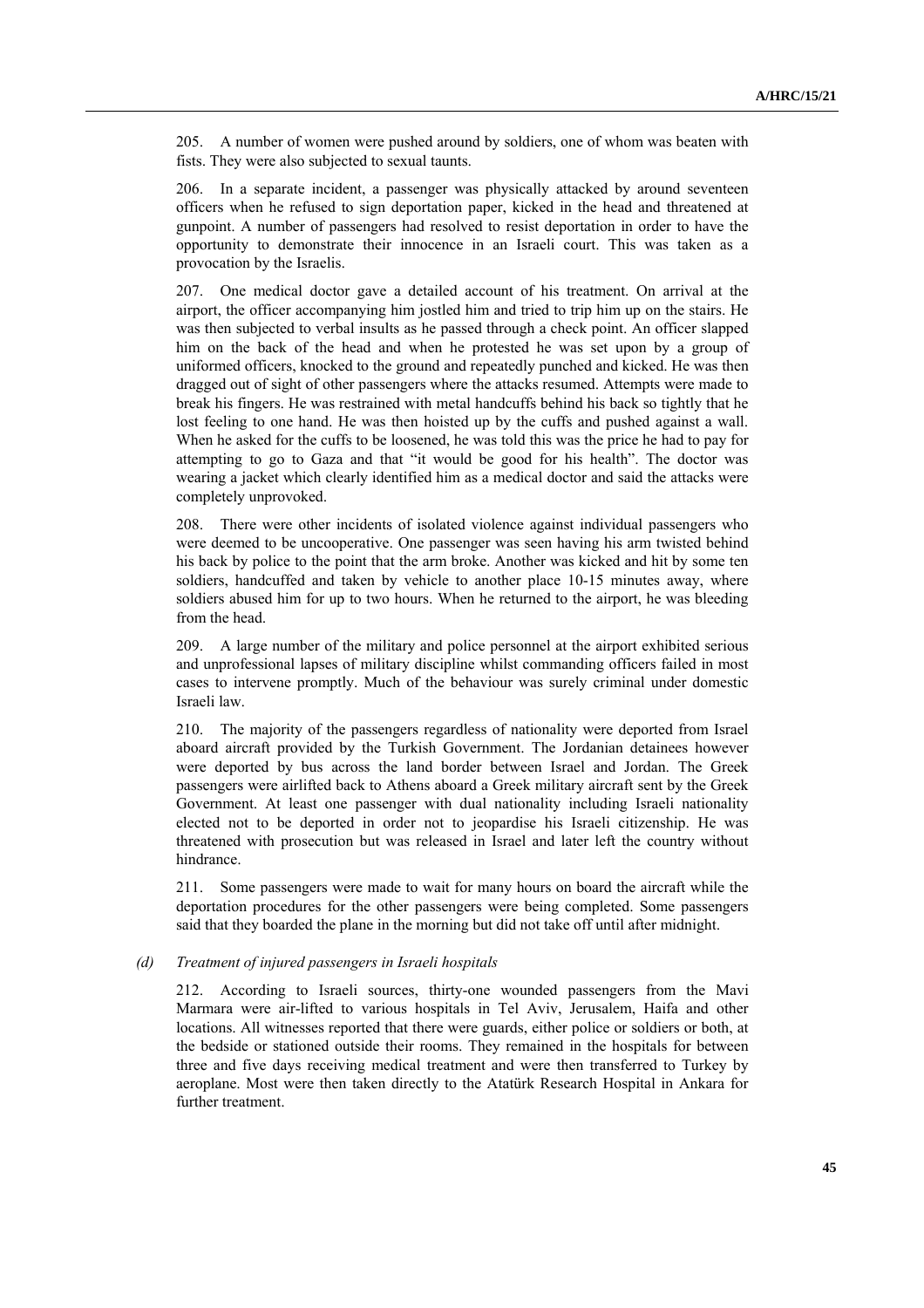213. Some of the passengers treated in Israeli hospitals acknowledged that they were well cared for by the medical personnel, but others reported verbal abuse and taunting by their guards. A number of witnesses said that they were unable to sleep properly throughout their stay in hospital due, in some cases, to deliberate disturbance by the guards. The patients were subjected to the same repeated questioning by police or soldiers and heavy pressure to sign documents in Hebrew as other passengers had experienced at Ashdod. Some patients were visited by a representative of their embassy or by representatives of the International Committee of the Red Cross.

214. Many of those treated in the Israeli hospitals reported that they were handcuffed to their beds using standard metal handcuffs throughout their stay. Some were also restrained at their ankles. These were seriously injured people and the cuffing was done with no apparent regard to their injuries.

#### **2. Legal Analysis of the treatment of the passengers in Israel**

#### *(a) Arbitrary or illegal arrest or detention*

215. As stated above, Article 9, paragraph 1 of the International Covenant on Civil and Political Rights guards against arbitrary arrest or detention. Since the Israeli interception of the flotilla was unlawful, the detention of the passengers and crew from the seven vessels at Ashdod was also prima facie unlawful since there was no legal basis for the Israeli authorities to have detained and transported these people to Israel. The passengers found themselves in Israel on the basis of an unlawful act by the State of Israel. The Israeli authorities were therefore under an obligation to deal with these people in accordance with their international human rights obligations. However, once they arrived in Israel, the Israeli authorities attempted to shroud the illegality of the interception in a veil of legality.

216. On arrival in Ashdod, attempts were made to get passengers to sign certain documents which passengers understood to be a confession of illegal entry into Israel. The passengers almost universally refused to sign these documents based on the logic that since they had been brought to Israel against their will, they could not themselves be held to have illegally entered the country. They objected to the implication that they, as victims of an illegal act by the State of Israel, could then be held guilty of the illegal act of entering Israel. The Mission shared this objection and is of the view that the continued detention of the passengers at Ashdod, Beersheva and at the airport constituted a continuation of their unlawful detention initiated by the soldiers on the vessels after the interception

217. Some passengers wished to challenge the legality of that detention as a means of drawing attention to the illegal acts which had resulted in their arrival in Israel. They insisted on their right to appear before a judge and said that they had received summons to appear in court to face charges. The Mission did not receive copies of any court documents showing that foreign nationals involved in the flotilla were charged with any criminal offences in Israel. If they were, then the denial of the right to a fair hearing before an independent, impartial and competent tribunal would constitute a violation of their rights under article 14 of the ICCPR.

#### *(b) Torture and other cruel inhuman and degrading treatment or punishment*

218. At all times, the Israeli authorities were bound to treat the detainees in accordance with Israel's international human rights obligations and to protect them from harm. The Mission considers that, whilst the detention phase purported to proceed within a framework of legality, there was pervasive hostility towards the passengers which allowed abuse to take place.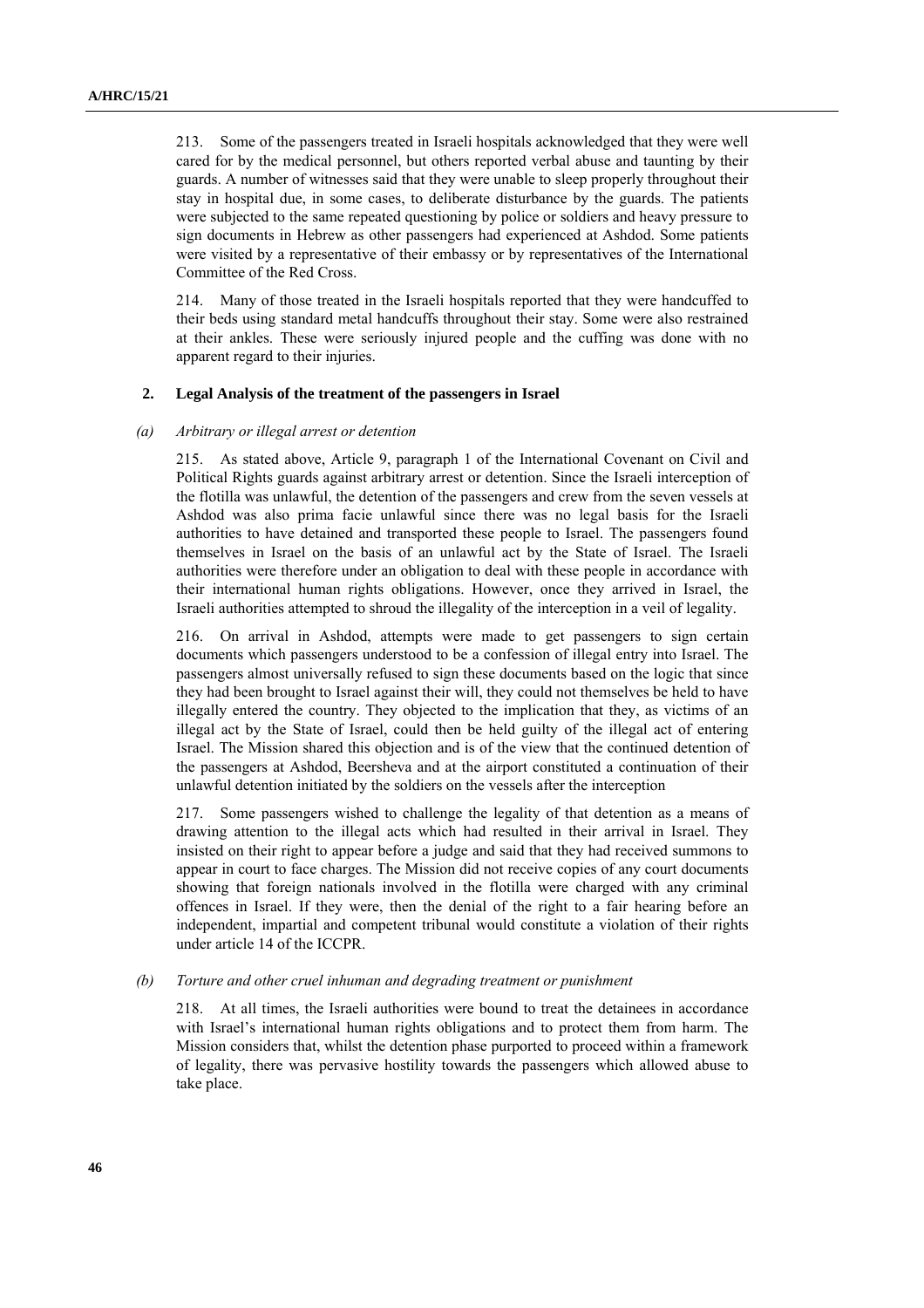219. Passengers' testimony included a number of credible allegations of physical violence and abuse perpetrated by Israeli officers, soldiers and policemen at the processing centre in Ashdod, at the prison and at the airport. In some cases, this violence seemed gratuitous; in other cases, it seemed aimed specifically at forcing compliance with particular procedures (signing forms, fingerprinting) or punishing individuals for noncompliance. The Mission considers that acts of torture were committed by Israeli officials against passengers during their period of detention in Israel in violation of article 1 of the Convention against Torture and articles 7 and 10 of the International Covenant on Civil and Political Rights.

220. There were other instances of behaviour by Israeli officials which was aimed at humiliating individuals which, if not torture, would constitute cruel, inhuman or degrading treatment or punishment under the terms of article 16 of the Convention against Torture. Body searches were not always conducted in accordance with accepted procedures aimed at protecting the dignity of the person being searched and the frequency of the searches raises the suggestion that they served to humiliate and degrade rather than meet security needs. The Mission would like to draw particular attention to the treatment received by some women by female Israeli officers at the processing centre that fell well short of acceptable behaviour.

# *(c) Parading of detainees*

221. Whilst the passengers and crew arriving at Ashdod cannot be classified as prisoners of war, the scene at the quayside described by those interviewed carries the hallmarks of a 'triumph' at which captured prisoners of war are paraded in front of flag-waving crowds. Prisoners of war would have been protected against this humiliating spectacle by article 13 of the Third Geneva Convention which protects them from "insults and public curiosity". As civilians, the flotilla passengers should have been entitled to the same basic level of protection, which would also fall under general customary law provisions protecting civilians from assaults on their dignity. The failure of the Israeli authorities to afford this protection may also be construed, inter alia, as a violation of the presumption of innocence under article 14, paragraph 2 of ICCPR comparable to the public display of those suspected of criminal offences. Regardless of whether any passengers on board the flotilla were suspected of having committed of criminal acts, all passengers should have been protected from public curiosity.

# *(d) Right to security of the person and to human dignity*

222. The serious incidents of physical violence perpetrating by Israeli military and/or police officers against the passengers at Ben Gurion International Airport clearly constitute grave violations of the protection that should be afforded to detainees under international human rights law and international humanitarian law. Article 9 of the ICCPR provides for the right to security of person and article 10 guarantees that "all persons deprived of their liberty shall be treated with humanity and with respect for the inherent dignity of the human person". Insofar as the treatment meted out at the airport was perpetrated by soldiers and police, sometimes with the acquiescence of their superiors, this behaviour can also be considered torture. It seems clear to the Mission that these acts at the airport, at a time when the passengers were completely under the control of the authorities, constituted an attempt by individual groups of officers to "give them a bloody nose" just before departure.

223. Other reported acts of physical abuse and ill treatment during the detention and deportation phase would similarly constitute violations of the right to security of person.

224. The Code of Conduct for Law Enforcement Officials sets out some basic obligations which should have been followed by all Israeli military and police personnel whilst they were charged with the care of the passengers. These include the duty to respect and protect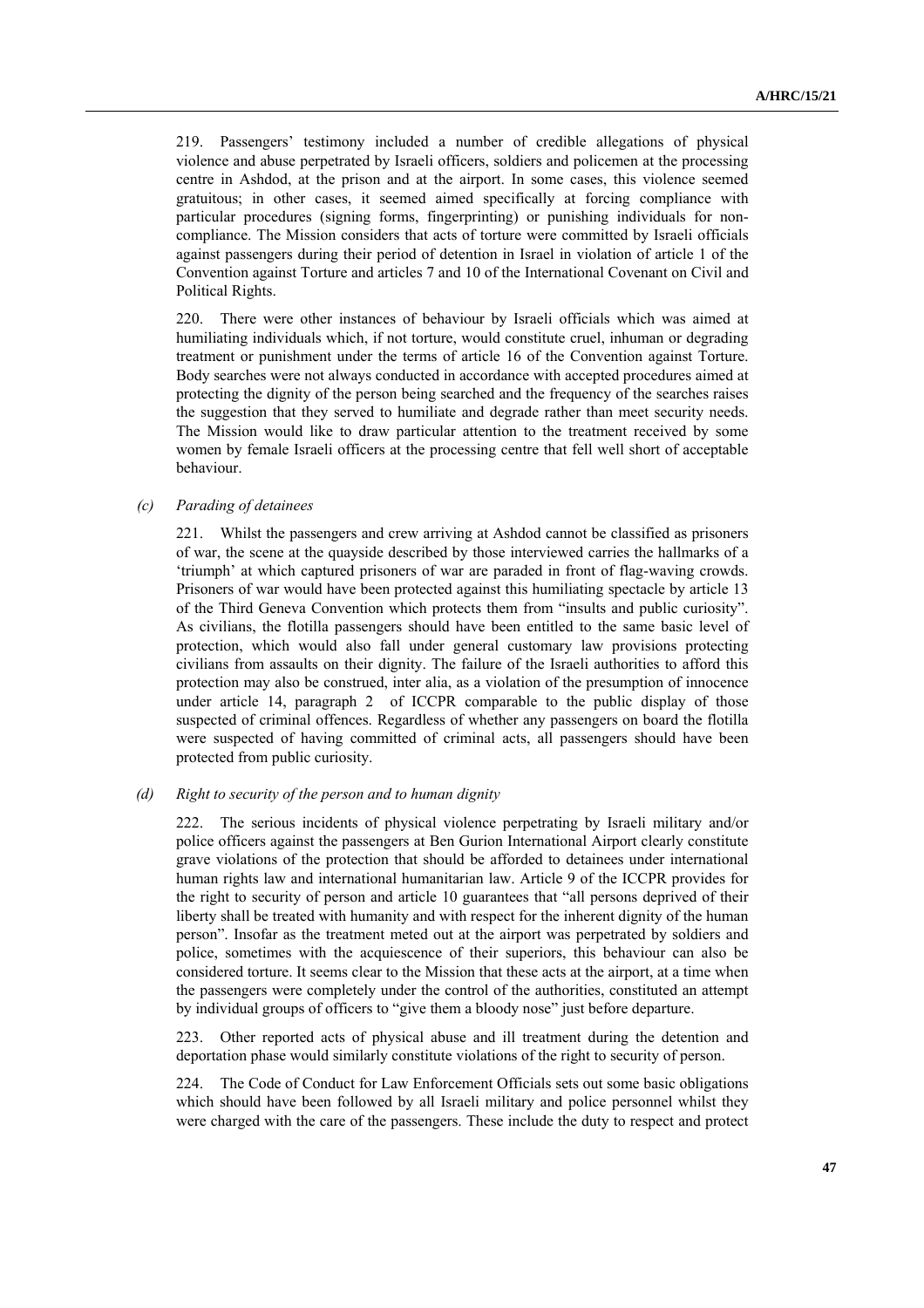human dignity and maintain and uphold the human rights of all persons (article 2), to use force only when strictly necessary and to the extent required for the performance of their duty (article 3) and not to inflict, instigate or tolerate any act of torture or other cruel, inhuman or degrading treatment or punishment (article 5). Each of these duties was disregarded by certain Israeli officials at certain points during the detention and deportation process.

#### *(e) Other detention rights*

225. Regardless of the pretended claim to legality of the detention of the flotilla participants inside Israel, the State of Israel was bound to afford the detainees certain basic rights whilst in detention. In certain instances, the facts as presented to the Mission indicate that these rights were not respected.

226. Article 10 ICCPR provides that all persons deprived of their liberty shall be treated with humanity and with respect for the inherent dignity of the human person. This provision is supplemented, inter alia, by the Body of Principles for the Protection of All Persons under Any Form of Detention or Imprisonment (1988) and the Code of Conduct for Law Enforcement Officials (1979). Whilst a system was put in place at Ashdod for the processing of the disembarking passengers, it is clear that officers showed a hostility towards the passengers under their care which encouraged behaviour which violated basic standards of civilized treatment of detainees.

227. There were problems with ensuring that all disembarking passengers understood the legal processes and procedures to which they were being subjected due to language difficulties. Although the Israeli authorities clearly attempted to provide documents in languages other than Hebrew and some officers were on hand able to speak English, Arabic and Turkish, it is clear that many passengers did not understand what was happening to them. Article 9, paragraph 2 ICCPR requires that detained persons are informed about the reasons for their arrest and detention. Principle 14 of the Body of Principles states that a person who does not adequately understand or speak the language used by the authorities responsible for the arrest, detention or imprisonment is entitled to receive promptly in a language which he understands certain specific information relating to his arrest and detention and to have the assistance, free of charge, if necessary, of an interpreter in connection with legal proceedings subsequent to arrest. The Mission considers that many detainees were not afforded these rights.

228. Furthermore, there is evidence that some detainees were specifically misinformed about their legal situation by Israeli officers, particular with regard to the deportation papers they were asked to sign. In one absurd example, an individual says that he was told that refusing to sign the deportation form would incur the death penalty – an assertion which the detainee did not take seriously. Principle 21 of the Body of Principles prohibits taking "undue advantage of the situation of a detained or imprisoned person for the purpose of compelling him to confess, to incriminate himself otherwise or to testify against another person."

229. Many of the detainees specifically requested, on numerous occasions, access to legal counsel and/or the consular services of their embassies or diplomatic representatives in Israel. Although some did eventually receive visits from legal aid lawyers and diplomatic consuls, other did not. Principle 17 of the Body of Principles states that "a detained person shall be entitled to have the assistance of a legal counsel. He shall be informed of his right by the competent authority promptly after arrest and shall be provided with reasonable facilities for exercising it." Principle 16 (2) furthermore provides:

If a detained person is a foreigner, he shall also be promptly informed of his right to communicate by appropriate means with a consular post of the diplomatic mission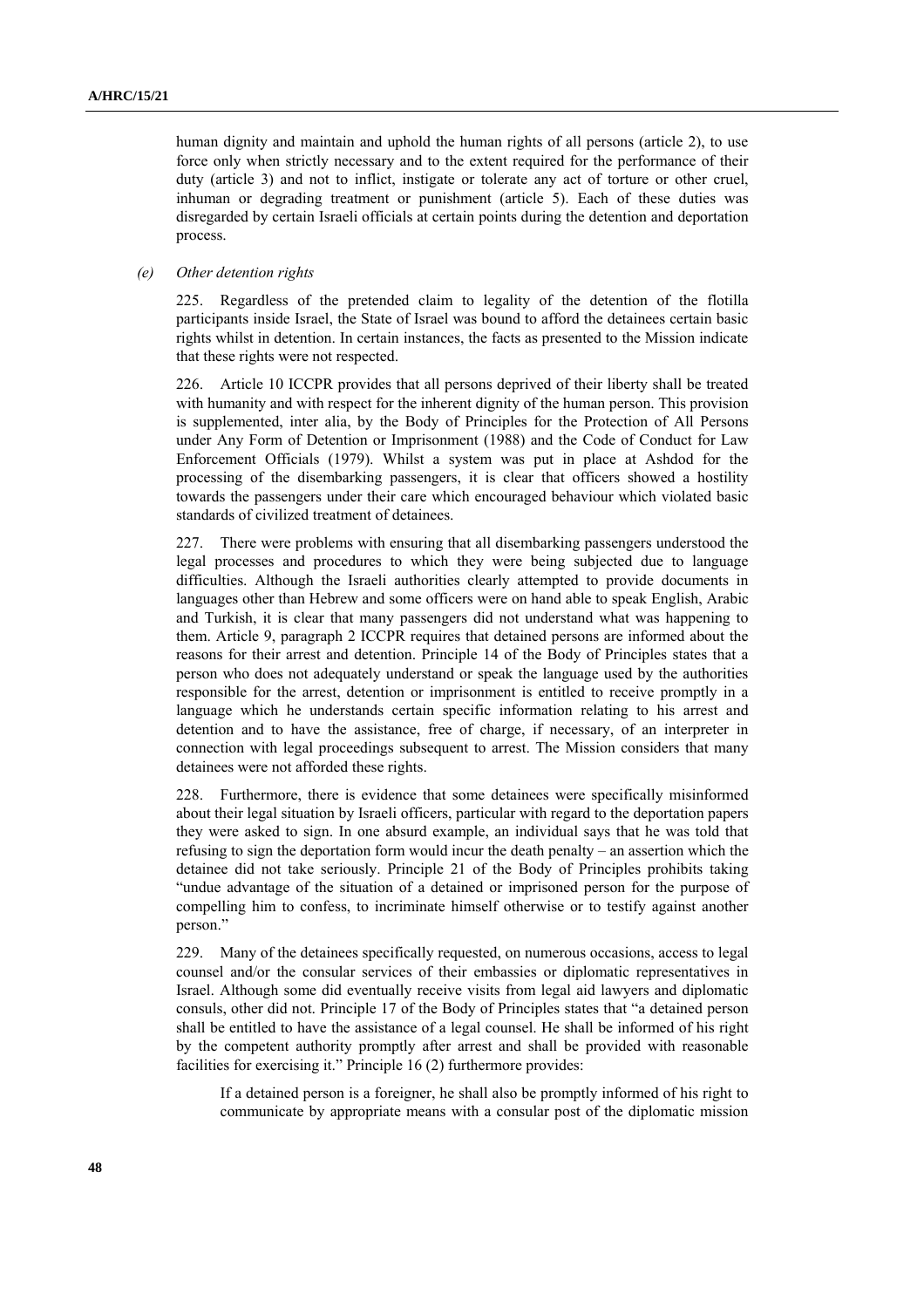of the State of which he is a national or which is otherwise entitled to receive such communication in accordance with international law or with the representative of a competent international organization, if he is a refugee or is otherwise under the protection of an international organization.

Any communication under this provision must be made or permitted without delay. Most detainees who gained access to a consul were only allowed such access several days after they had originally been detained and requested access.

230. Principle 18 provides that "a detained person shall be entitled to communicate and consult with his legal counsel [and] shall be allowed adequate time and facilities for consultation". Israeli legal aid lawyers who gained access to some of the detainees where barely able to spend more than a few minutes with each detainee in the time allocated by the authorities for the visit.

231. All detainees complained that they were not allowed the means to contact their families who would have been distressed and concerned after hearing from news reports about the interception of the flotilla. In one extreme and insensitive example, the wife of one of the deceased was not able to call her family to notify them of her bereavement. Although telephones were available to some detainees in prison, they could not be used to make the numerous international telephone calls necessary for this particular cohort of detainees from more than forty countries. Principle 16 (1) of the Body of Principles states that "Promptly after arrest and after each transfer from one place of detention to another, a detained person shall be entitled to notify or to require the competent authority to notify members of his family or other appropriate persons of his choice of his arrest, detention or imprisonment or for the transfer and of the place of detention where he is kept in custody." There should be no delay in the implementation of this requirement.

# *(f) Treatment of injured people in detention*

232. Most passengers were offered a medical examination, albeit perfunctory, in accordance with Principle 24 of the Body of Rules which states that "a proper medical examination shall be offered to a detained or imprisoned person as promptly as possible after his admission to the place of detention or imprisonment."

233. In some instances, passengers who had been injured, including those injured by assaults committed by Israeli officials did not receive immediate medical attention. Article 6 of the Code of Conduct states that "law enforcement officials shall ensure the full protection of the health of persons in their custody and, in particular, shall take immediate action to secure medical attention whenever required."

# **D. Confiscation and Return of Property by the Israeli authorities**

# **1. Factual Description and Findings**

234. The Mission found the following facts to have been established to its satisfaction.

#### *(a) Possessions of passengers confiscated by the Israeli authorities*

235. The Mission received accounts from passengers who were on board all six vessels in the flotilla on the confiscation by the Israeli authorities of cash and a wide variety of personal belongings, including passports, identification cards, driving licenses, mobile telephones, laptop computers, audio equipment including MP3 players, photographic and video recording equipment, credit cards, documents, books and clothing. These items were taken at a number of stages, primarily while on board the vessels (during body searches and items left in others parts of the vessels that they were not permitted to retrieve) or during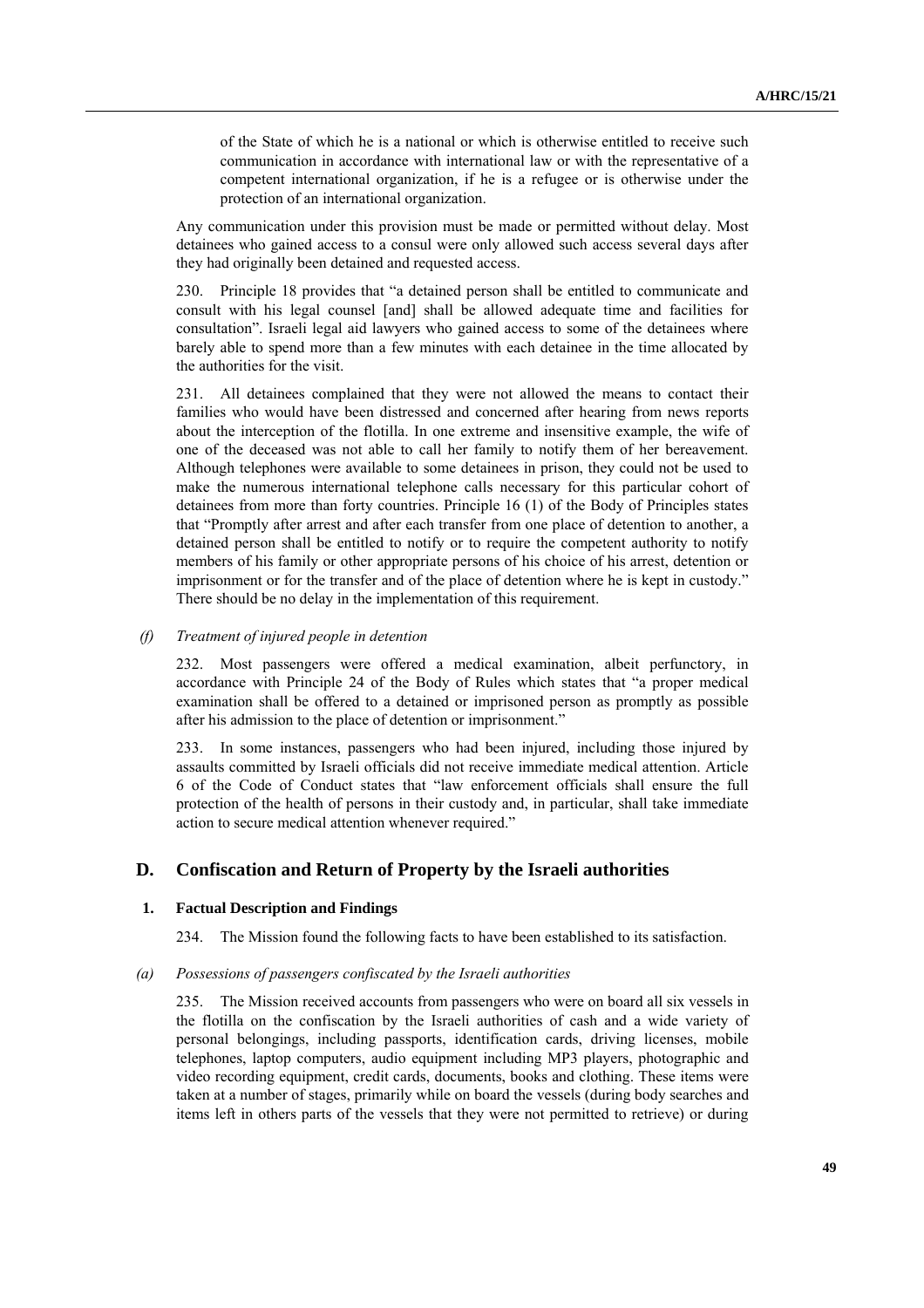processing at the Ashdod detention facility. The Mission estimates that many hundreds of expensive electronic items remain in the possession of the Israeli authorities. Many passengers were carrying considerable amounts of cash donations to be distributed in Gaza, in some cases amounting to tens of thousands of dollars. There was inconsistent practice by the Israelis with regard to cash: some passengers were allowed to hold on to cash throughout their detention, some had cash confiscated and then returned and others had the cash taken and it was not returned.

236. Furthermore, while most passports were returned to passengers prior to their departure from Israel and others have since been returned, some passengers have still not received their passports nearly four months after the incident.

237. It is clear in the view of the Mission that the Israeli authorities did not put a system in place to properly record items that were confiscated and identify personal effects with the aim of returning them to the rightful owners. On board the various vessels, the Israeli forces conducted extensive searches of the passengers' luggage that left personal possessions strewn across the cabins in a highly disordered state. One witness, who had been isolated and beaten, described the surreal experience of sitting handcuffed on a large heap of laptops and electronic devices and being "serenaded" by mobile telephones reconnecting to the network as the ship approached Ashdod.

238. Some items were returned to the Turkish authorities and passengers were able to retrieve some items of luggage from the forensic office in Istanbul. When the vessels were later returned from Israeli custody, some luggage and other items still on board were stored at an IHH warehouse in Istanbul. However, passengers who went to the warehouse were only able to reclaim a few clothing items or empty suitcases. The mission was informed that items belonging to some of the British passengers were also returned to them by post via the British Consulate in Israel but that these items were damaged or not actually theirs.

239. The mission's attention has been drawn to several allegations regarding misuse of items confiscated by the Israeli authorities, including laptop computers, credit cards and mobile telephones. On 20 August 2010 it was reported in the Israeli media that "at least four" Israeli soldiers had been detained on suspicion of stealing and selling laptops belonging to passengers that were on board the flotilla.<sup>84</sup> Furthermore, at least four passengers have stated that their personal items, including credit cards and mobile telephones, have been subsequently used in Israel. There is an account of a particular witness, a journalist, who was on board the Svendoni and alleged that his credit card was used to purchase items in Israel, both while he was detained at the Beersheva prison and after he had been released.<sup>85</sup> There is another specific account where more than \$1,000 was spent on a confiscated credit card in Israel.<sup>86</sup>

240. Amongst the items confiscated and not returned by the Israeli authorities is a large amount of video and photographic footage that was recorded on electronic and other media by passengers, including many professional journalists, on board the vessels of the flotilla. This includes a large number of photographic and video material of the Israeli assault and interception on the Mavi Marmara and other vessels. The Israeli authorities have

<sup>84</sup> http://www.haaretz.com/news/diplomacy-defense/idf-soldiers-suspected-of-theft-from-gaza-flotilla-

ship-1.308862<br>85 http://www.haaretz.com/print-edition/news/italian-flotilla-journalist-my-credit-card-was-used-after-<br>idf-confiscated-it-1.295493

 $66$  http://www.guardian.co.uk/world/2010/jun/18/gaza-convoy-activists-debit-card-fraud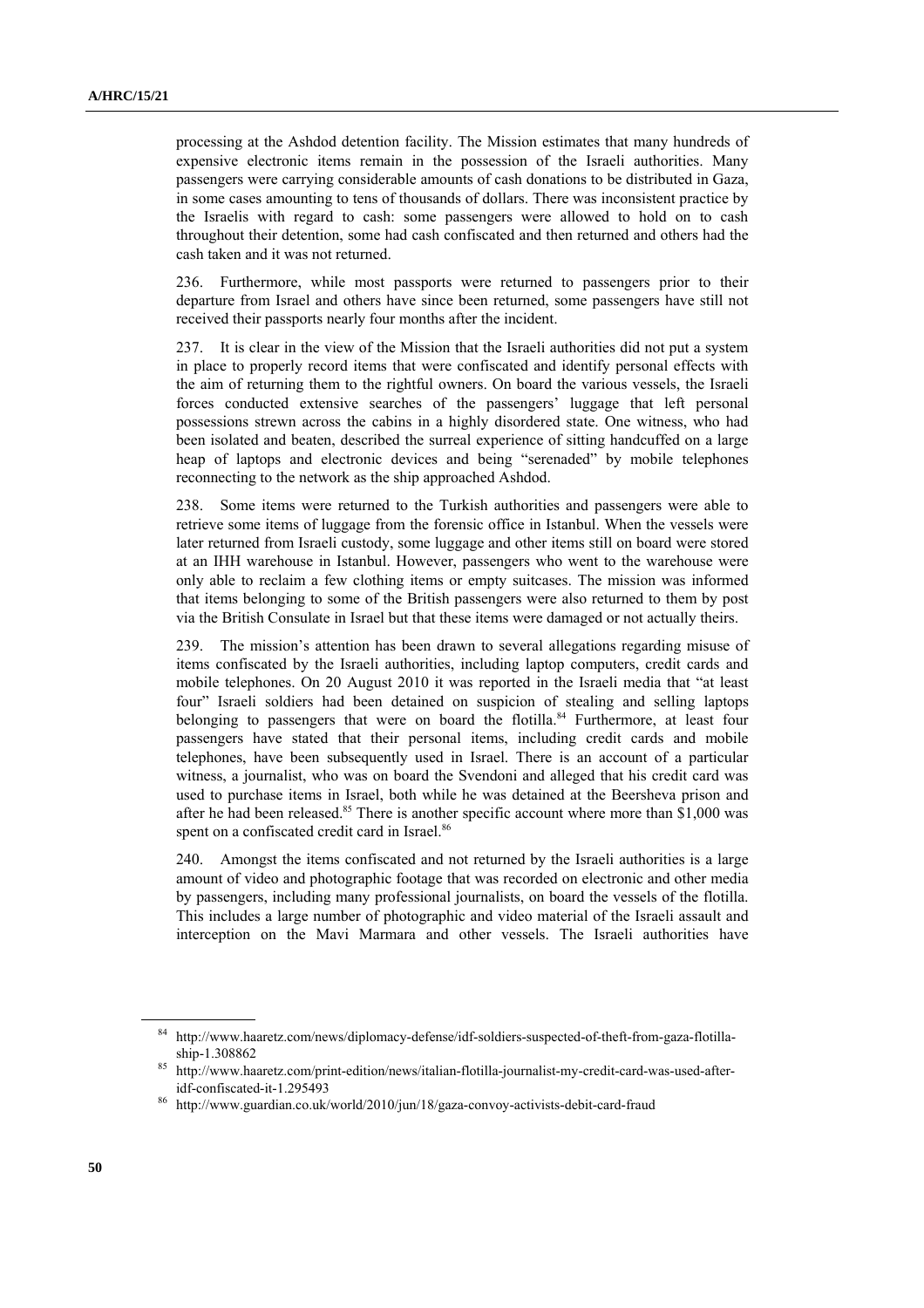subsequently released a very limited amount of this for public access, in an edited form, $87$ but the vast majority has remained in the private control of the Israeli authorities.

241. The Mission is satisfied that this represents a deliberate attempt by the Israeli authorities to suppress or destroy evidence and other information related to the events of 31 May on the Mavi Marmara and other vessels of the flotilla.

242. Many journalists who were on board the flotilla in their professional capacity have subsequently submitted various complaints regarding the confiscation of their data and equipment and the non-payment of damages or compensation. An example of this is a letter of behalf of the approximately 60 journalists that was sent to request action of the European Commission. The mission is aware of formal claims being prepared on behalf of a number of passengers whose personal property was taken or confiscated on board the Mavi Marmara and other vessels. The Mission estimates the value of such property to be not inconsiderable.

# *(b) Vessels of the flotilla confiscated by the Israeli authorities*

243. The six vessels of the flotilla were held by the Israeli authorities for an extended period of time. For example, the Mavi Marmara, Defne Y and Gazze 1 ships were only taken to the Turkish port of Iskenderun on 7 August, more than two months after arriving at the port of Ashdod in Israel.

244. The Mavi Marmara was in a state of disrepair on its return to Turkey. The ship's captain and other crew members confirmed that items damaged had been in full working order when the ship was taken under the control of the Israeli authorities on 31 May. The Mission's own investigations confirmed that equipment had been destroyed or badly damaged including two Automatic Identification Systems (AIS) and a gyro-screen, two Very High Frequency (VHF) handset radio loud speakers, surveillance and other equipment, the VHF radio and VHF DSC Watch Receiver, MF-HF radio and DSC equipment, the control panel indicator, the speed log screen, the INMARSAT-C screen, the Raytheon Plotter-Radar replacement screen, two mobile Global Positioning Systems (GPS) and the fire alarm control panel. Other items had been removed, including the satellite telephone, the ship survey recording computer and its spare equipment and the ship's journal and all records, including the ship's certificate file. In the engine room, the control room generator and main control dash were destroyed and the gear dash was damaged. There was oily water and submergible pumps in the bilge water compartment of the engine and the diesel generator spare parts were scattered with some sea water as well as oil leaks were present. Furthermore, the engine command and control systems had been tampered with.

# **2. Legal Analysis of the denial of property and right to freedom of expression**

245. The Mission is concerned that the actions of the Israeli authorities in confiscating, withholding, and in some cases destroying the private property of many hundreds of passengers on board the various vessels of the flotilla represents both a violation of rights related to property ownership and to the freedom of expression.

246. Article 17 of the Universal Declaration of Human Rights states that "Everyone has the right to own property alone as well as in association with others; No one shall be arbitrarily deprived of his property." Insofar as the Universal Declaration in considered to form part of customary international law, no State may arbitrarily deprive someone of their

<sup>&</sup>lt;sup>87</sup> For example, footage taken by a passenger on the top deck while Israeli soldiers descended onto the deck: http://www.youtube.com/watch?v=S6Xm8Irz-so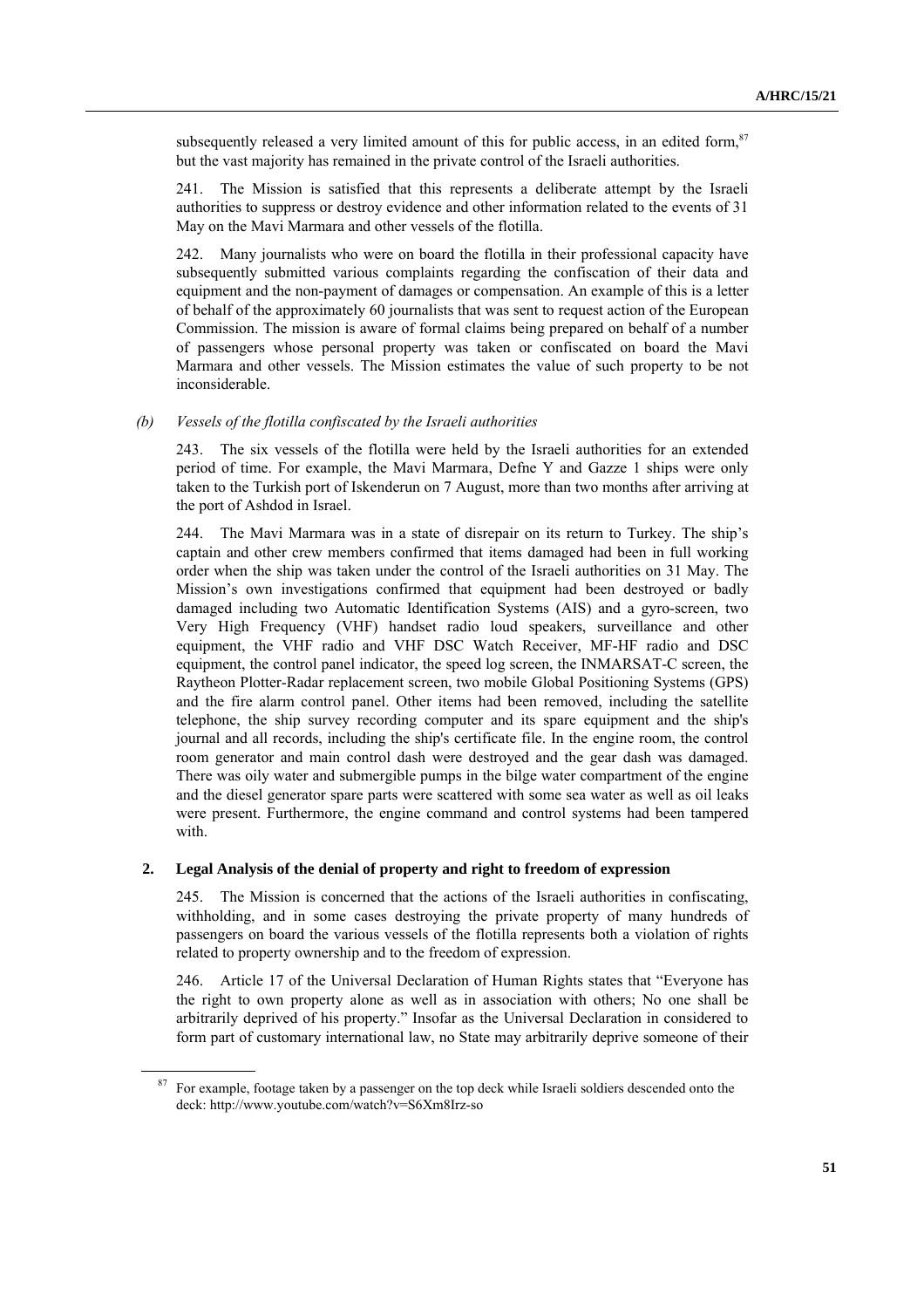own property. The Mission considers that the Israeli authorities, in disregarding the rights of many hundreds of passengers on board the flotilla to their possessions, fails to meet a State's obligations in relation to rights to own property.

247. In relation to International Humanitarian Law, Article 97 of the Fourth Geneva Convention states: "Internees shall be permitted to retain articles of personal use. Monies ... and valuables in their possession may not be taken from them except in accordance with established procedure ... On release or repatriation; internees shall be given all articles, monies or other valuables taken from them during internment ... with the exception of any articles or amounts withheld by the Detaining Power by virtue of its legislation in force. If the property of an internee is so withheld, the owner shall receive a detailed receipt. Family or identity documents in the possession of internees may not be taken away without a receipt being given ...".

248. Furthermore, the International Criminal Tribunal for the Former Yugoslavia has established that as far as the destruction or appropriation of property cannot be justified by military necessity, it is unlawful.<sup>88</sup> Clearly no military necessity existed to justify the confiscation and continuing appropriation of the property of the passengers of the Flotilla. Furthermore, the Mission has been made aware of communications between the Israeli government and a law firm in the UK, where the Israeli government admits to retaining property of the passengers, but does not claim reasons of military necessity but only that the items are necessary for ongoing investigations within Israel.

249. Article 19(2) of the International Covenant on Civil and Political Rights states that "Everyone shall have the right to freedom of expression; this right shall include freedom to seek, receive and impart information and ideas of all kinds, regardless of frontiers, either orally, in writing or in print, in the form of art, or through any other media of his choice." While this right may be subject to certain restrictions, as set out in article 19(3), none of these are met in this case that would allow the Israeli authorities to restrict the rights of journalists and other passengers to freely utilize and share information gathered on board the vessels of the flotilla. Journalists in particular have the right to utilize the tools of their trade. The Mission considers that the actions of the Israeli authorities represent a continuing violation of the right to freedom of expression for the journalists and other passengers on board the flotilla.

# **E. Consequences for Israeli Citizens of participation in the Flotilla**

#### **Factual Description and Findings**

250. The Mission found the following facts to have been established to its satisfaction.

#### *(a) Detention and criminal prosecution of Israeli citizens*

251. Passengers with Israeli citizenship were separated from other passengers on arrival in Ashdod. After interrogation, they were informed that they would be detained and face charges under Israeli law, including attempting to kill a soldier, seizing arms, shooting from a soldier's gun, organizing violence and being present in a military zone. Although taken to a different prison, they had similar experiences as the other passengers including sleep deprivation and denial of access to a lawyer.

252. On 1 June 2010, the Ashkelon Magistrate's Court remanded in custody four Palestinian Israelis: Mr. Muhammed Zeidan, Chairman of the High Follow-up Committee

<sup>88</sup> ICTY, Judgment, *The Prosecutor v. Dario Kordic and Mario Cerkez*, IT-95-14/2-T.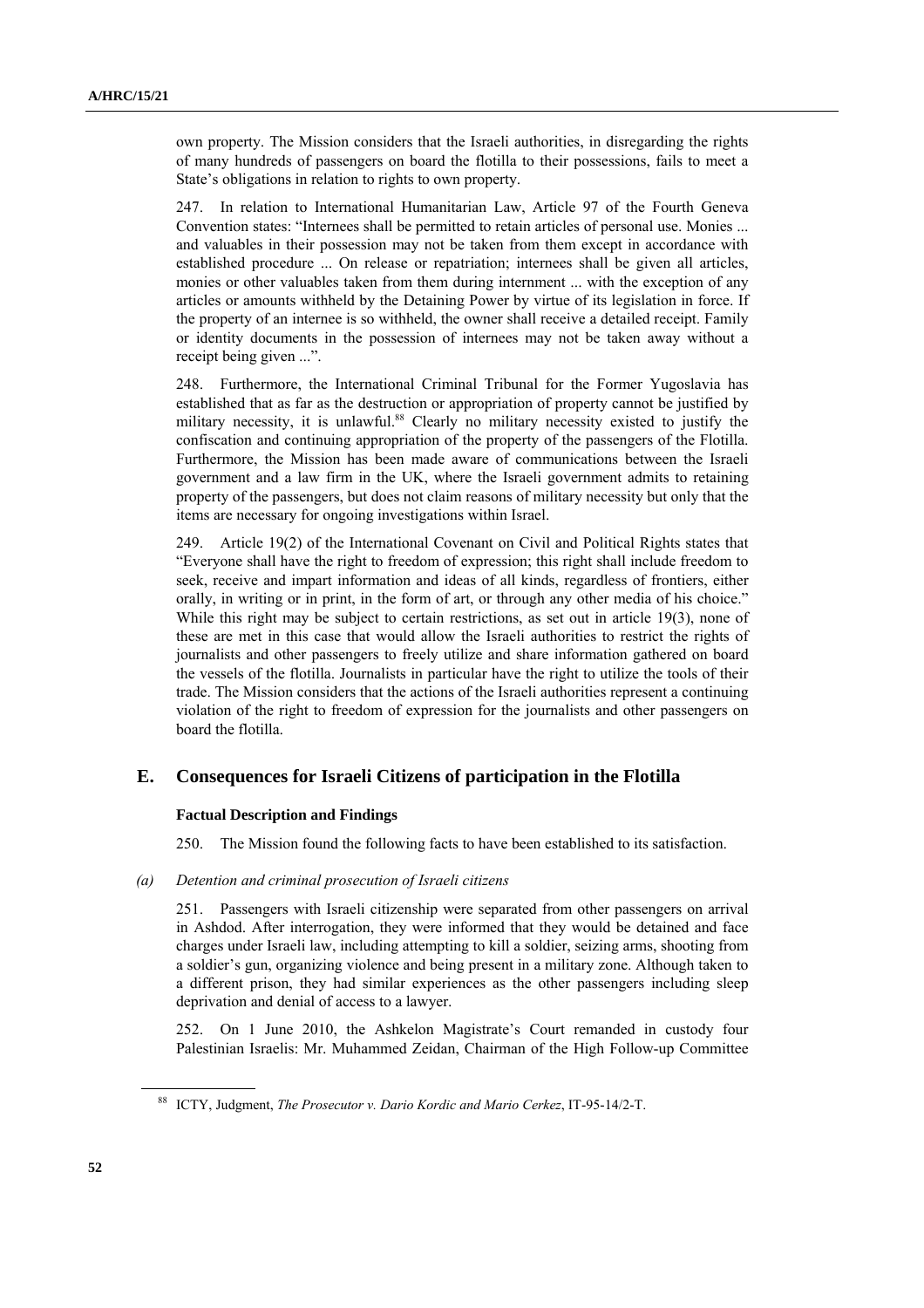for Arab Citizens of Israel; Sheikh Raed Salah, the Head of the Islamic Movement of Israel (northern branch); Sheikh Hamad Abu Daabe, Head of the Islamic Movement in Israel (southern branch) and Ms. Lubna Masarwa of the Free Gaza Movement. On 3 June 2010, the same court decided to release the group with certain conditions, including a period of house arrest until 8 June, prohibition from leaving the country for 45 days and the posting of a bond of 150,000 Shekels by a third party.

253. The four people have not since been indicted but the file is still open and the charges have not been withdrawn.

#### *(b) Reprisals against an elected member of the Knesset*

254. One member of the Israeli Knesset, Ms Haneen Zouabi, was a passenger on the Mavi Marmara. Ms. Zouabi was not detained, but was extensively interrogated.

255. As a result of her participation in the flotilla, the Knesset voted on 7 June 2010 to remove three of parliamentary privileges available to Ms. Zouabi as a Member of the Knesset: her privileges in overseas travel; her diplomatic passport; payment of any legal fees in case of removal of her parliamentary immunity from criminal prosecution. The Knesset held several sessions on the issue of her participation in the Flotilla during which there were racist and sexist remarks and physical threats made against her. Some parliamentarians have also called for her to face criminal prosecution and measures, such as revoking her membership in the Knesset, were discussed. The Israeli Minister of Interior accused Ms. Zouabi of treason and requested authorization from the Attorney General to revoke her citizenship. To date, no criminal proceedings have been initiated against Ms. Zouabi. Since her participation in the Gaza Flotilla, Ms. Zouabi has received many death threats.

256. The Inter-Parliamentary Union's Committee on the Human Rights of Parliamentarians adopted a confidential decision at its 130th session in July 2010, $^{89}$  holding the punishment of Ms. Zouabi for exercising her freedom of speech by expressing her political position to be unacceptable and calling on the Knesset to reconsider its decision.

257. The Mission refrains from any comment on any domestic legal proceedings which may be *sub judice*. However, the Mission notes that these actions against Israeli citizens could give rise to certain violations of Israel's international human rights obligations, including freedom of expression, political participation rights and rights to due process.

# **IV. Accountability and effective remedy**

258. The Mission notes that the facts established give rise to a series of violations in law. In accordance with the provisions of the International Covenant on Civil and Political Rights, the victims of such violations have a right to an effective remedy which includes judicial remedies as well as the right to reparations which should be proportionate to the gravity of the violations. In cases of torture, victims should in addition be afforded medical and psychological care. Finally, article 9 (5) of the Covenant provides for a specific right to compensation. As far as the grave breaches of the Fourth Geneva Convention are concerned, these may give rise to individual criminal responsibility.

259. In the past, Israel has not honoured its obligations referred to in the preceding paragraph. It is hoped that on this occasion the Israeli authorities and those concerned will carry out prompt, independent and impartial judicial investigations of violations of

<sup>89</sup> Case No. IL/04 – Haneen Zoabi – Israel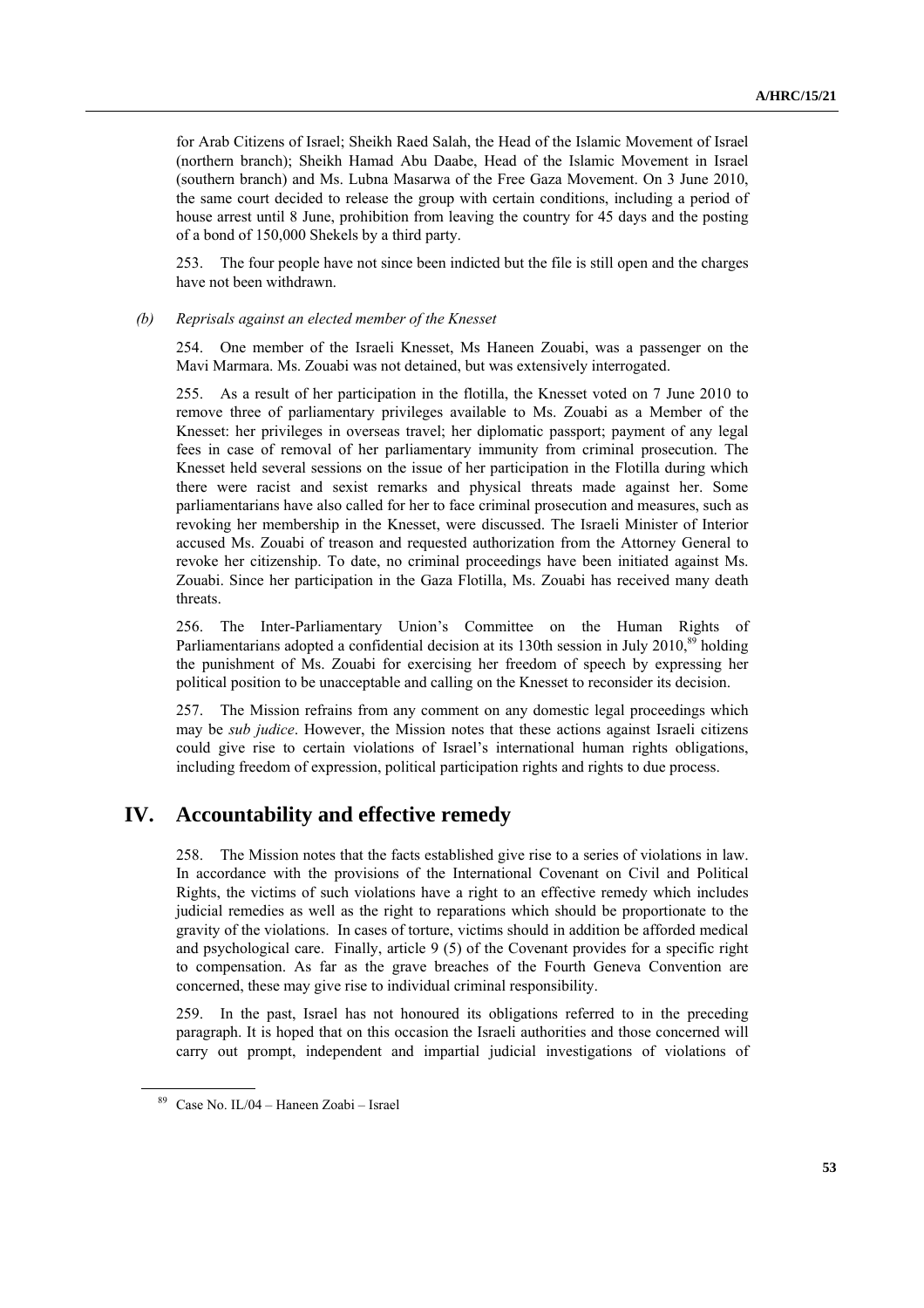international law, including international humanitarian law and human rights law, with a view to bringing the perpetrators to justice.

# **V. Conclusions**

260. The attack on the flotilla must be viewed in the context of the ongoing problems between the Israeli Government and the Palestinian Authority and People. In carrying out its task, the Mission was exposed to the depth of conviction on both sides of the correctness of their respective positions. Similar disasters are likely to reoccur unless there is a dramatic shift in the existing paradigm. It must be remembered that might and strength are enhanced when attended by a sense of justice and fair play. Peace and respect have to be earned not bludgeoned out of any opponent. An unfair victory has never been known to bring lasting peace.

261. The Mission has come to the firm conclusion that a humanitarian crisis existed on the 31 May 2010 in Gaza. The preponderance of evidence from impeccable sources is far too overwhelming to come to a contrary opinion. Any denial that this is so cannot be supported on any rational grounds. One of the consequences flowing from this is that for this reason alone the blockade is unlawful and cannot be sustained in law. This is so regardless of the grounds on which it is sought to justify the legality of the blockade.

262. Certain results flow from this conclusion. Principally, the action of the IDF in intercepting the Mavi Marmara in the circumstances and for the reasons given on the high sea was clearly unlawful. Specifically, the action cannot be justified in the circumstances even under Article 51 of the United Nations Charter.

263. Israel seeks to justify the blockade on security grounds. The State of Israel is entitled to peace and security like any other. The firing of rockets and other munitions of war into Israeli territory from Gaza constitutes serious violations of international and international humanitarian law. But action in response which constitutes collective punishment of the civilian population in Gaza is not lawful in the present or any circumstances.

264. The conduct of the Israeli military and other personnel towards the flotilla passengers was not only disproportionate to the occasion but demonstrated levels of totally unnecessary and incredible violence. It betrayed an unacceptable level of brutality. Such conduct cannot be justified or condoned on security or any other grounds. It constituted grave violations of human rights law and international humanitarian law.

265. The Mission considers that several violations and offences have been committed. It is not satisfied that, in the time available, it can say that it has been able to compile a comprehensive list of all offences. However, there is clear evidence to support prosecutions of the following crimes within the terms of article 147 of the Fourth Geneva Convention:

- wilful killing;
- torture or inhuman treatment;
- wilfully causing great suffering or serious injury to body or health.

The Mission also considers that a series of violations of Israel's obligations under international human rights law have taken place, including:

- right to life (article 6, ICCPR);
- torture and other cruel, inhuman or degrading treatment or punishment (article 7, ICCPR; CAT);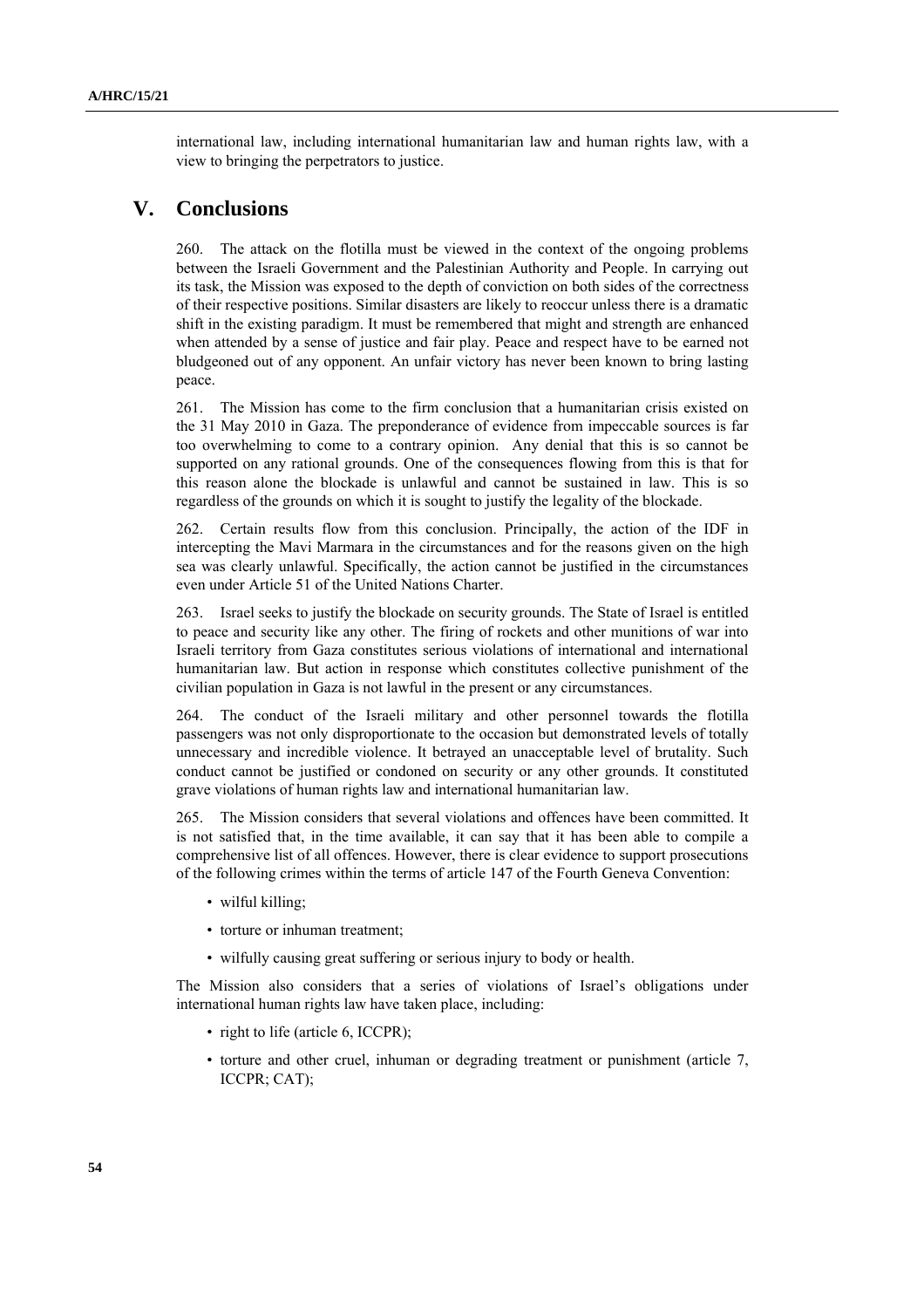- right to liberty and security of the person and freedom from arbitrary arrest or detention (article 9, ICCPR);
- right of detainees to be treated with humanity and respect for the inherent dignity of the human person (article 10, ICCPR);
- freedom of expression (article 19, ICCPR).

The right to an effective remedy should be guaranteed to all victims. The mission must not be understood to be saying that this is a comprehensive list by any means.

266. The Mission notes that the retention by the Israeli authorities of unlawfully seized property remains a continuing offence and Israel is called upon to return such property forthwith.

267. The perpetrators of the more serious crimes being masked cannot be identified without the assistance of the Israeli authorities. They reacted in a violent manner whenever they thought that anyone was attempting to identify them. The mission sincerely hopes that there will be cooperation from the Israeli government to assist in their identification with a view to prosecuting the culpable and bring closure to the situation,

268. The Mission is aware that this is not the first time that the Government of Israel has declined to cooperate with an inquiry into events in which its military personnel were involved. On this occasion the Mission accepts the assurances of the Israeli Permanent Representative that the position which he was directed to follow was in no way directed towards the members of the Mission in their personal capacities. It is nonetheless regrettable that, on yet another occasion of an enquiry into events involving loss of life at the hands of the Israeli military, the Government of Israel has declined to cooperate in an enquiry not appointed by it or on which it was significantly represented.

269. The Mission regrets that its requests to the Permanent Mission of Israel for information were not entertained. The reason initially given was that the Government of Israel had established its own independent panel of distinguished persons to investigate the flotilla incident. The Mission was told that for that reason and also because the Secretary-General had also announced the establishment of another distinguished panel with a similar mandate, that "an additional Human Rights Council initiative in this regard are both unnecessary and unproductive".

270. The Mission did not agree with that position and for that reason suggested to the Permanent Representative of Israel that he should direct to the Council and not the Mission a request that the Mission defer submitting its report to permit other enquiries to complete their tasks. The Mission has not received any direction from the Council to date and considers that it would have been obligated to respond positively to any such directive from the Council.

271. In the light of the fact that the Turkel Committee and the Secretary-General's panel have not concluded their sittings, the Mission will refrain from any remarks which are capable of being construed as not allowing those bodies to complete their tasks "unfettered by external events". The Mission confines itself to the observation that public confidence in any investigative process in circumstances such as the present is not enhanced when the subject of an investigation either investigates himself or plays a pivotal role in the process.

272. Elsewhere in this report the Mission has referred to the fact that it found it necessary to reinterpret its mandate because of the manner in which the resolution appointing it was couched .It is important in the drafting of matters of the sort that the impression is not given of the appearance of any pre-judgment. The Mission took particular care at the first opportunity to indicate that it interpreted its mandate as requiring it to approach its task